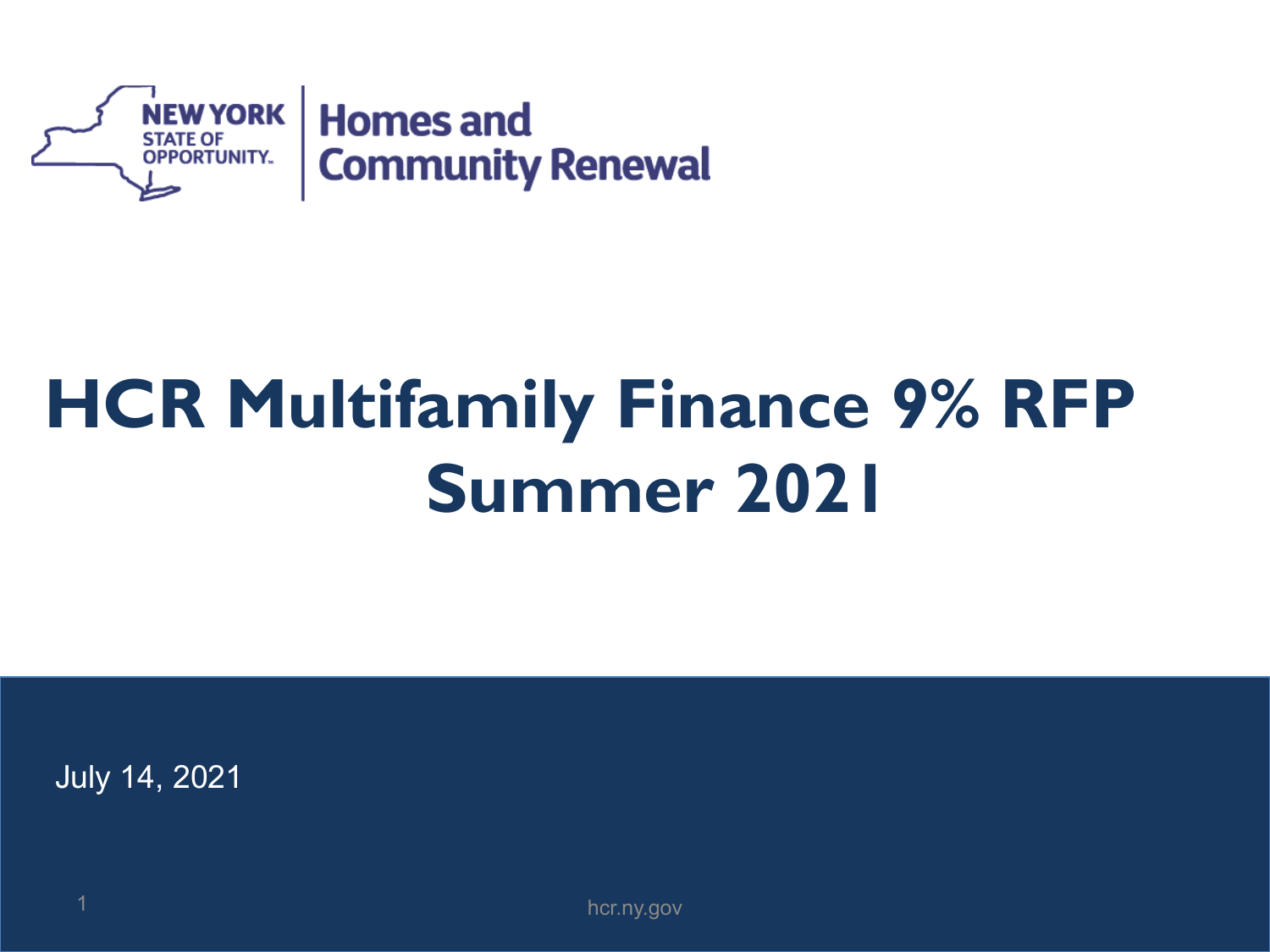## Agenda

- What's New?
- 9% LIHTC QAP updates
- **▶ General Overview**
- $\triangleright$  Program Funds Available
- Funding Round Schedule
- $\triangleright$  Application Materials
- **EXECUTE PROCESS**
- $\triangleright$  Technical Assistance
- **▶ Housing Goals**
- $\triangleright$  Program Information

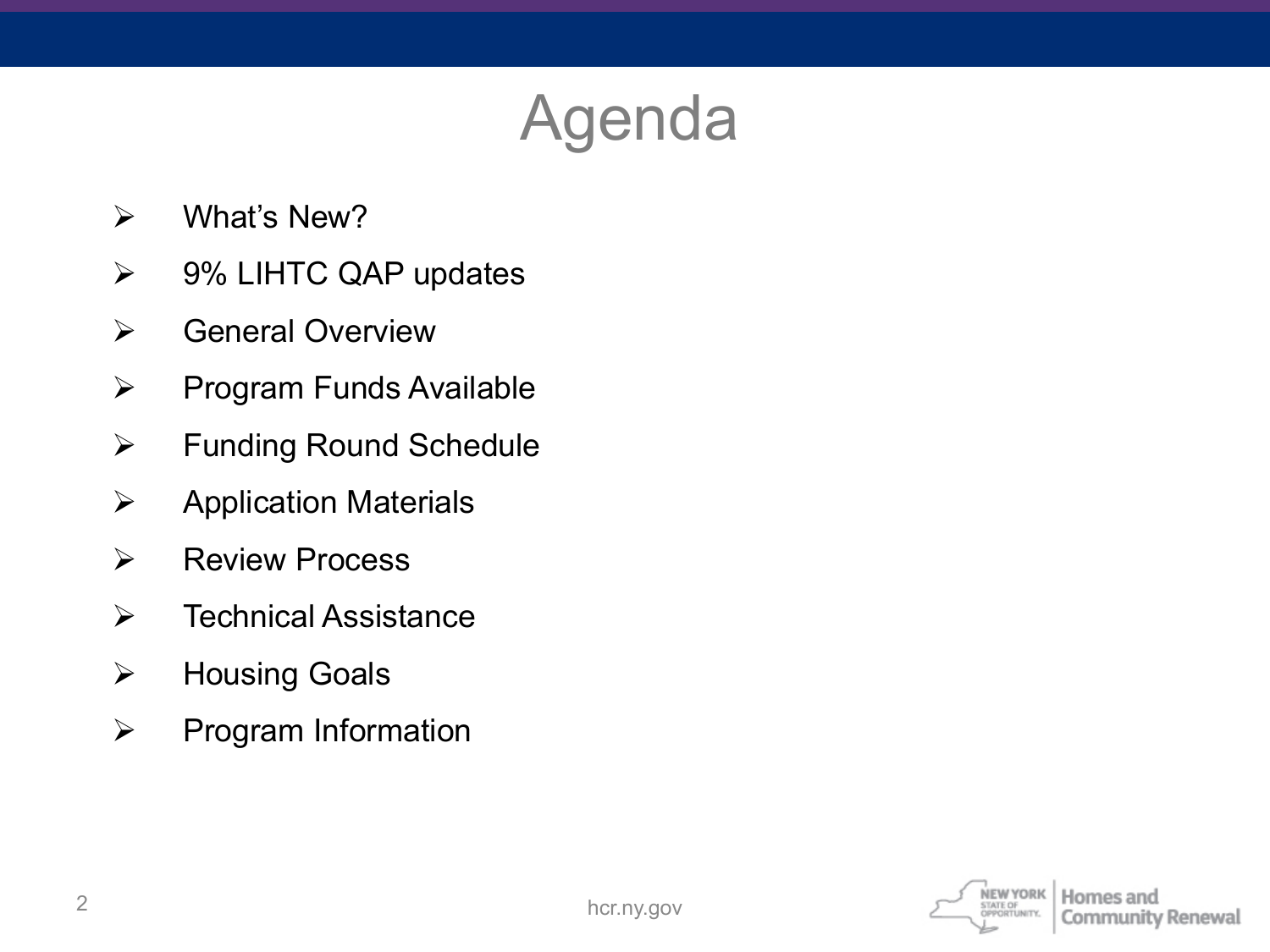### Agenda

- Underwriting Guidance
- > Design Unit Guidance
- $\triangleright$  HCR Fair and Equitable Housing Office
	- $\triangleright$  Affirmative Fair Housing Marketing Plan
	- $\triangleright$  Section 3
- HCR Office of Economic Opportunity and Partnership Development
	- M/WBE
	- SDVOB
- $\triangleright$  Section 8 Project-Based Voucher RFP

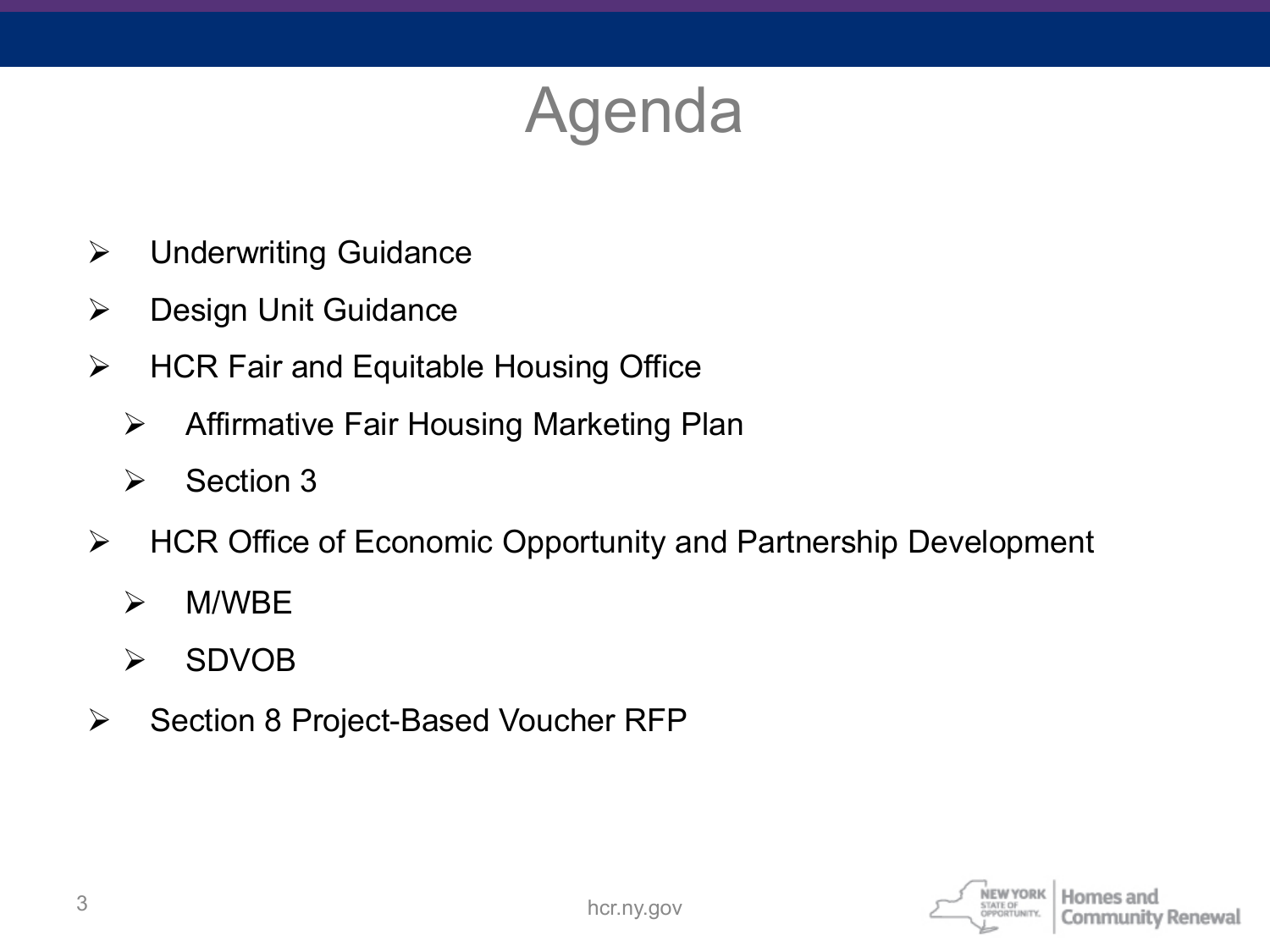### What's New?

- $\triangleright$  New Design Guidelines
- $\triangleright$  HOME Funds available
- $\triangleright$  New 9% LIHTC QAP and SLIHC Regulation
- $\triangleright$  Benchmarking costs capped at \$495 per building
- $\triangleright$  New Technical Assistance process
- $\triangleright$  Budget and plan of finance presentation to HCR must be consistent with submissions to other funding agencies
- Clean Energy Incentive for High Performing Projects Demonstration Phase 1A
- Public Housing Preservation updates including expanded eligibility, increased per unit limits and 9% LIHTC Set-Aside
- $\triangleright$  Market studies must now include a PMA map shows only the existing regulated affordable housing projects in the PMA

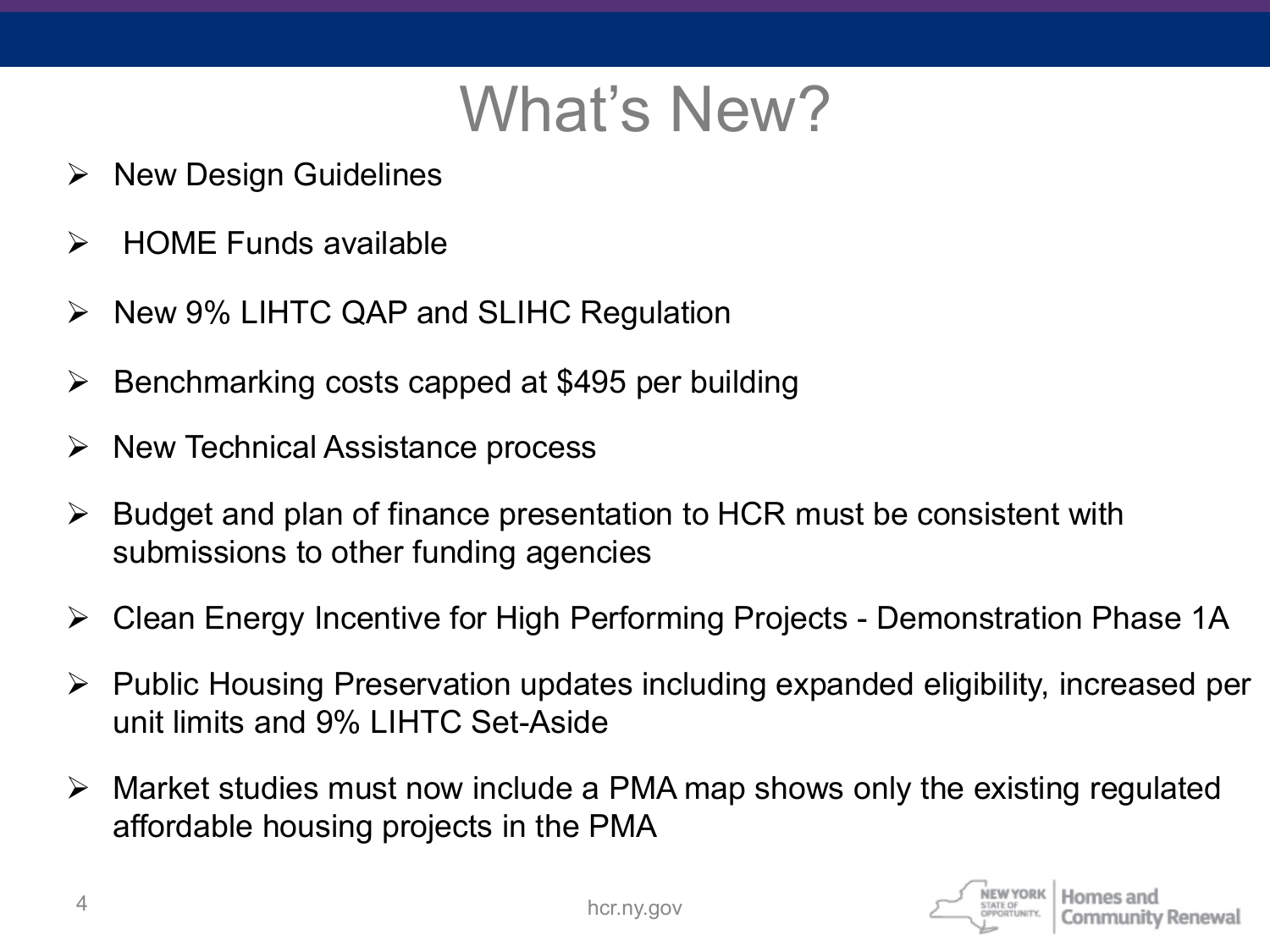### 9% LIHTC QAP

#### Updated definitions (Section 2040.2)

- $\triangleright$  Cost certification now includes syndication and other fees
- $\triangleright$  Feasibility defines feasibility review, including both financial and constructability aspects
- Housing Opportunity Projects adds definition
- $\triangleright$  Persons with special needs updates language with reference to certain populations
- $\triangleright$  State Designated Building now includes housing opportunity projects
- $\triangleright$  Supportive housing ties minimum percentage of supportive units to the RFP
- Updated Applicant Notification Requirements (Section 2040.3(d)(5))
	- Material changes to a project (e.g., project scope, development team, financing, budget, design, etc.)

#### Updated threshold/eligibility standards (Section 2040.3(e))

- Approval process expands minimum requirements to include those in other HCR-issued documents such as the NOCA, RFP, design requirements, CPM, etc.
- $\triangleright$  CEO notification removes requirement to address local objections
- $\triangleright$  Compliance with policies, requirements, laws and regulations new
- $\triangleright$  Qualified Contracts restriction new

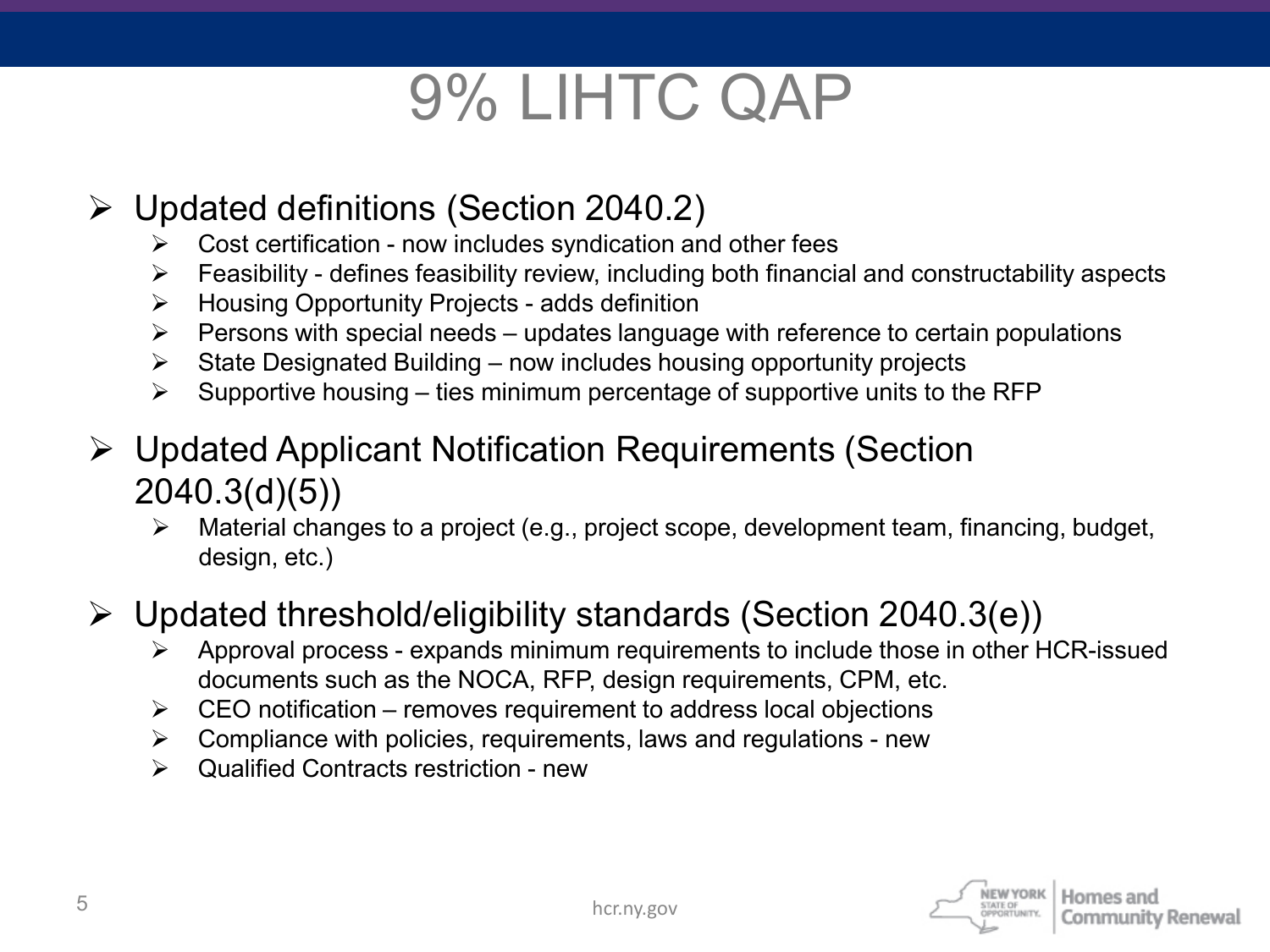### 9% LIHTC QAP

- $\triangleright$  Updated scoring criteria (Section 2040.3(f))
	- **Community impact/revitalization**  Reduced from 15-10 points, moves 5 points to Investment in Underserved Areas
	- **Financial Leveraging**  Reduced from 13 to 11 points
	- **Sponsor Characteristics**  Reduced from 10 to 9 points
	- $\triangleright$  **Affordability** Increased from 5 to 8 points
	- **Individuals with Children –** Increased from 5 to 7 points
	- **Persons with special needs –** Service providers to have experience with population served
	- **Housing Opportunity –** Increased from 3 to 5 points, removes outside of QCT requirement and high-performing schools reference.
	- **Investment in Underserved Areas**  Establishes separate 5 point criterion
	- **MWBE and SDVOB –** Increased from 2 to 5 points
	- **Historic Nature**  Reduced from 3 to 2 points
	- **Mixed Income**  Reduced from 5 to 4 points
	- **Marketing Plan/ Public Assistance**  Removed 5 point criterion and redistributed points
	- No changes in point values to Green Building (5); Fully Accessible Units (5); Project Readiness (10); Persons with Special Needs (5); Cost Effectiveness (5); Participation of Not-For-Profit Organizations (4)

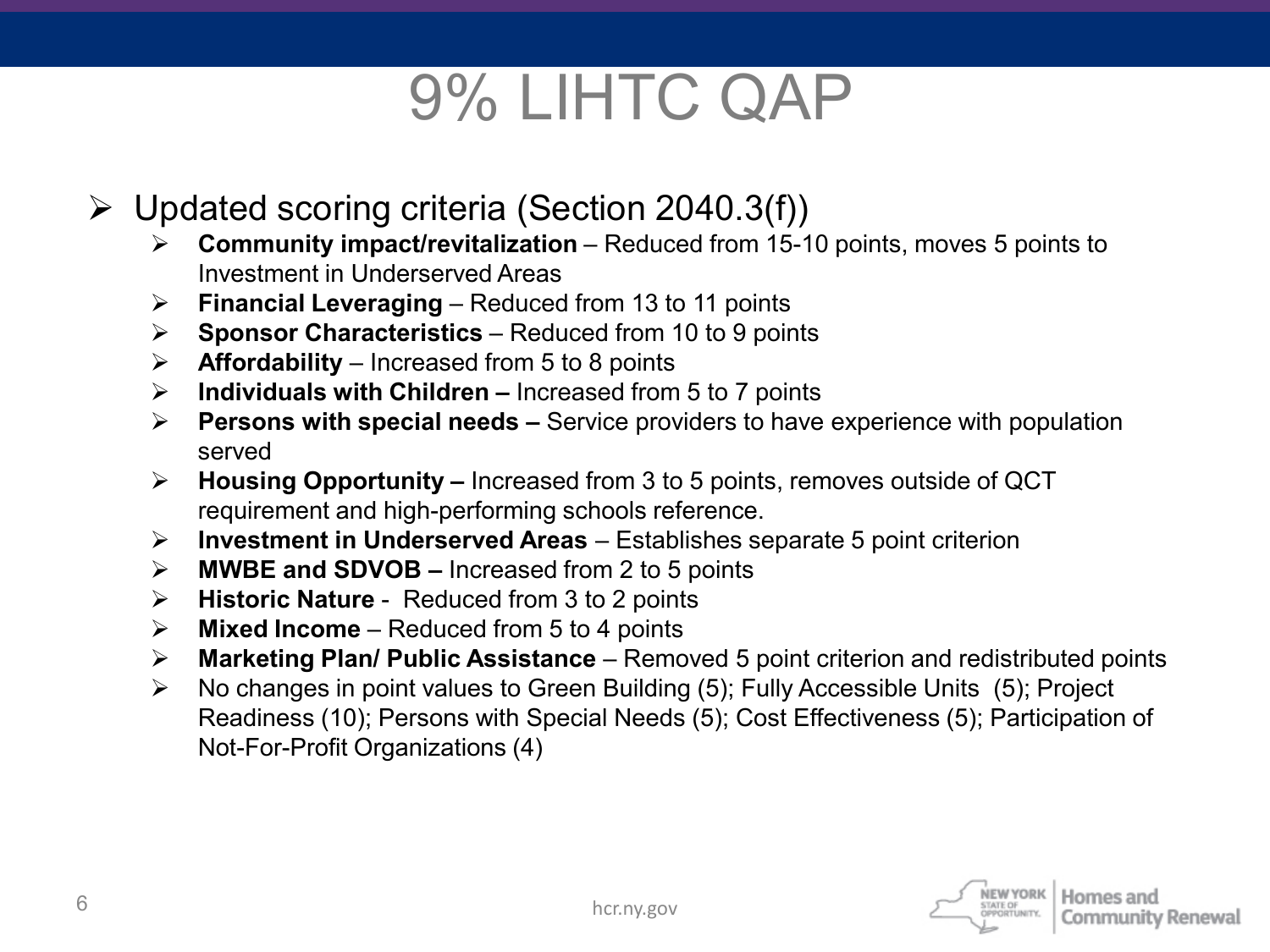### General Overview –

What is the HCR Multifamily Finance 9% RFP?

- $\triangleright$  Formerly known as Unified Funding, the HCR Multifamily Finance 9% RFP is a competitive process used to award 9% LIHTC and subsidy financing to sponsors proposing affordable and supportive multifamily housing projects that address a wide range of needs identified as part of the state's housing goals.
- $\triangleright$  The process of issuing an RFP twice per year, initiated in the Fall of 2019, is intended to be more accessible to sponsors, improve the quality of projects so they continue to align state housing goals, and streamline the review of applications for HCR staff.

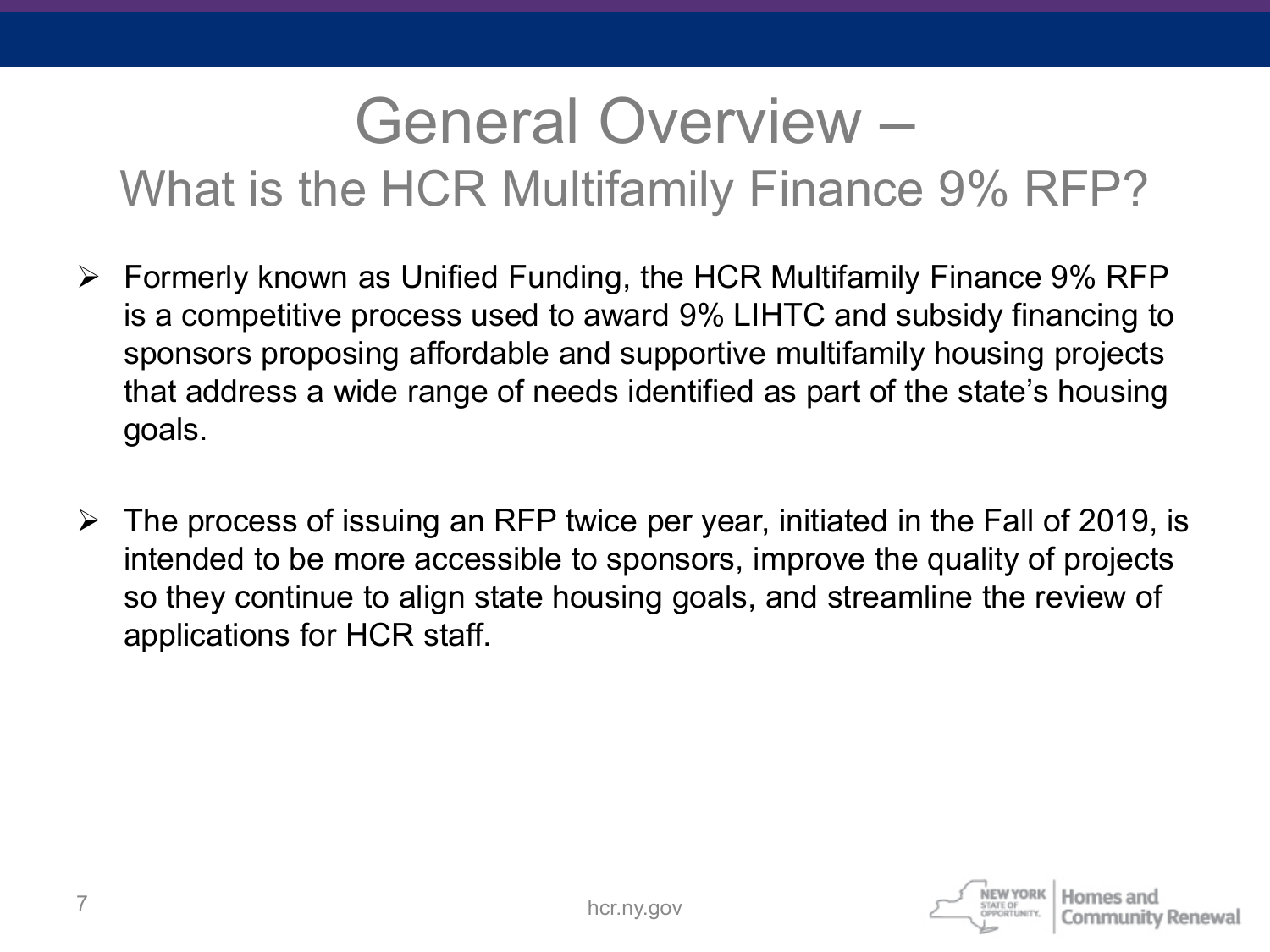### Competitive Regions

 The regional competition is based on New York State's 10 Economic Development Regions



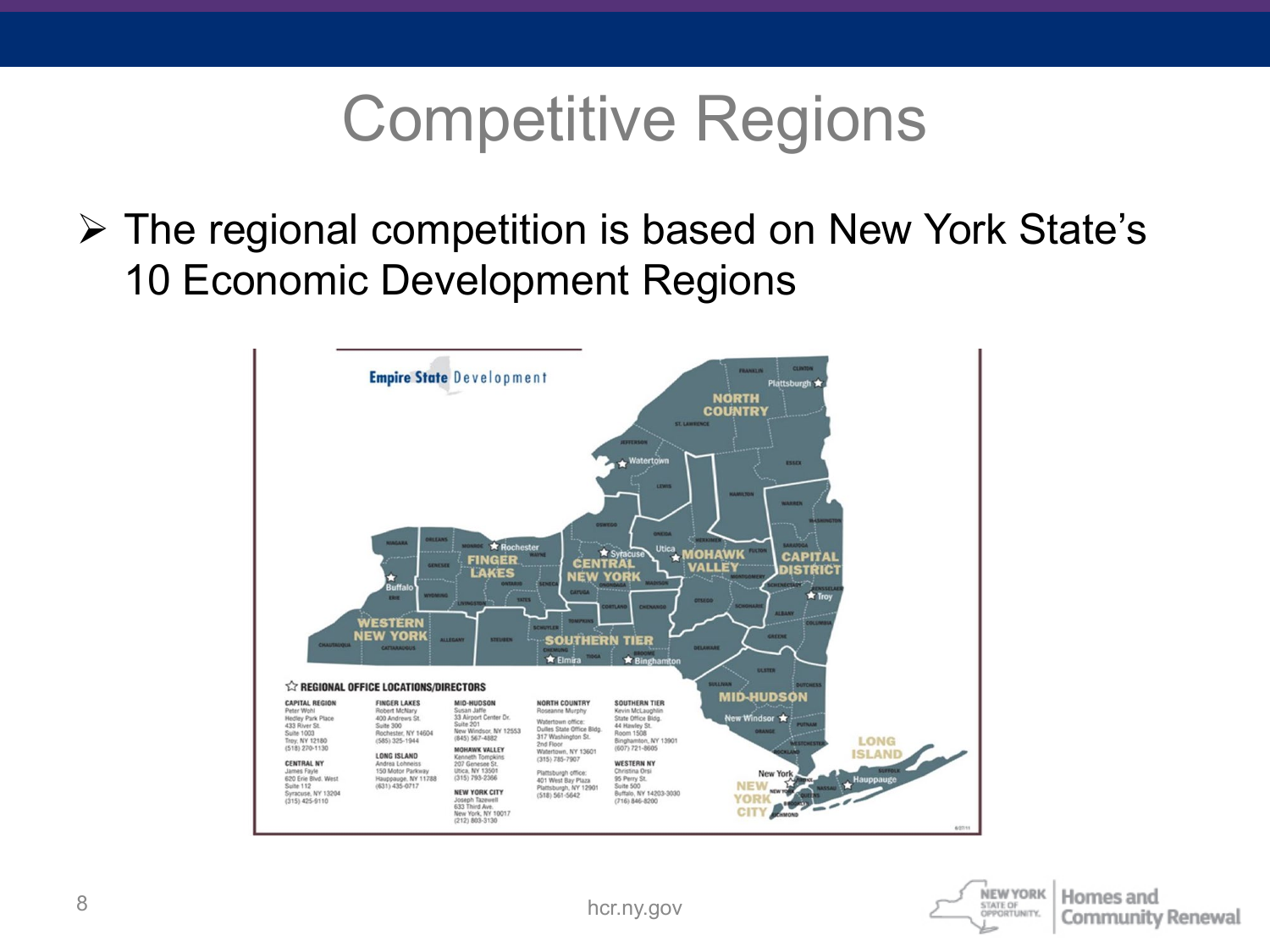### Program Funds Available

| 9% Low-Income Housing Tax Credit (LIHTC)        | \$16 million |
|-------------------------------------------------|--------------|
| NYS Low-Income Housing Tax Credit (SLIHC)       | \$2 million  |
| Low-Income Housing Trust Fund (HTF)             | \$40 million |
| Rural and Urban Community Investment Fund (CIF) | \$4 million  |
| Supportive Housing Opportunity Program (SHOP)   | \$23 million |
| <b>Public Housing Preservation (PHP)</b>        | \$15 million |
| Middle Income Housing Program (MIHP)            | \$10 million |

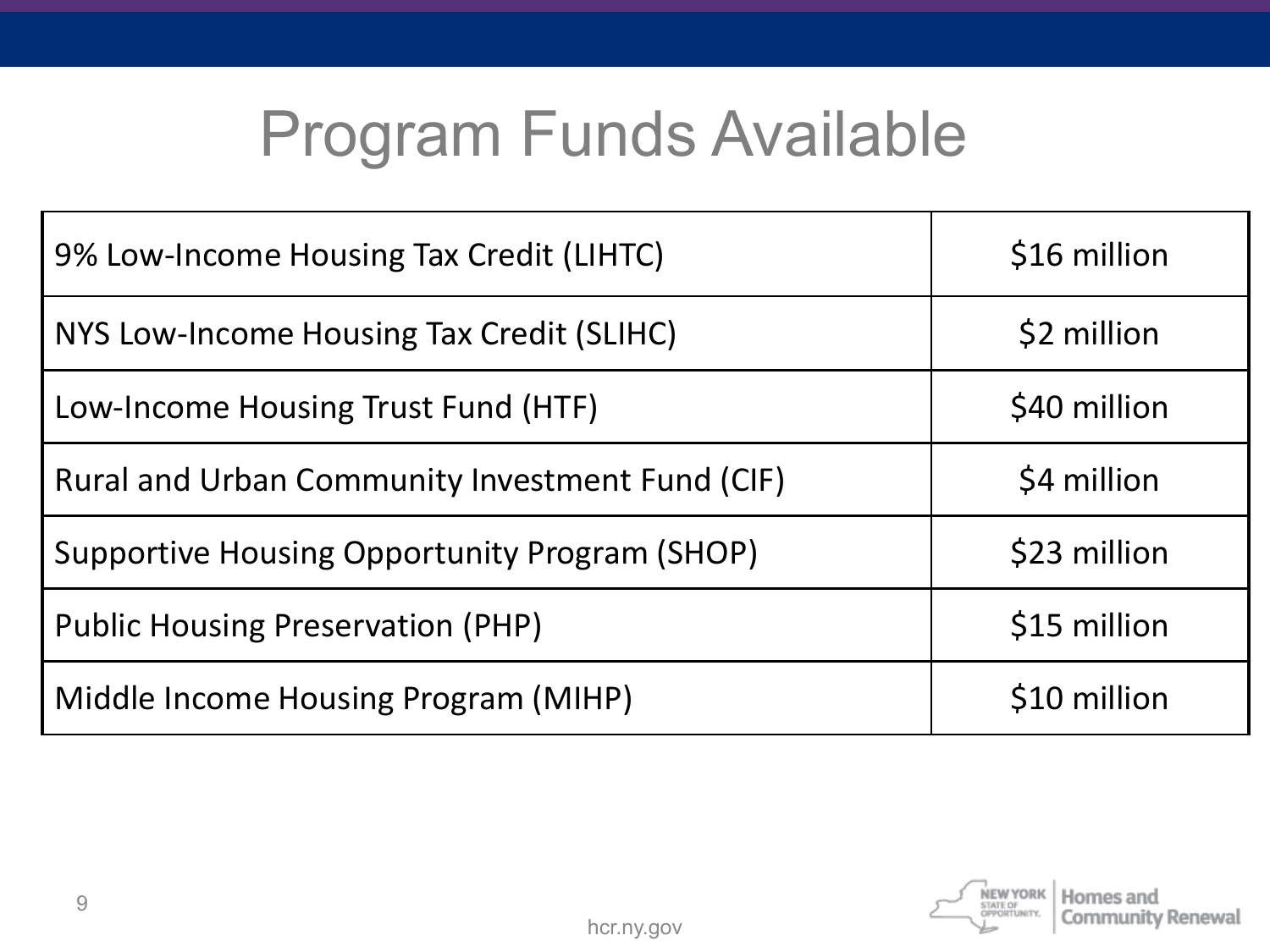### Program Funds Available

| Housing Development Fund (HDF)           | \$5 million  |
|------------------------------------------|--------------|
| <b>Federal Housing Trust Fund (FHTF)</b> | \$13 million |
| <b>Senior Housing (SENR)</b>             | \$6 million  |
| HOME (HOME)                              | \$10 million |

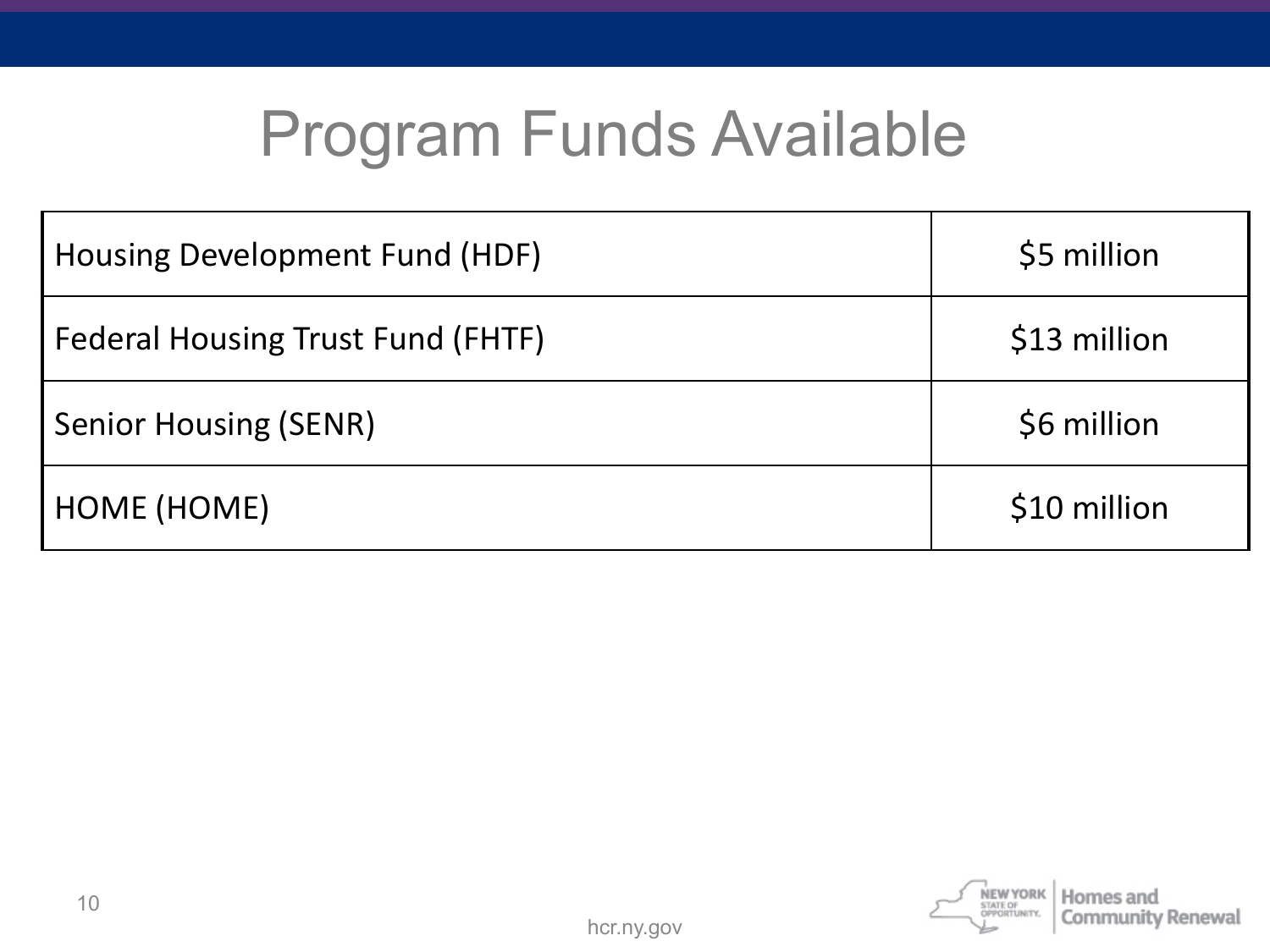## Funding Round Schedule

- $\triangleright$  July 1, 2021: Request for Proposals issued
- $\triangleright$  July 14, 2021: Webinar
- July 15, 2021, 3 pm EDT: Design Waivers due
- July 21, 2021**:** Notices of Funding Availability and Notice of Credit Availability published in NYS Register
- July 29, 2021, 3 pm EDT: Deadline to request TA session, Design Unit occupied rehabilitation package due, and/or credit fee deferral
- $\triangleright$  August 5, 2021, 3 pm EDT: Register email/users for drop box
- August 26, 2021, 11:59 pm EDT**:** Application Submission Deadline

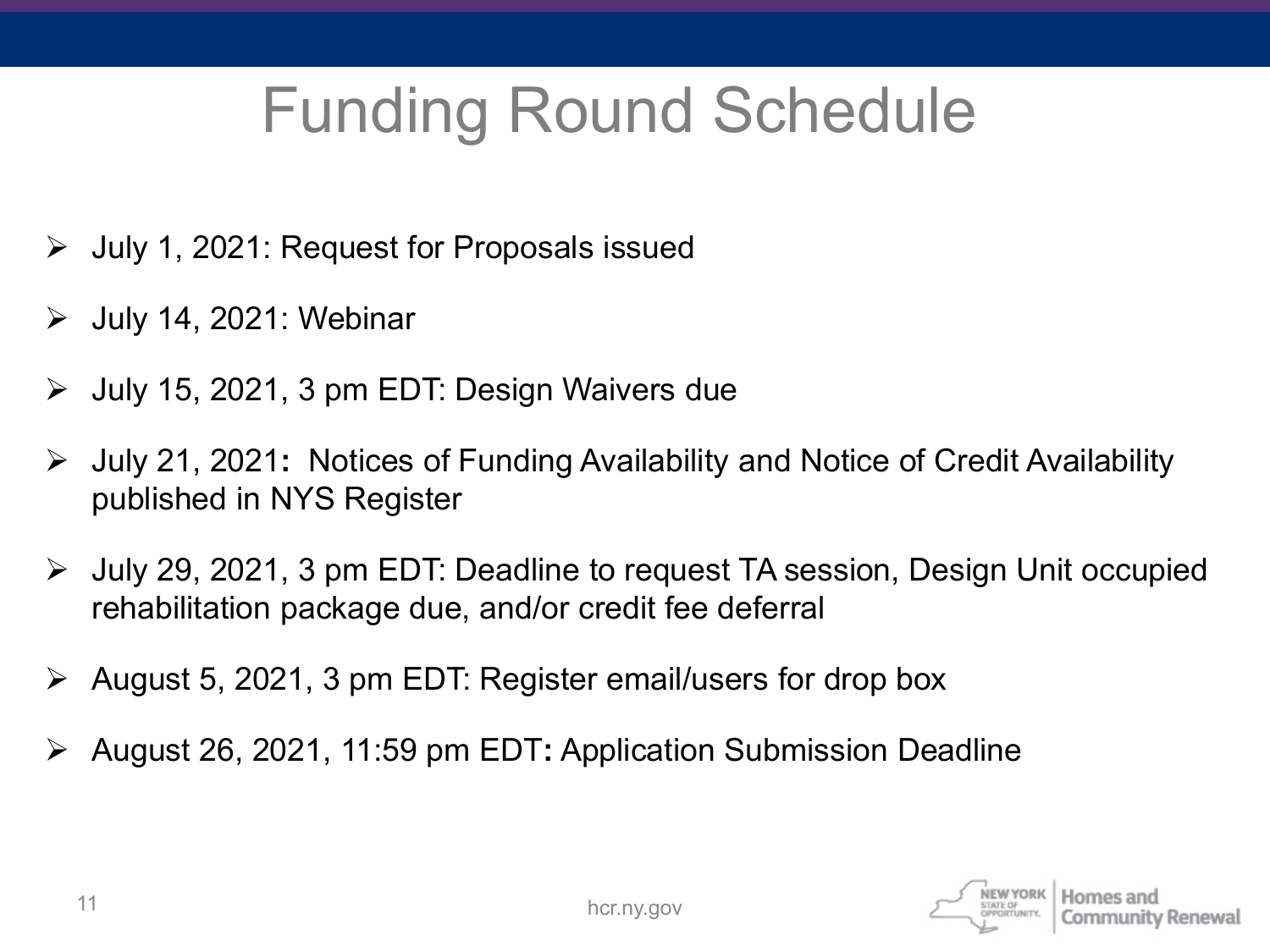## Application/Reference Materials

[The RFP webpage \(https://hcr.ny.gov/summer-2021-multifamily](https://hcr.ny.gov/summer-2021-multifamily-finance-9-lihtc-rfp)finance-9-lihtc-rfp) contains:

- $\triangleright$  RFP and Term Sheets
- Application Components (Financing and Underwriting Applications)
- $\triangleright$  Questions and Answers (updated periodically)
- **► 9% LIHTC Qualified Allocation Plan**

As well as various reference materials, including, but not limited to:

- 2021 HCR Design Guidelines June 2021
- Green Building & Accessibility Scoring Criteria
- $\triangleright$  Clean Energy Incentives for High Performance Projects Demonstration Phase 1A (New collaborative opportunity with NYSERDA)

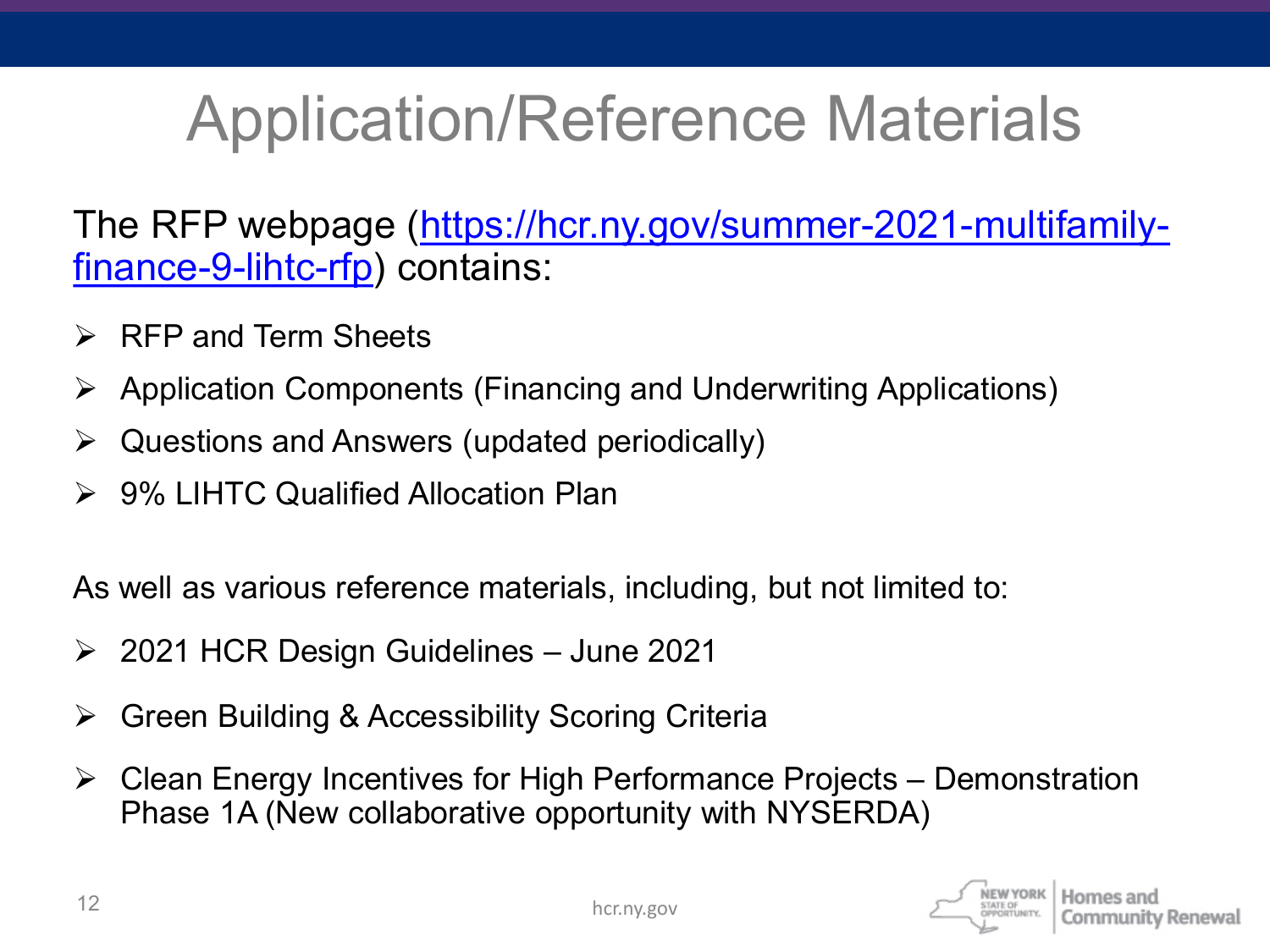### Overview of Process

- Mandatory Pre-Application Technical Assistance within 12 months
- $\triangleright$  State Housing Goal requirement for all projects
- $\triangleright$  Completeness, Threshold and Eligibility Review
- $\triangleright$  Scoring
- $\triangleright$  Funding Awards
- Waitlist

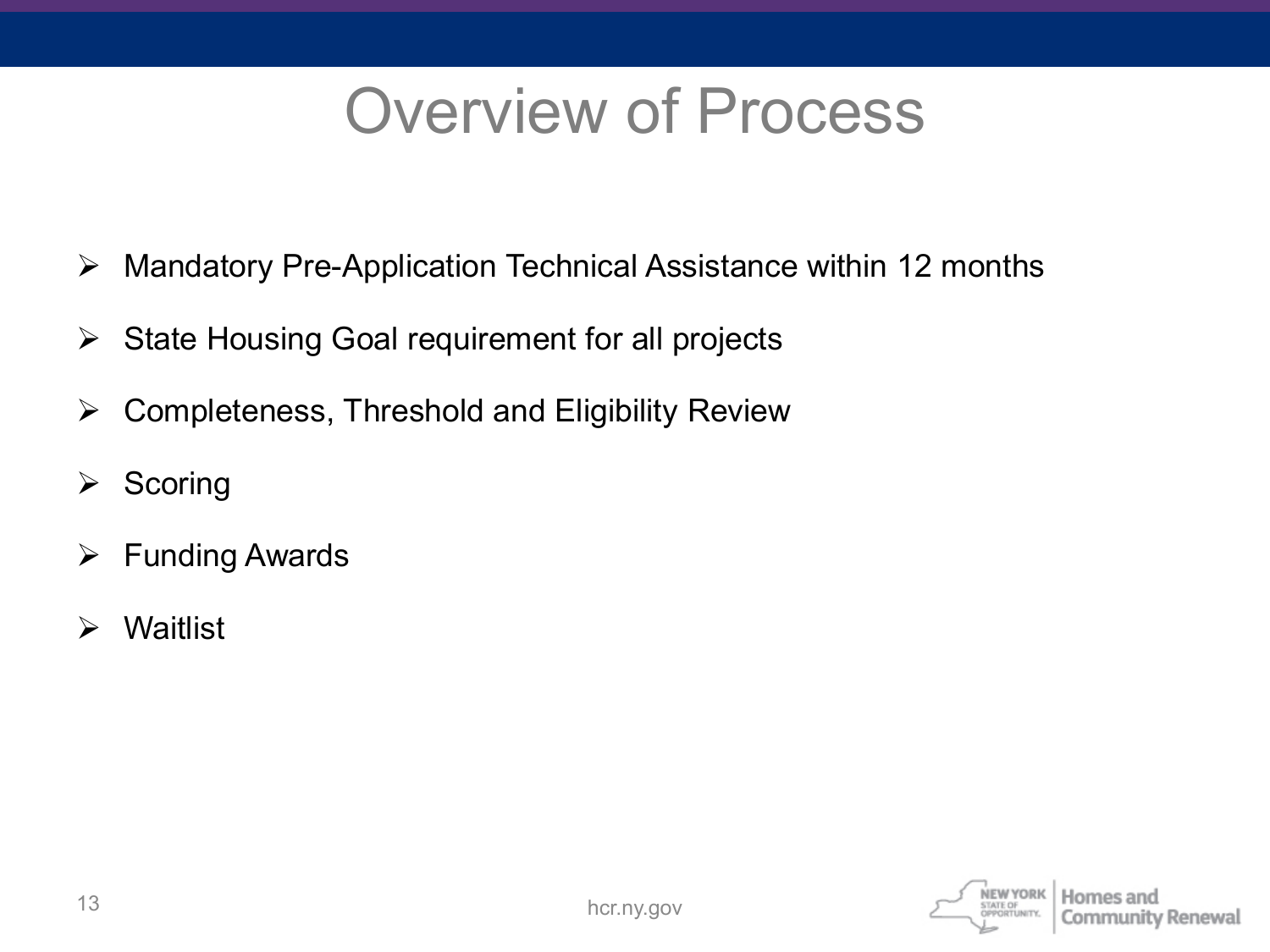### Submission Requirements

- $\triangleright$  Application (Excel workbook)
- Underwriting model (Excel workbook)
- $\triangleright$  Exhibits consist of fillable Excel Workbooks. In some cases, there are associated pdf uploads.
- $\triangleright$  All Attachments consist of pdf uploads

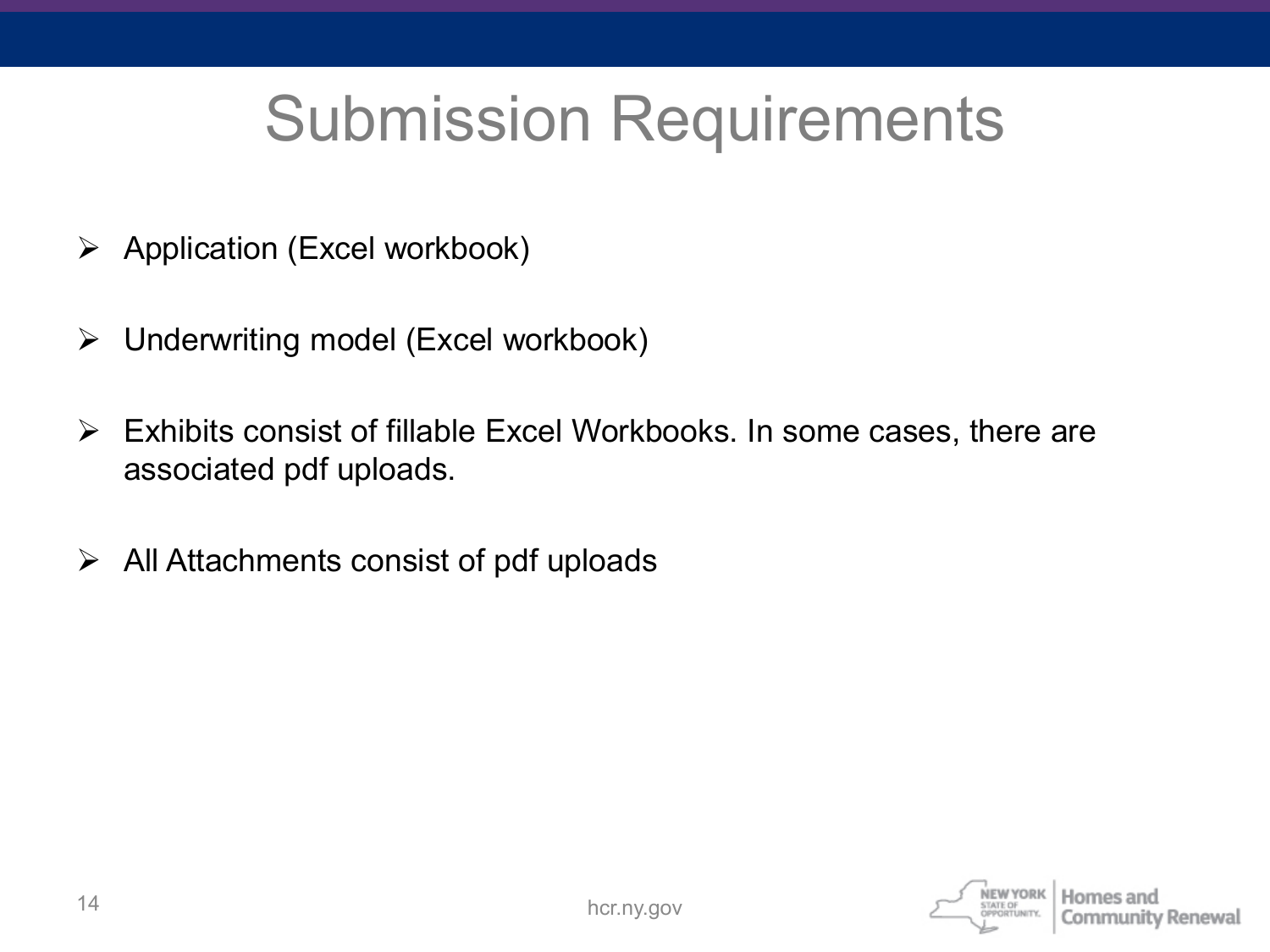

- **IMPORTANT: Applicants must register users/emails by August 5, 2021, 3 pm EDT by sending an email to [msr@nyshcr.org](mailto:msr@nyshcr.org)**
- HCR will send each user a "Dropbox Invitation" from "NYSMySend" with a unique URL that can not be shared
- $\triangleright$  Do NOT wait until the deadline to begin the upload process
- $\triangleright$  See the Aspera Dropbox Instructions at [hcr.ny.gov/multifamily](https://hcr.ny.gov/multifamily)

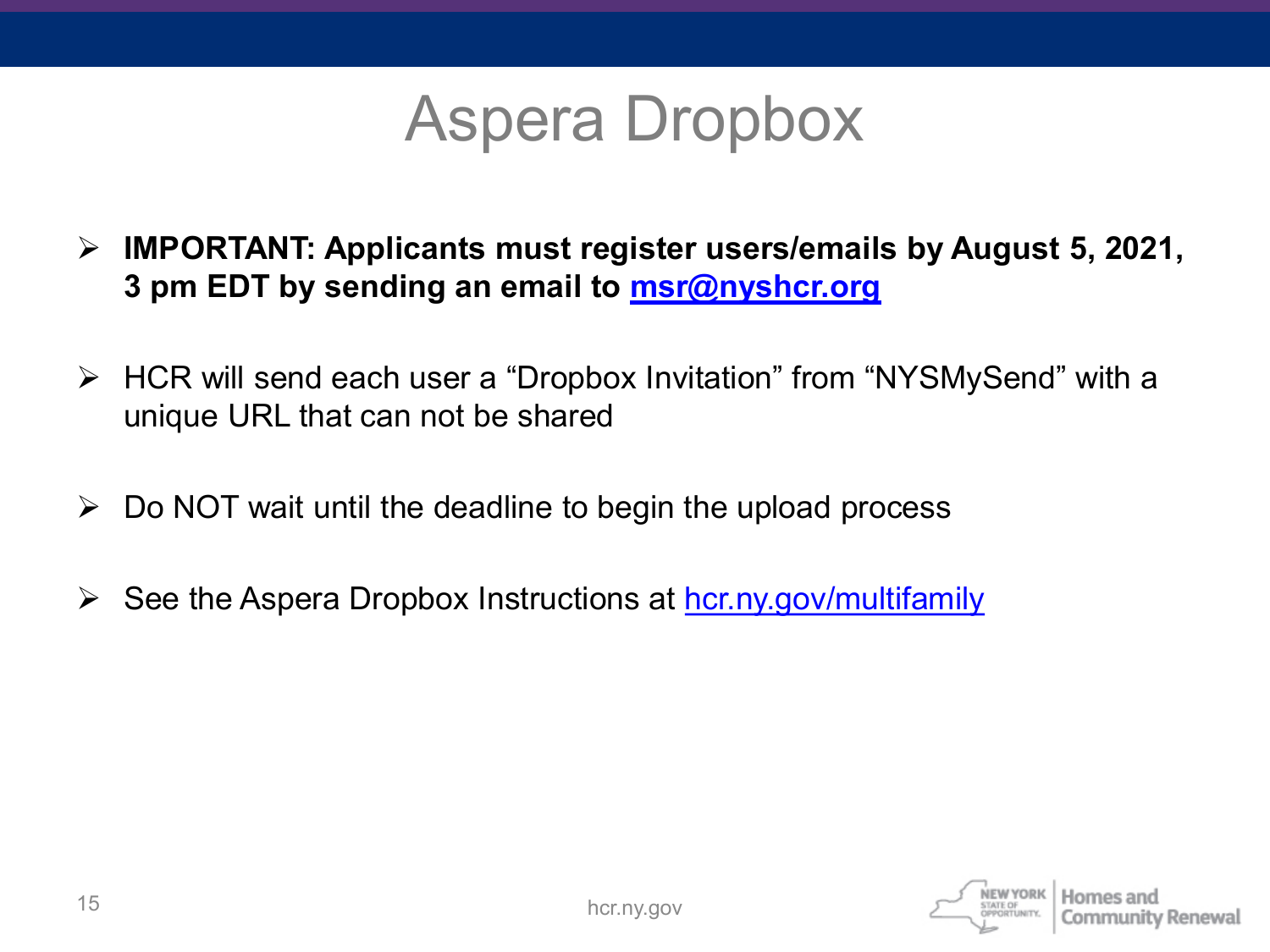### Technical Assistance

- Mandatory Pre-Application Technical Assistance within 12 months
- $\triangleright$  In order to request a TA session, submit the following completed pre-<br>application documents:
	- $\triangleright$  TA Request Form
	- **► B-2 Project Narrative**
	- $\triangleright$  D-1 Preliminary Plans (including site plans, building plans and building elevations)
	- $\triangleright$  Occupied Rehabilitation Package (for moderate rehab projects only)
	- $\triangleright$  G-2 G-8 Occupied Project Information, including the Current Use of the Project Site (for occupied rehab projects only)
	- Underwriting Model
	- $\triangleright$  E-3 and E-6 Phase I ESA and Site Suitability Narrative (for projects with site suitability/contamination issues)
	- $\triangleright$  I-4 Program Eligibility Checklist
- $\triangleright$  Send complete TA package to  $9\sqrt{8F}P@$ nyshcr.org
- ► See <https://hcr.ny.gov/multifamily> for full process description and Exhibits/Attachments

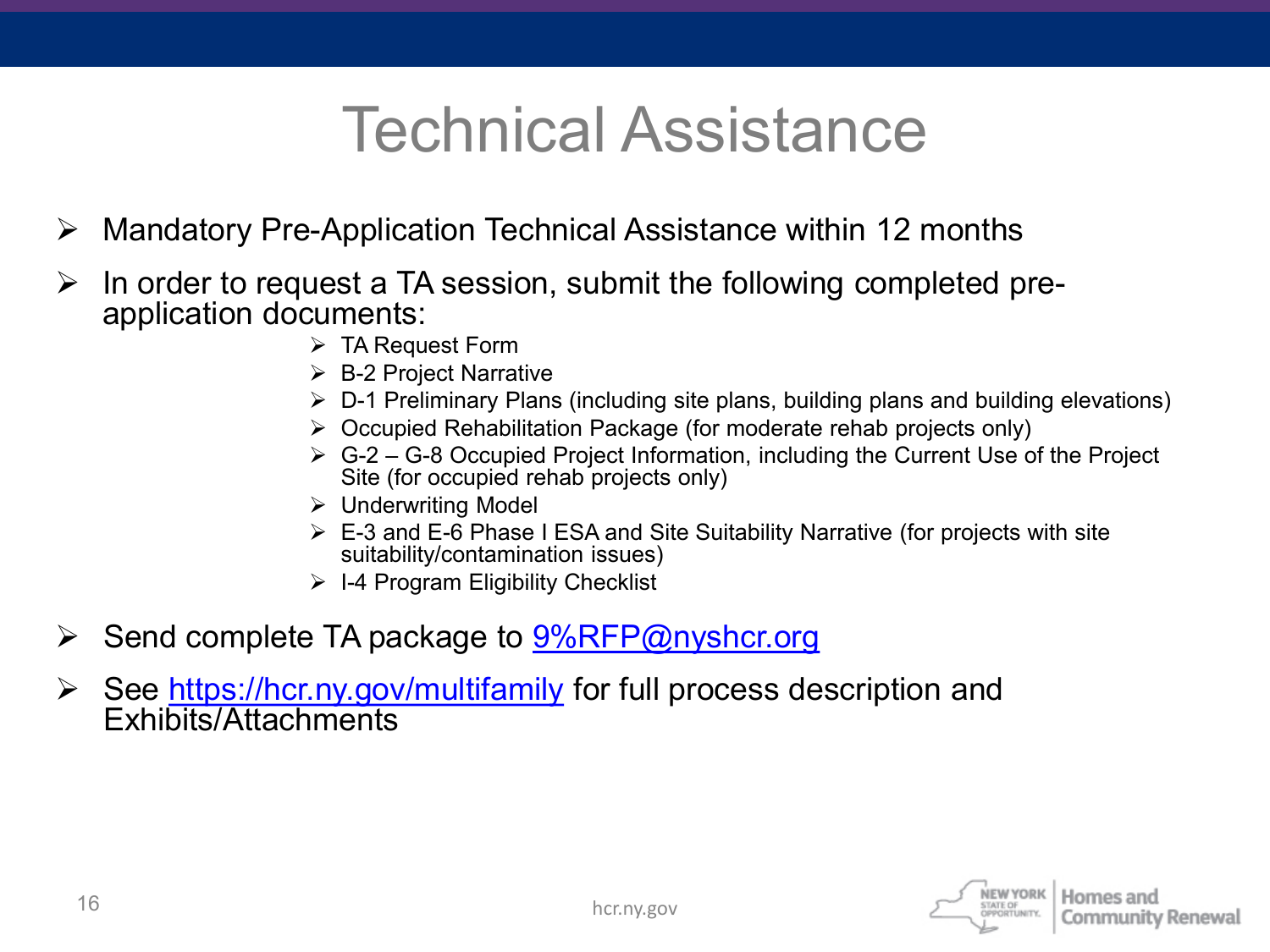#### Development Director Regions



Homes and

**Community Renewal** 

STATE OF OPPORTUNITY,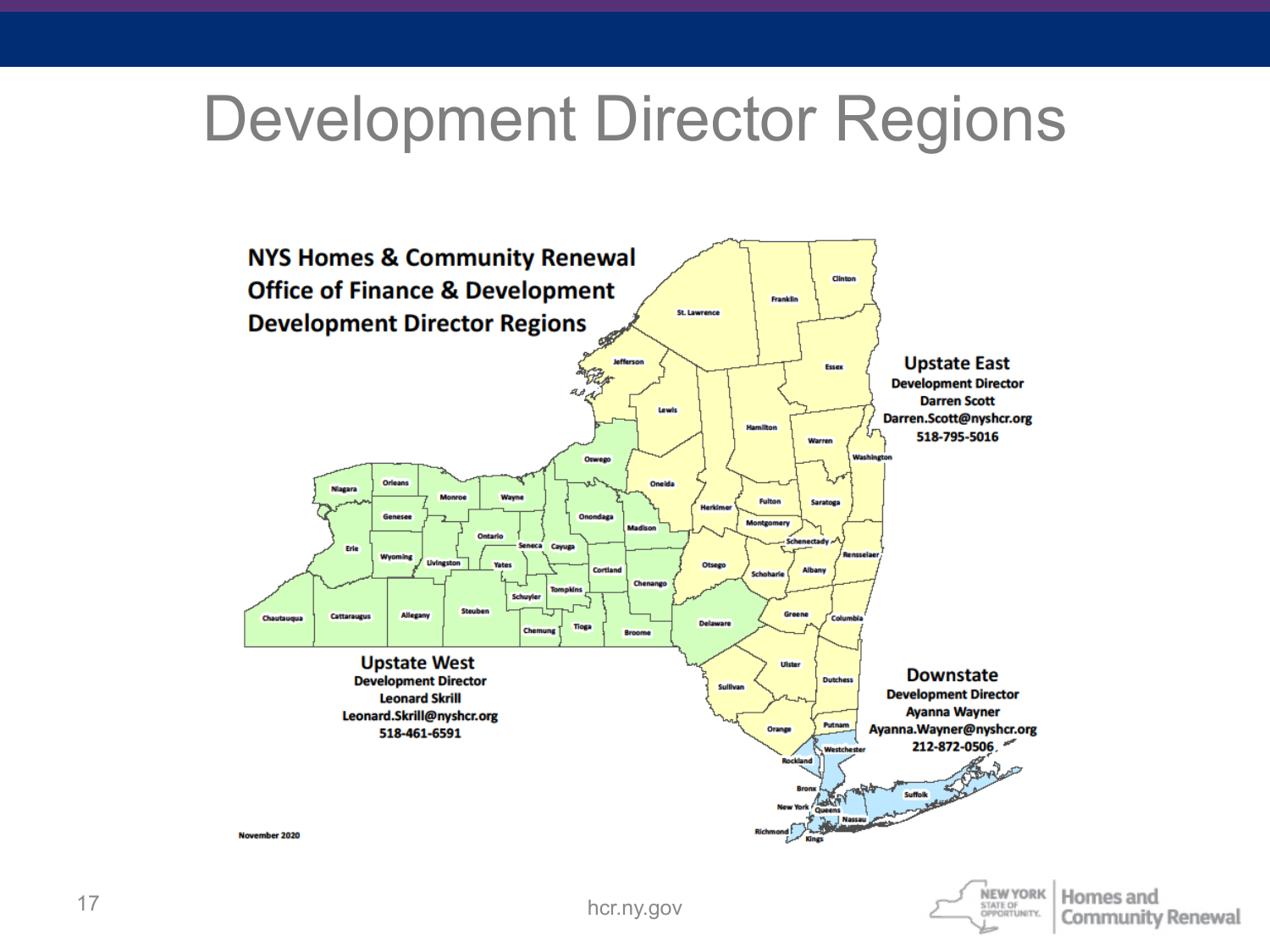### State Housing Goals

Projects REQUIRED to meet one or more of the following Goals:

- Community Renewal and Revitalization Projects
- $\triangleright$  Integrated Supportive Housing Projects
- $\triangleright$  Public Housing Redevelopment Projects
- $\triangleright$  Housing Opportunity Projects
- Workforce Opportunity Projects
- $\triangleright$  Projects Advancing State Revitalization and Economic Development Initiatives
- $\triangleright$  Senior Housing Projects
- $\triangleright$  Preservation Projects

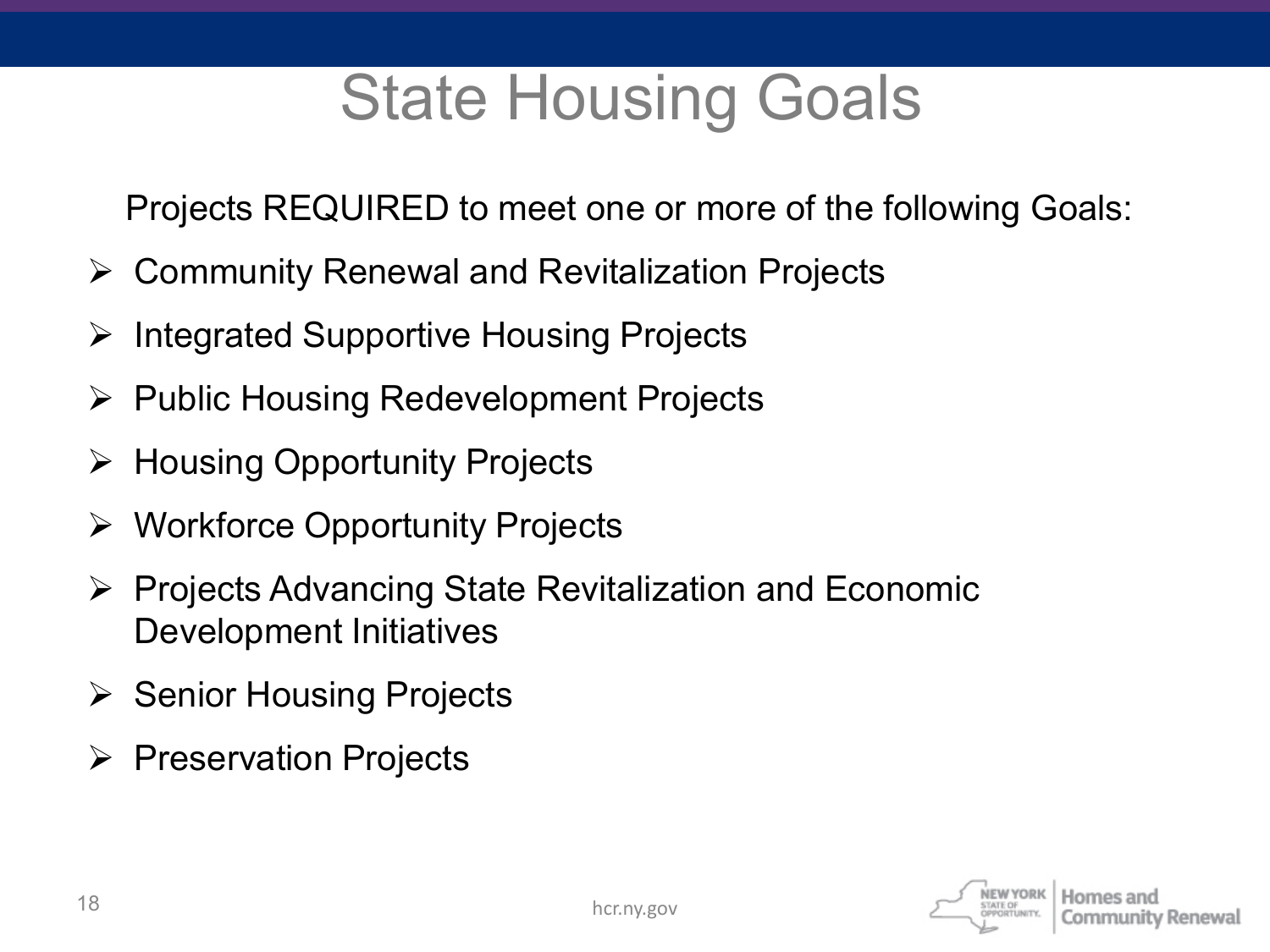## Program Information

#### 9% Low-Income Housing Tax Credit Program (LIHTC)

- $\triangleright$  Will be utilizing new 9% LIHTC QAP (effective date 5/26/2021) <https://hcr.ny.gov/low-income-housing-tax-credit-programs>
- $\triangleright$  Must meet the meet the 2021 HCR Design Guidelines
- $\triangleright$  For projects utilizing multiple sources of tax credit financing (e.g., LIHTC and SLIHC), investor letters must separately quantify the value of each tax credit resource. HCR requires that investors and syndicators assign an independent value to each type of credit reflecting the actual market value of the resource being proposed for purchase.
- $\triangleright$  May request MIHP in conjunction with 9% LIHTC as specified in the 9% LIHTC term sheet

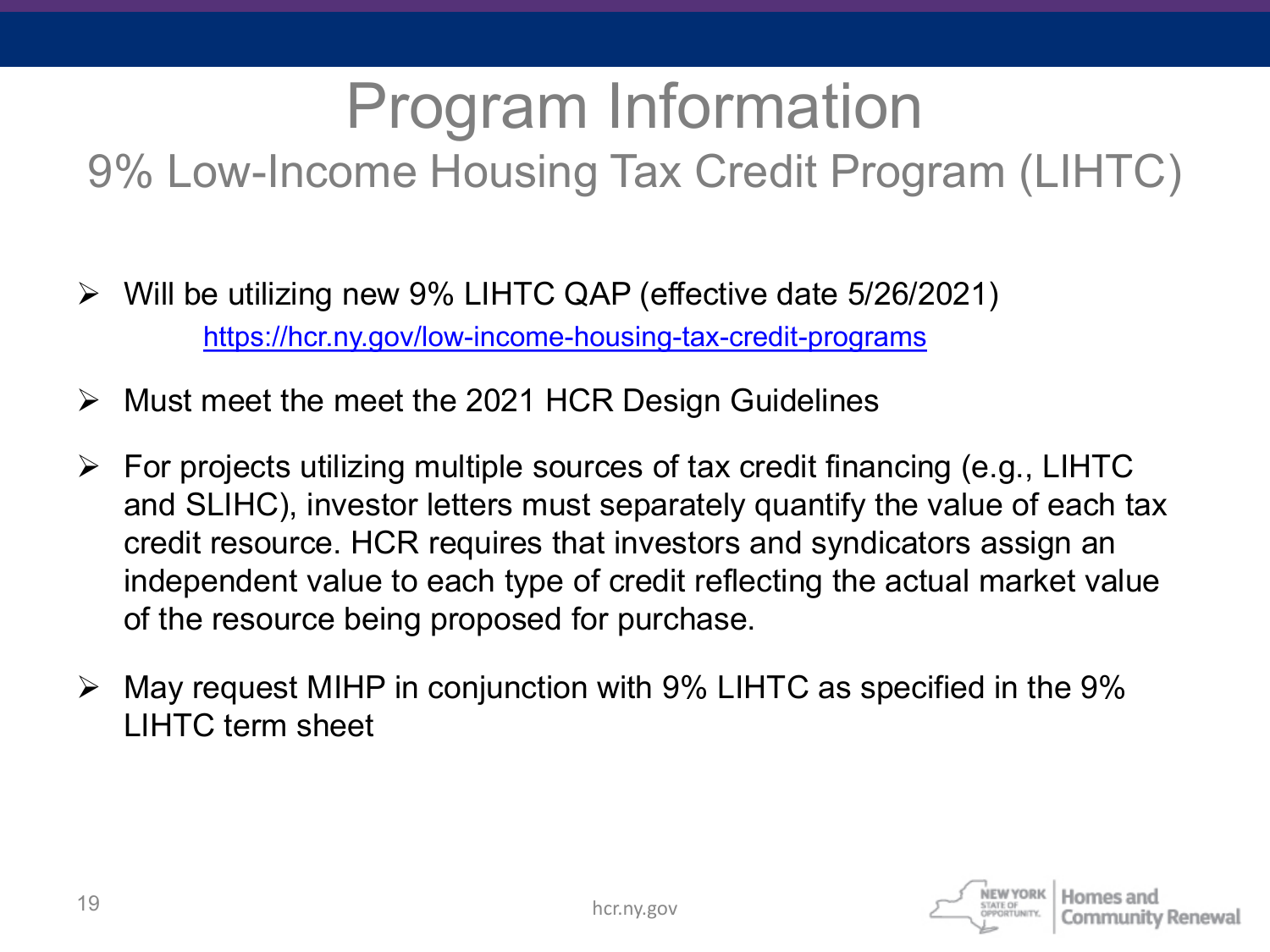#### Program Information 9% LIHTC Set-Aside

- ESSHI and Supportive Housing Projects (up to \$3 million)
	- ESSHI Projects
		- Must have received a Conditional Award Notification through the Empire State Supportive Housing Initiative, Inter-Agency Service and Operating Funding Opportunity RFP
		- $\triangleright$  At least 50% of units must serve persons with special needs
		- $\triangleright$  Must meet definition of supportive housing cited in Section 2040.2(v) of the 9% LIHTC QAP, provided however that applicants may satisfy the capital financing requirement of that definition by requesting SHOP and/or HOME funds pursuant to this RFP
	- $\triangleright$  Supportive Housing Projects
		- $\triangleright$  At least 50% of units must serve persons with special needs cited in Section 2040.2(q) of the 9% LIHTC QAP
		- $\triangleright$  Must meet definition of supportive housing cited in Section 2040.2(v) of the 9% LIHTC QAP
- $\triangleright$  Housing Opportunity Projects (up to \$3 million)
	- $\triangleright$  Family projects which must be located in a HOP Census Tract
	- $\triangleright$  Must have an average unit size of at least 2 bedrooms
	- $\geq 10\%$  of units must be targeted to households at or below 30% AMI

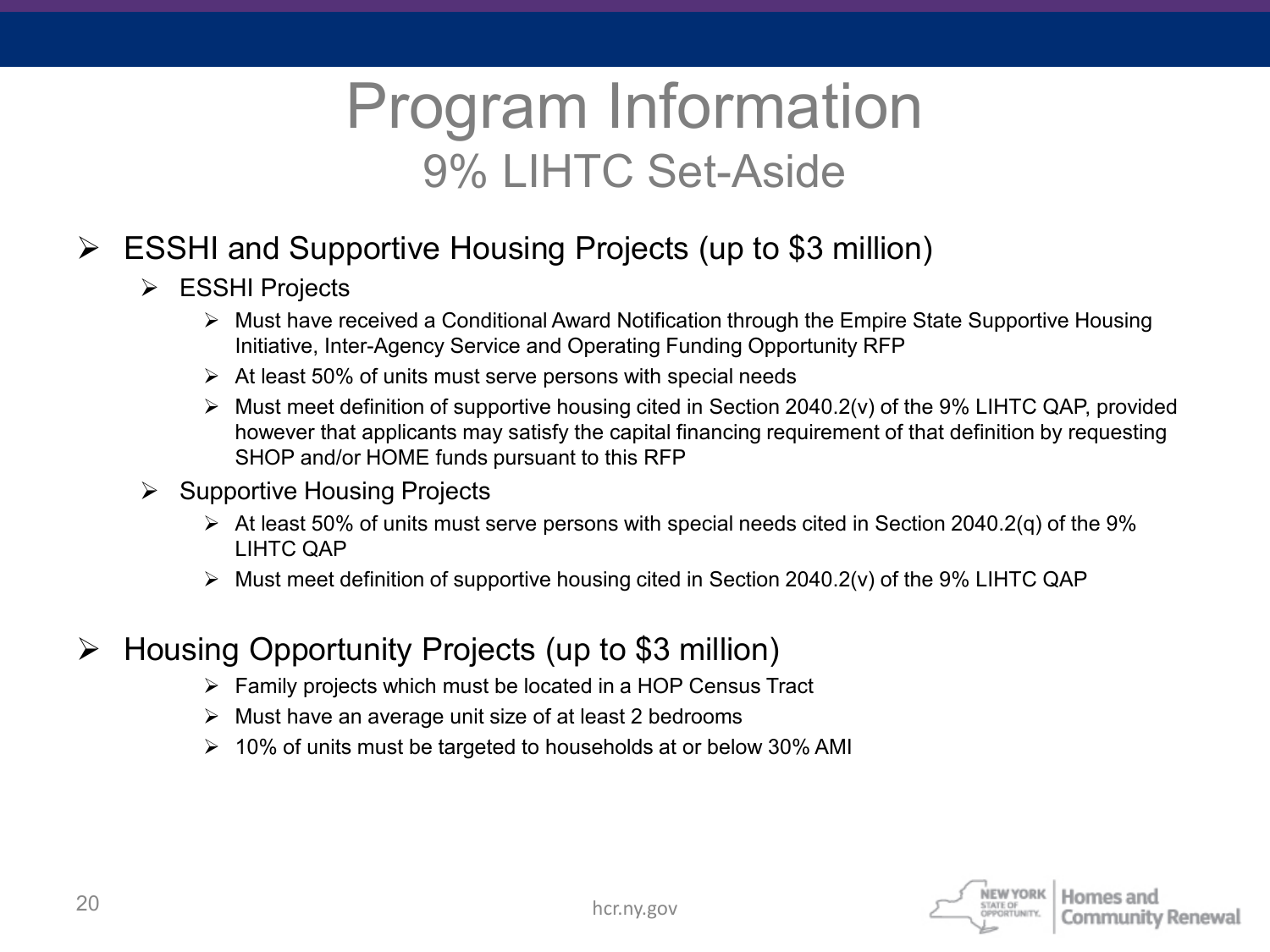#### Program Information 9% LIHTC Set-Aside

- NYCHA Seniors First (up to \$15 million multi-year)
	- $\triangleright$  Must be targeted to 62+ seniors
	- $\triangleright$  Project must be 100% affordable
	- ▶ Restricted to Central Brooklyn with award of site control from NYCHA and HPD
- $\triangleright$  Public Housing Redevelopment Projects (up to \$2 million)
	- Must meet the Public Housing Redevelopment Project Housing Goal
- $\triangleright$  Vital Brooklyn

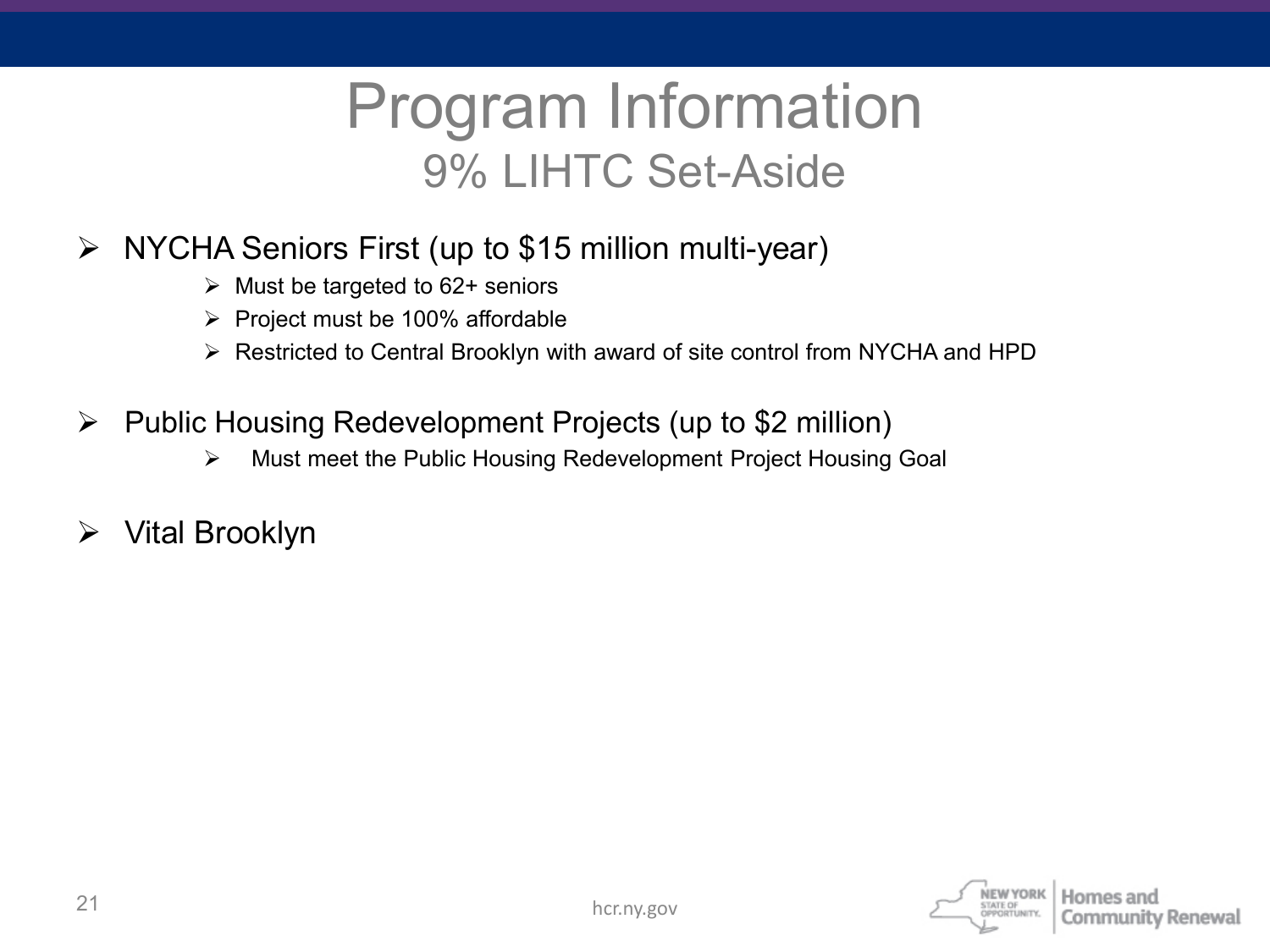#### Program Information NYS Low-Income Housing Tax Credit (SLIHC)

- $\triangleright$  Will be utilizing new SLIHC Regulation (effective date 5/26/2021)
- May not be used to finance senior units (62+) serving households above 60% AMI
- $\triangleright$  Must meet the 2021 HCR Design Guidelines.
- $\triangleright$  For projects utilizing multiple sources of tax credit financing (e.g., LIHTC and SLIHC), investor letters must separately quantify the value of each tax credit resource. HCR requires that investors and syndicators assign an independent value to each type of credit reflecting the actual market value of the resource being proposed for purchase.
- $\triangleright$  Per project maximum \$500,000
- SLIHC may not be used in projects utilizing 9% LIHTC Income Averaging Set-Aside
- $\triangleright$  Can be combined with MIHP for project units serving households above 90% AMI up to 130% AMI as specified in the SLIHC term sheet

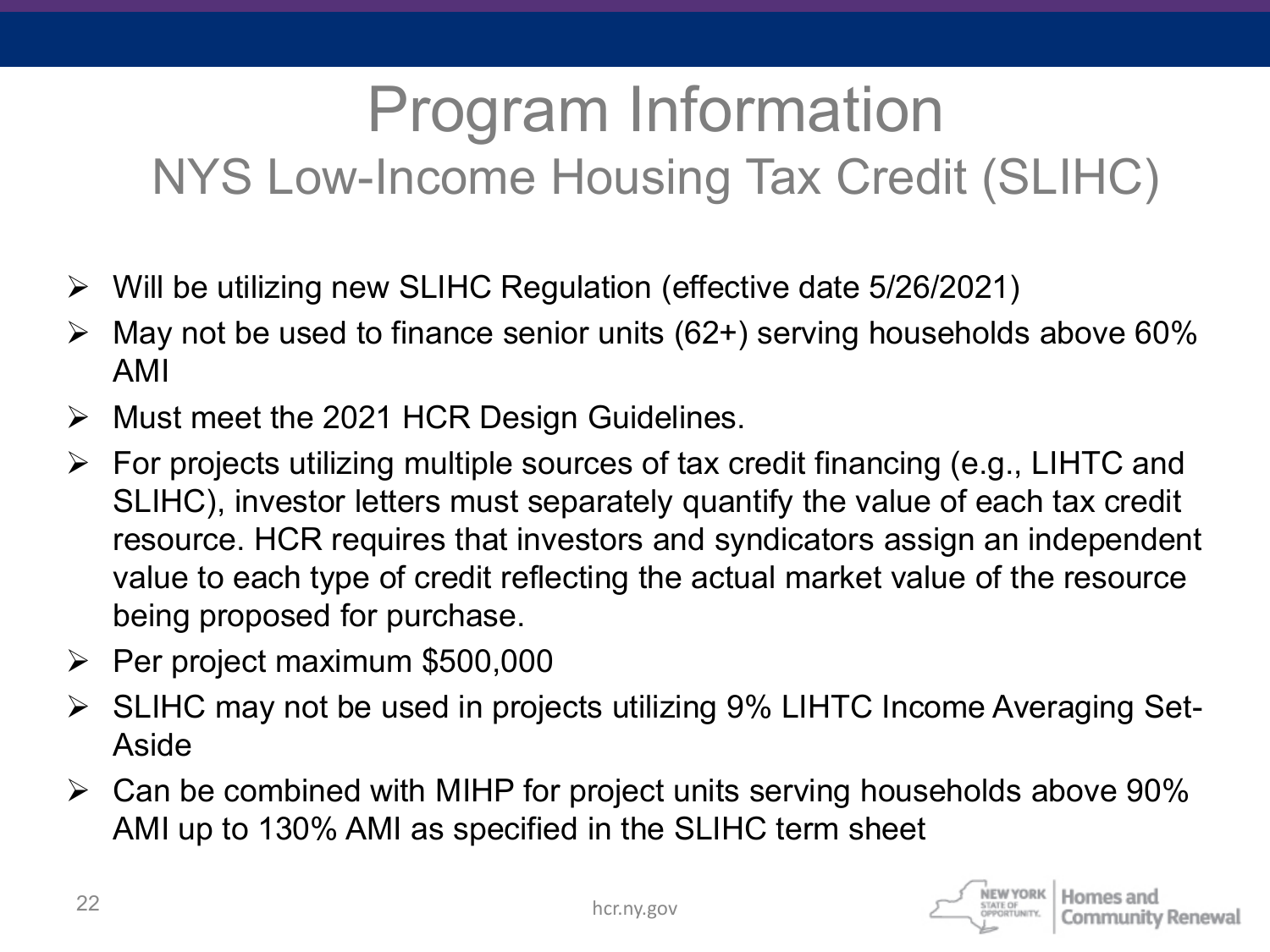#### Program Information Low-Income Housing Trust Fund (HTF)

- Must benefit households < 90% of AMI outside of NYC (in NYC < 80% of AMI)
- $\triangleright$  HTF may not be used to finance senior units (62+) serving households  $>60\%$ AMI
- Can be combined with MIHP for project units above 90% AMI up to 130% AMI (outside NYC) or above 80% AMI up to 130% AMI (in NYC) as specified in the HTF term sheet
- $\triangleright$  Cannot be combined with SENR, PHP or SHOP
- $\triangleright$  Must meet the 2021 HCR Design Guidelines
- $\triangleright$  Applicants requesting HTF must ensure use of the correct program name in the Financing Application and the Underwriting Application

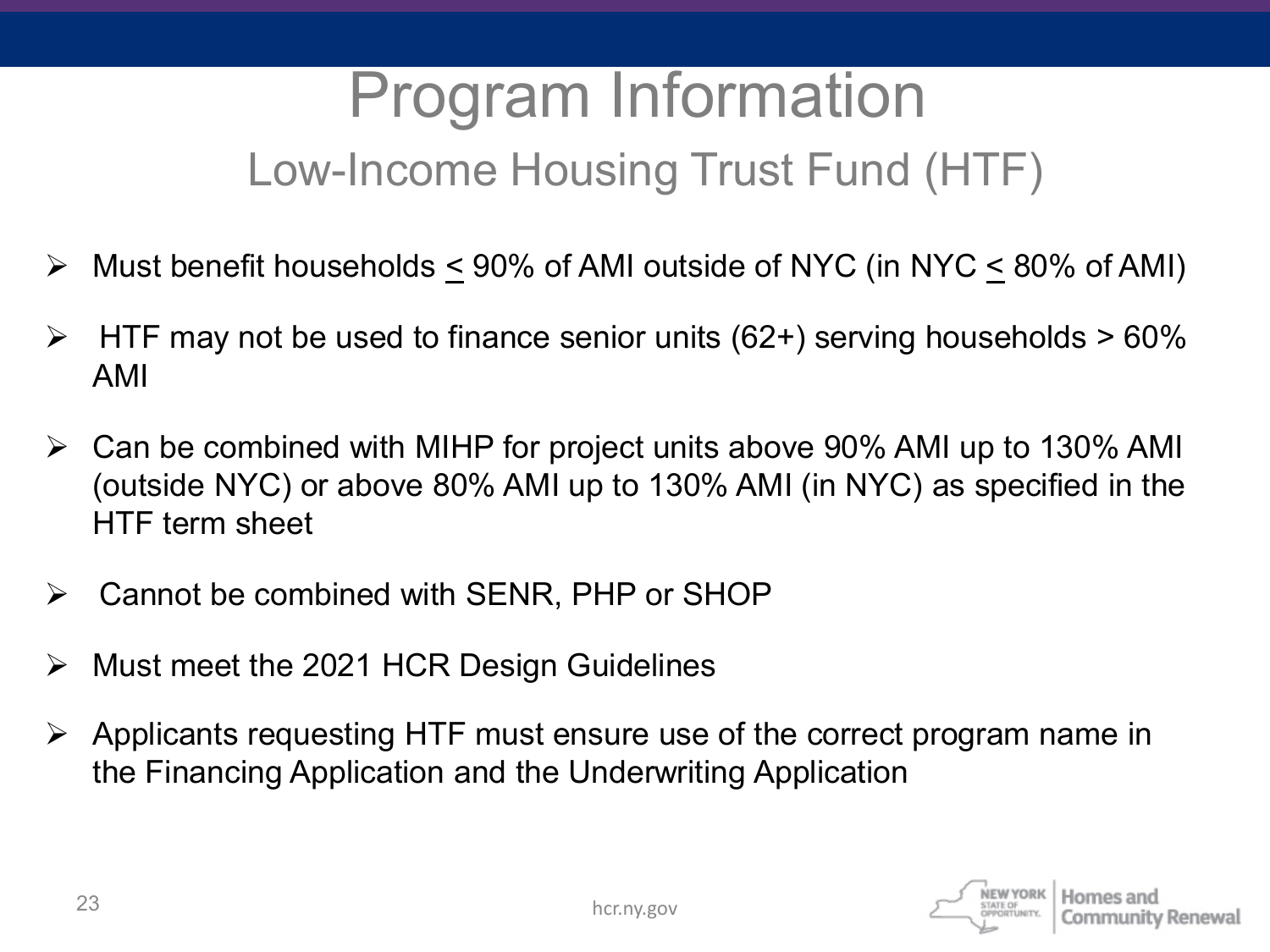#### Program Information Supportive Housing Opportunity Program (SHOP)

- Minimum of 30% of project units for supportive housing. For projects involving the relocation of existing supportive units funded by state rental and operating subsidies, the existing supportive housing units will be considered as "new" supportive housing units for the purposes of calculating the total number of supportive units in the proposed project.
- $\triangleright$  Requires award of service and operating funds
- Projects serving ID/DD populations must include either an ESSHI conditional award letter which does not require OPWDD capital OR a current letter of support from OPWDD issued after April 1, 2021
- $\triangleright$  Cannot be used with SENR, HTF or PHP funds
- PBVs can be accessed to fund non-ESSHI units in an ESSHI project. In New York City, PBVs can be accessed for both ESSHI and non-ESSHI units. The ESSHI service and operating award may not be used for rent subsidies, but only for services on ESSHI units with PBVs.

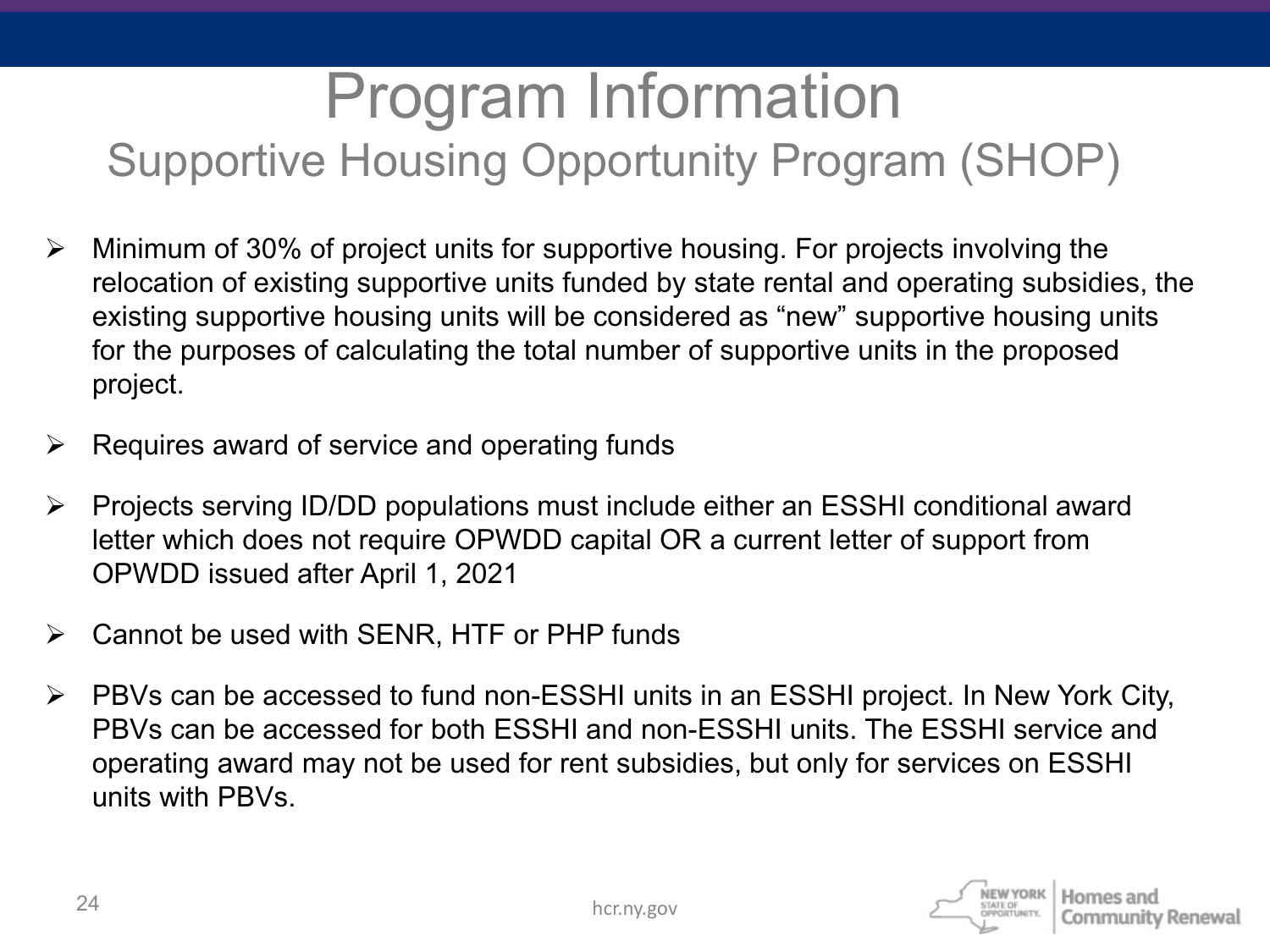#### Program Information Supportive Housing Opportunity Program (SHOP)

- $\triangleright$  May request MIHP in conjunction with SHOP as specified in the SHOP term sheet
- Up to 60% AMI or 80% AMI if utilizing 9% LIHTC Income Averaging
- $\triangleright$  ESSHI Supportive unit rents must be underwritten to at least 50% AMI (may be higher based on operating needs of project)
- $\triangleright$  Must meet the 2021 HCR Design Guidelines

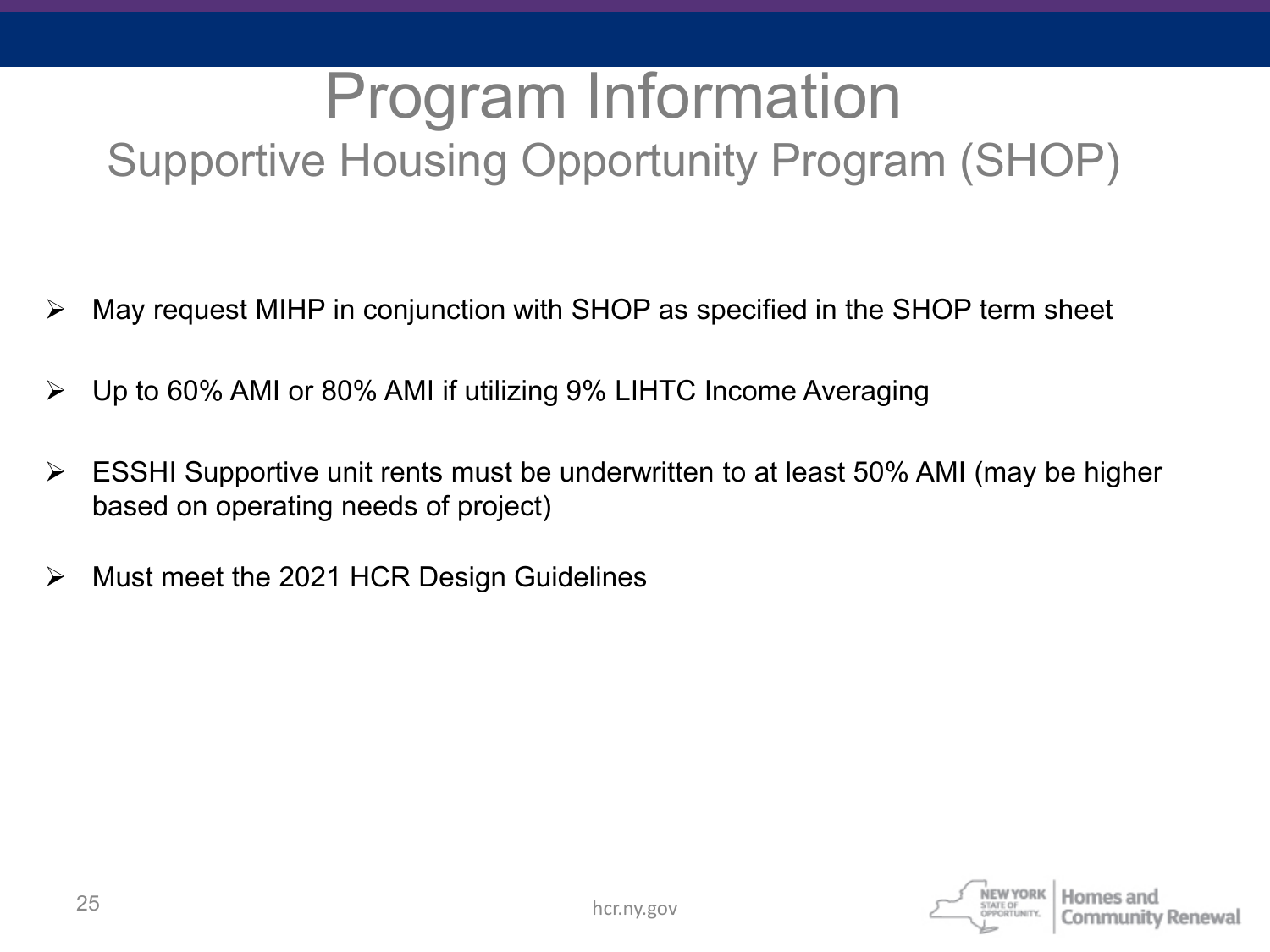#### Program Information Public Housing Preservation Program (PHP)

- $\triangleright$  Rehab and/or demolition and replacement through new construction of sitespecific multifamily rental housing owned by PHA's
- $\triangleright$  Increased per unit limits, including an additional \$10,000 per unit if project meets additional criteria
- $\triangleright$  Up to 60% AMI or up to 80% AMI if utilizing 9% LIHTC Income Averaging
- Cannot be combined with SENR, HTF, SHOP or MIHP
- Requires CHAP letter or other written permission from HUD
- $\triangleright$  Must meet the 2021 HCR Design Guidelines

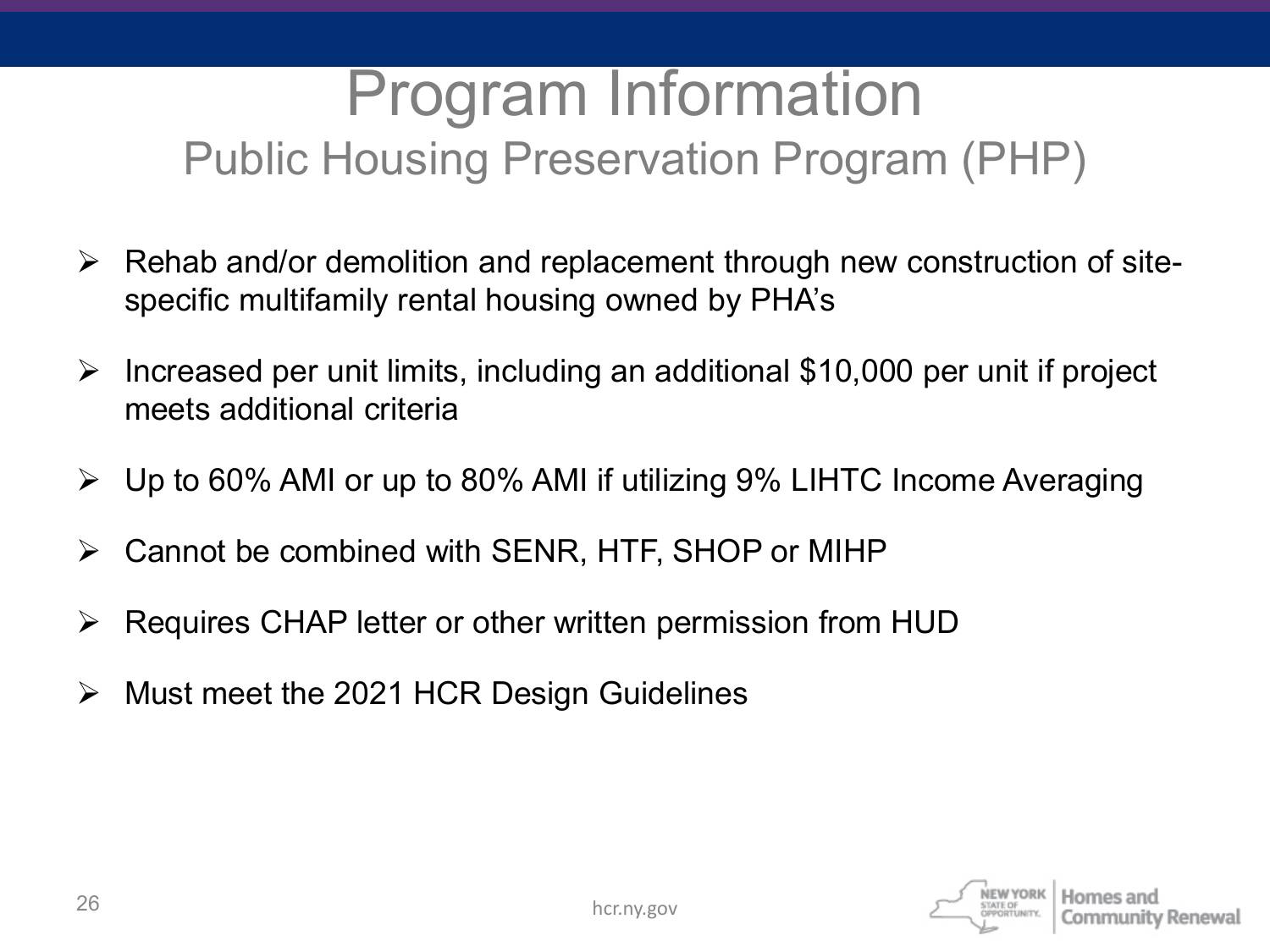## Program Information

#### Rural and Urban Community Investment Fund (CIF)

#### Non-residential only:

- $\triangleright$  Available for new construction, adaptive reuse, or rehabilitation of a retail, commercial, or community facility component of an HCRregulated affordable housing development that
	- $\triangleright$  Clearly serves the critical unmet needs of the tenants in the affordable housing development; or
	- Clearly advances a Regional Economic Development Council or Downtown Revitalization Initiative approved strategic investment plan.

 $\triangleright$ In order to be deemed a component of an HCR-regulated affordable housing development, it must be part of, or in close proximity to the affordable housing development

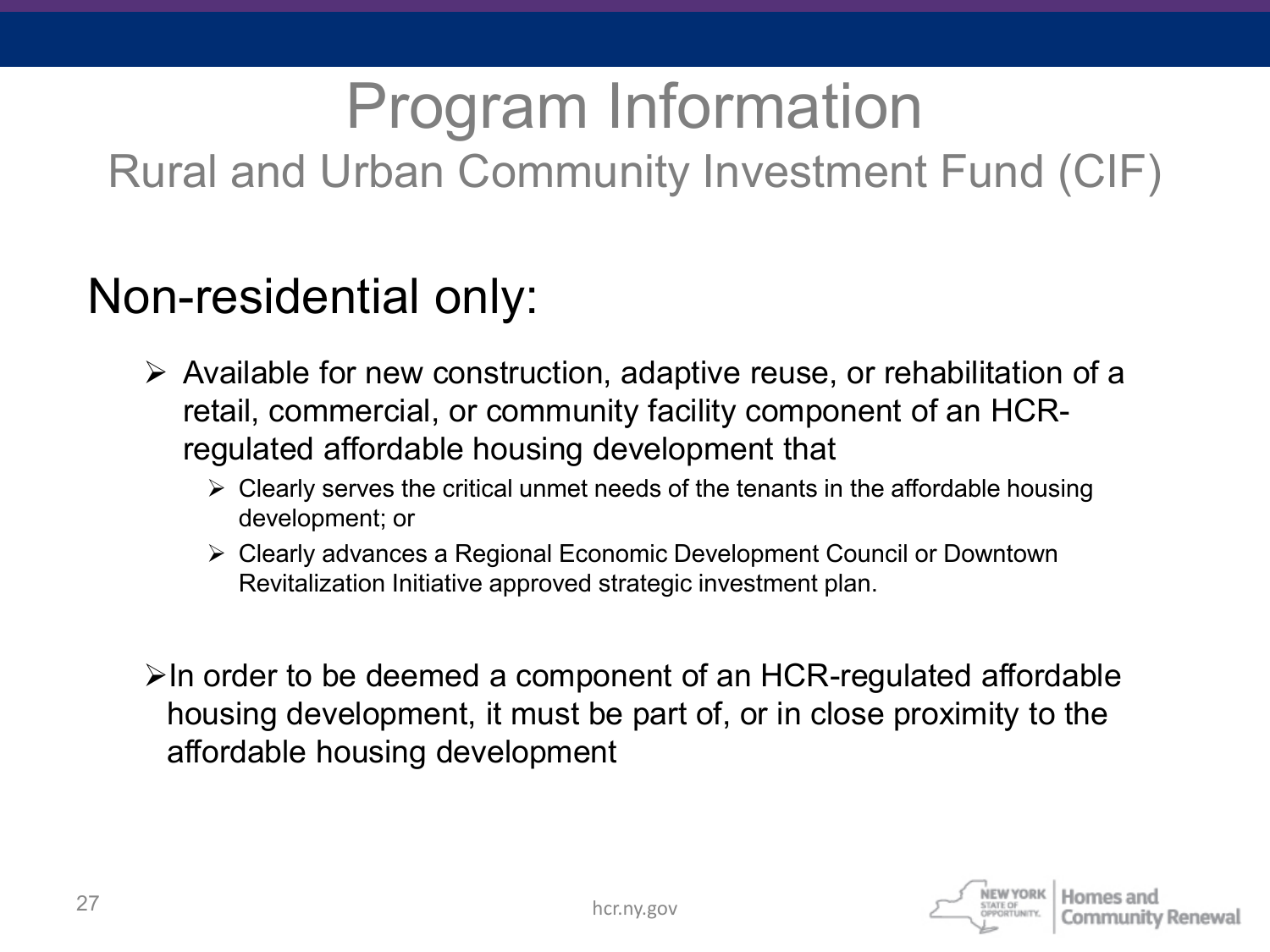#### Program Information Federal Housing Trust Fund (FHTF)

- May be used for new construction, adaptive reuse or preservation
- $\triangleright$  Financing for 30% AMI units within a mixed income project
- Must meet the 2021 HCR Design Guidelines
- See FHTF term sheet for environmental **prohibitions**
- $\triangleright$  See Reference Materials and Related Resources for subsidy limits and rent limits
- $\triangleright$  Applicants requesting FHTF must ensure use of the correct program name in the Financing Application and the Underwriting Application

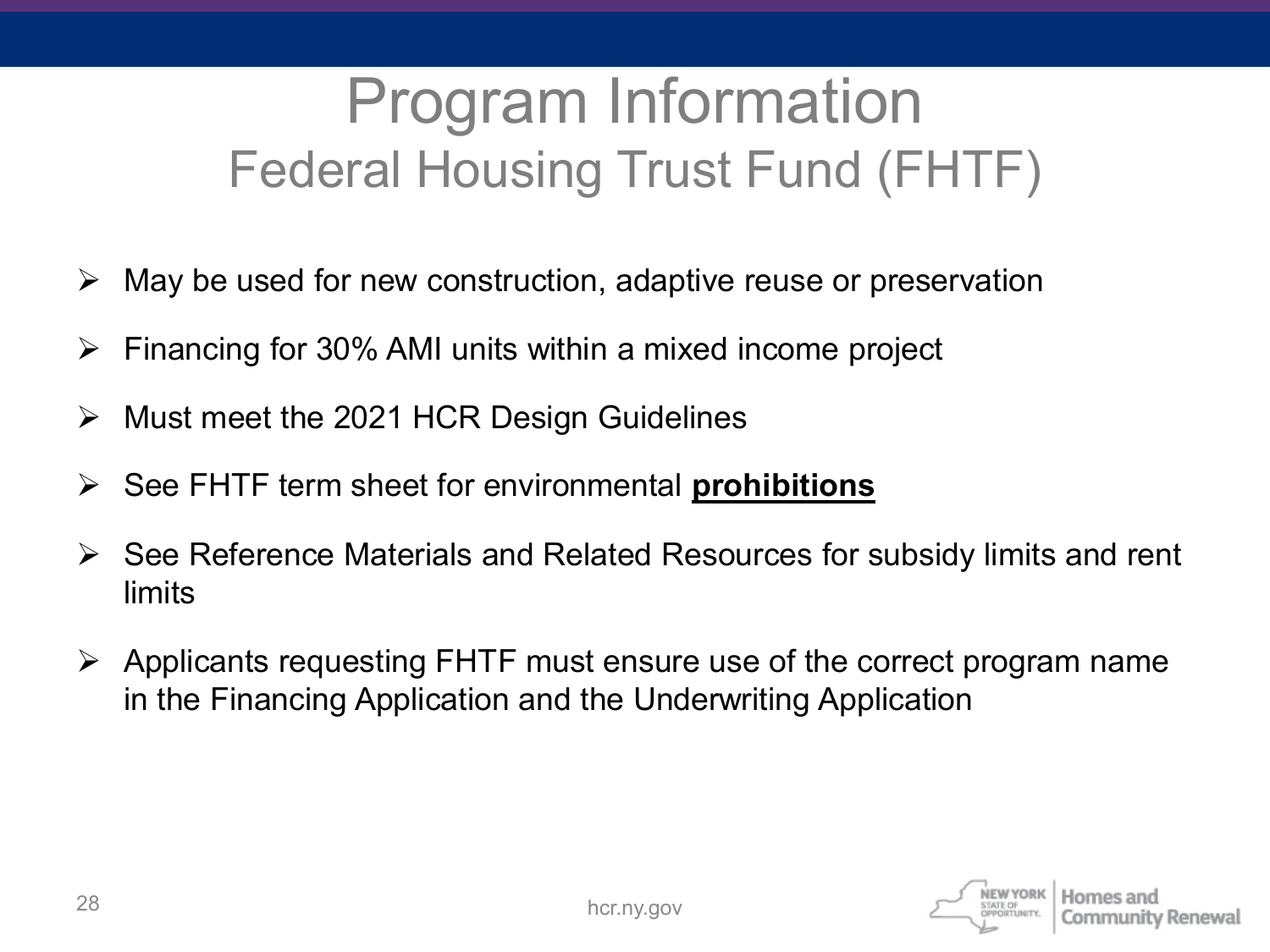### Program Information Senior Housing Program (SENR)

- $\triangleright$  Seniors aged 62+
- $\triangleright$  Must include healthy aging programming and design features to allow seniors to age in place in Attachment B-2 Project Narrative
- Up to 60% AMI or 80% AMI if utilizing LIHTC Income Averaging Set-Aside
- Must meet 2021 HCR Design Guidelines
- $\triangleright$  Cannot be combined with HTF, PHP, SHOP or MIHP

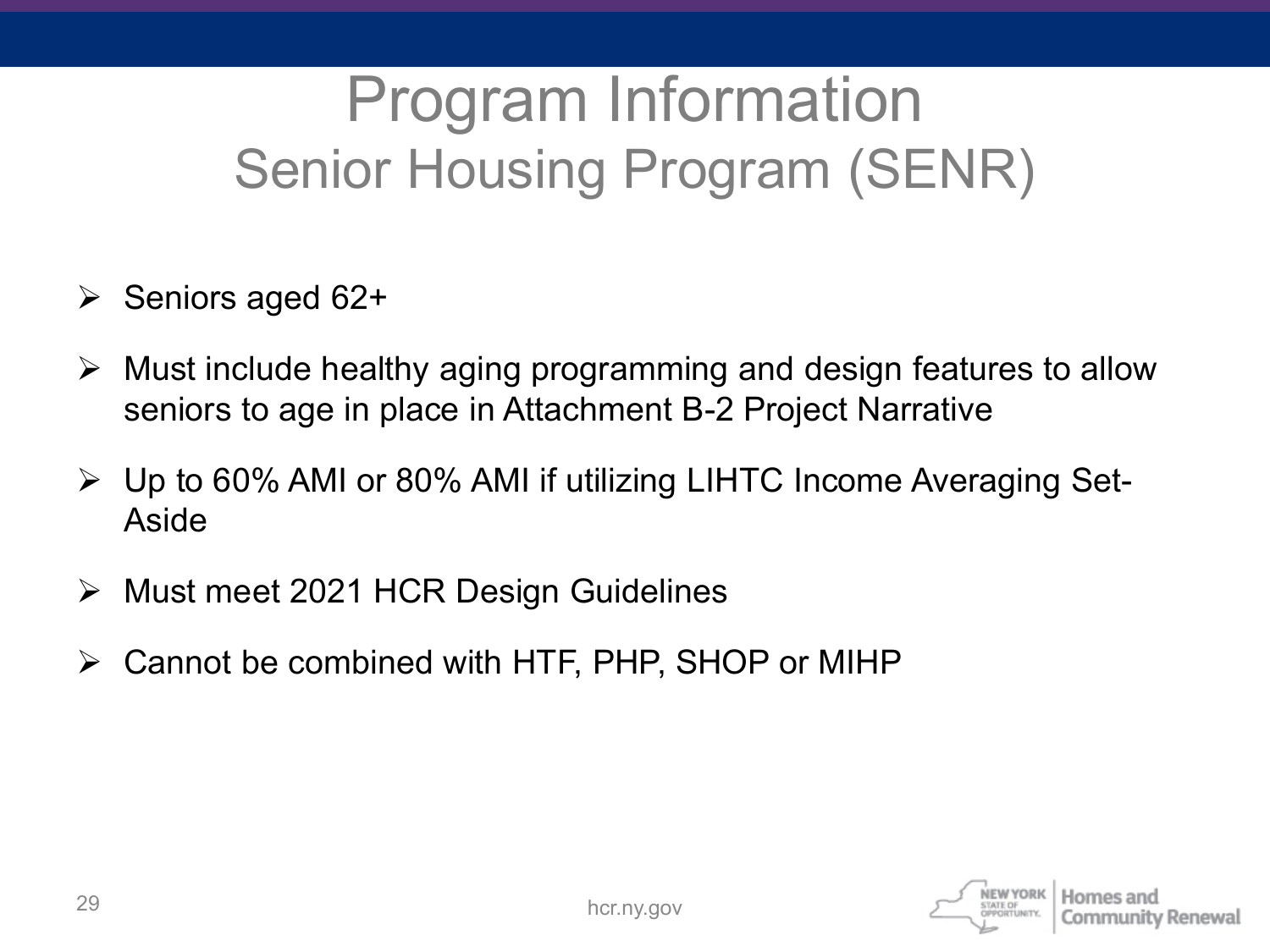#### Program Information **HOME**

 $\triangleright$  Supportive Housing Projects with at least 30% supportive units (25% for projects with OPWDD units) to be developed by not-forprofit organizations or Housing Opportunity Projects prioritized

 $\triangleright$  Up to 60% AMI

- Must meet 2021 HCR Design Guidelines
- $\triangleright$  HOME may be combined with other HCR financing in a project, however HOME must be the only source of HCR subsidy financing in a unit. A unit may not include HOME and HTF, SHOP, PHP, SENR or FHTF.

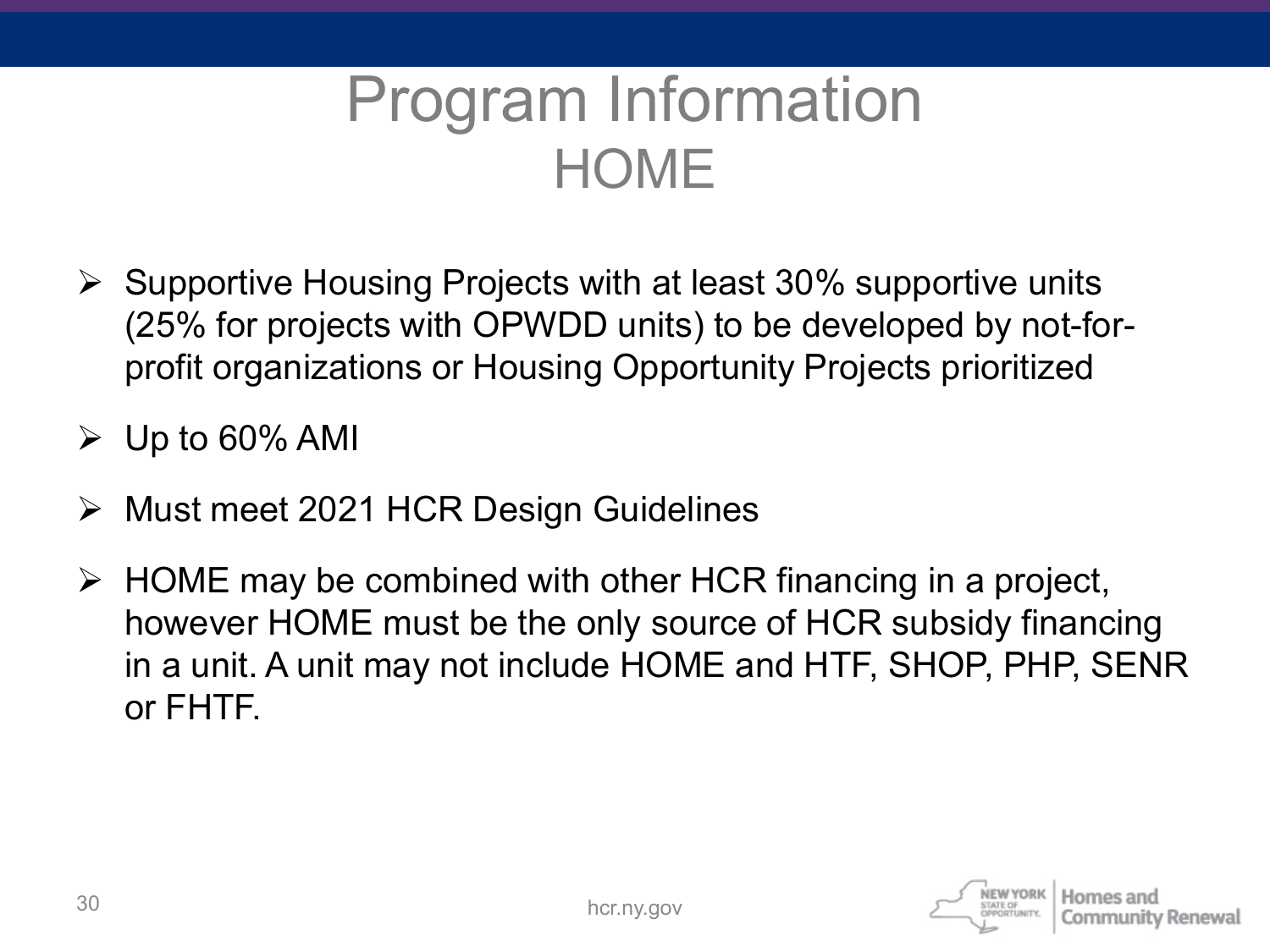### Program Information Housing Development Fund Program (HDF)

- $\triangleright$  Subject to appropriation, HDF Program loan funds may be requested as low-interest construction financing to eligible not-for-profit applicants proposing 9% LIHTC, SLIHC, SENR, HTF, SHOP, PHP, HOME, CIF or MIHP (proportional acquisition, hard costs and soft costs) as permanent financing.
- $\triangleright$  HDF may not be used to finance senior units (62+) serving households above 60% AMI
- Applicants considering HDF to bridge an HTF permanent loan should discuss with HCR staff prior to application submission.
- $\triangleright$  HDF loans may involve additional processing time due to additional state agency approvals, including the Office of the State Comptroller.

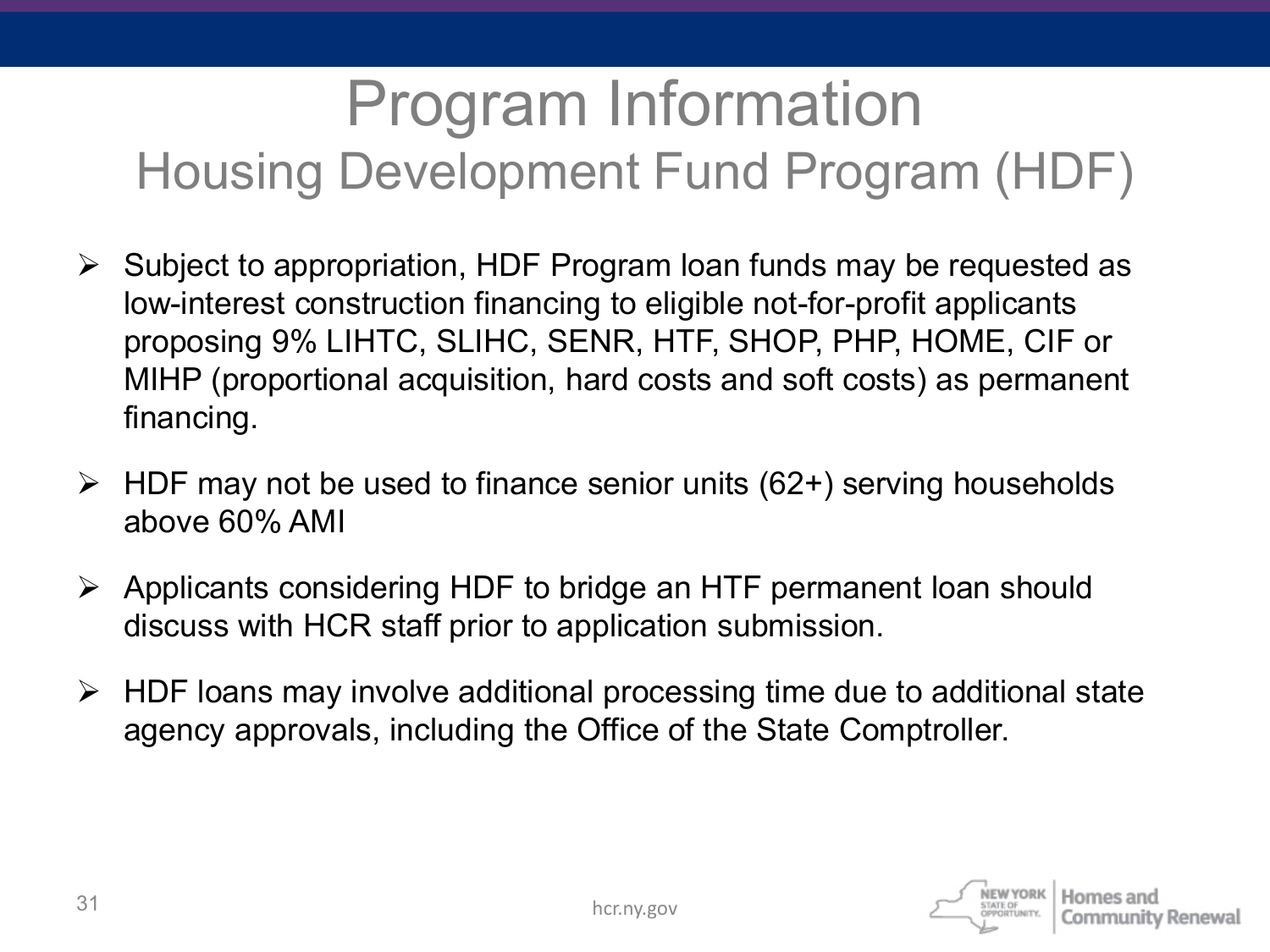### Underwriting

- $\triangleright$  The Summer 2021 RFP Underwriting application model is available on the HCR website.
- **Applications submitted on incorrect or outdated forms will not be considered for funding.**
- $\triangleright$  UW model has only minor revisions since the last version to make it more user friendly, address minor formula issues, and update for the 2021 HUD AMIs.
- $\triangleright$  Be consistent with program requests on the Financing Application and Underwriting Application. The amount of the program request must be the same in both the Financing Application and the Underwriting Application, as well as which programs are being requested.

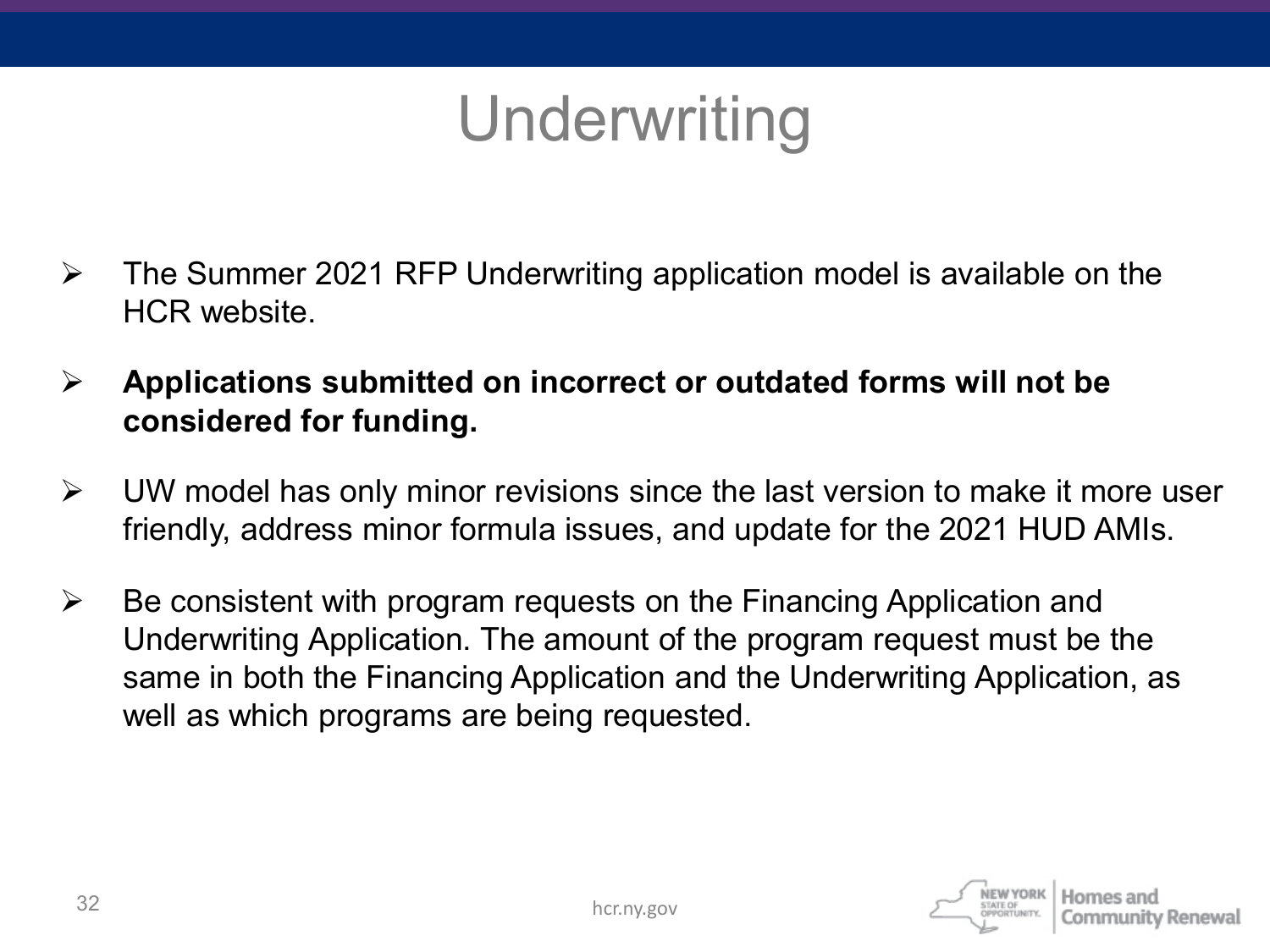### Underwriting

Setting Rents for Summer 2021 projects

- $\triangleright$  Rent affordability automatically calculates off the 2021 AMIs in the UW model
- $\triangleright$  Rent levels should be set based on the 2021 AMIs
- $\triangleright$  Sponsors should be cautious about setting rents at the maximum AMI levels for income bands to be served by the project in the event that AMIs decrease after 2021.

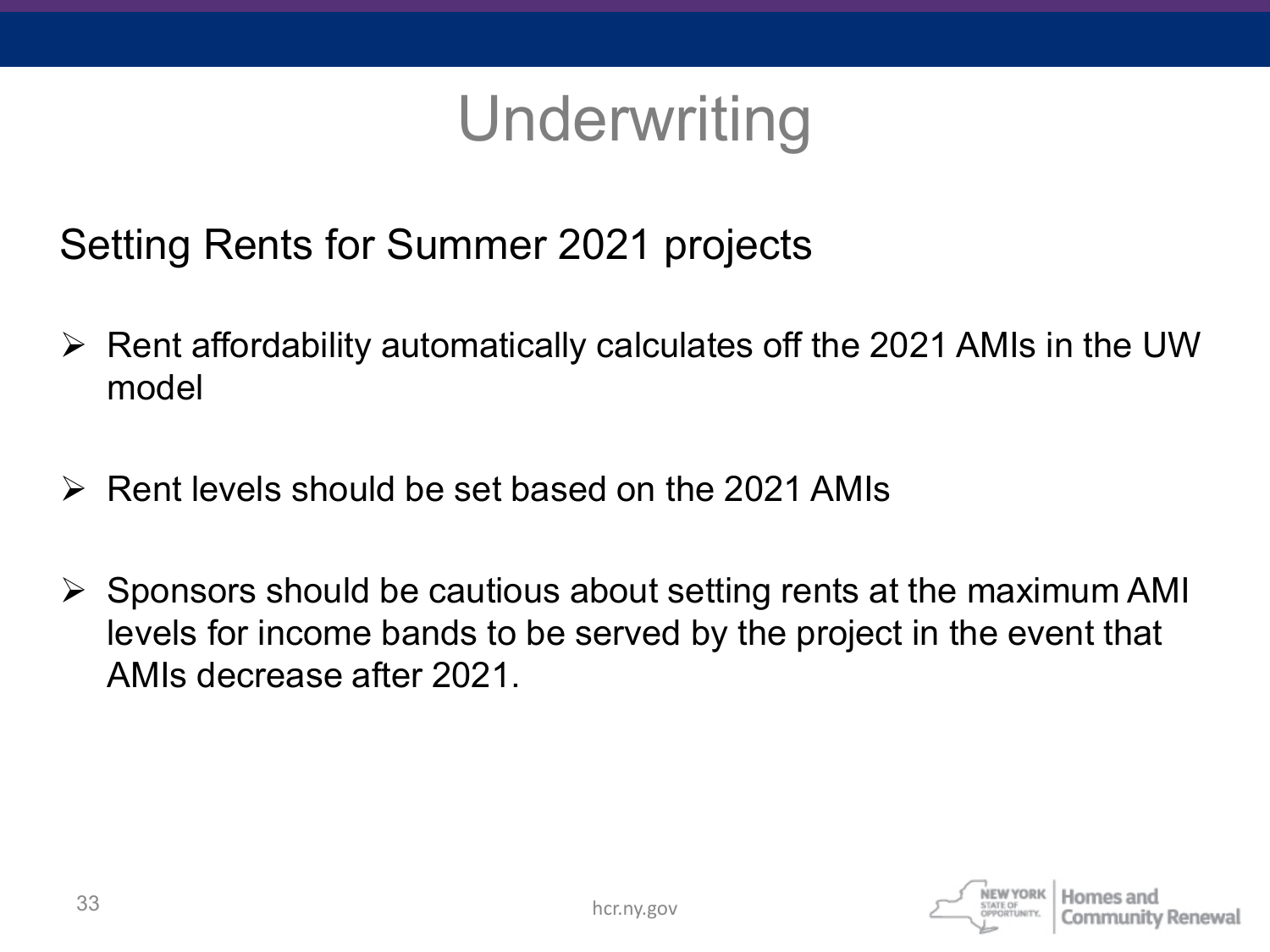### **Underwriting** Market Studies

Refer to Section 5.07 of the Capitals Program Manual for specific market study and market analysis submission requirements

#### **LIHTC and/or SLIHC Projects in NYC**

 $\triangleright$  May submit a market analysis in lieu of a professional market study

#### **LIHTC and/or SLIHC Projects outside of NYC**

- $\triangleright$  Must submit a professional market study prepared by a firm on the HCR Pre-Qualified market Analysts list
- Market studies must include a Primary Market Area map identifying existing affordable housing projects

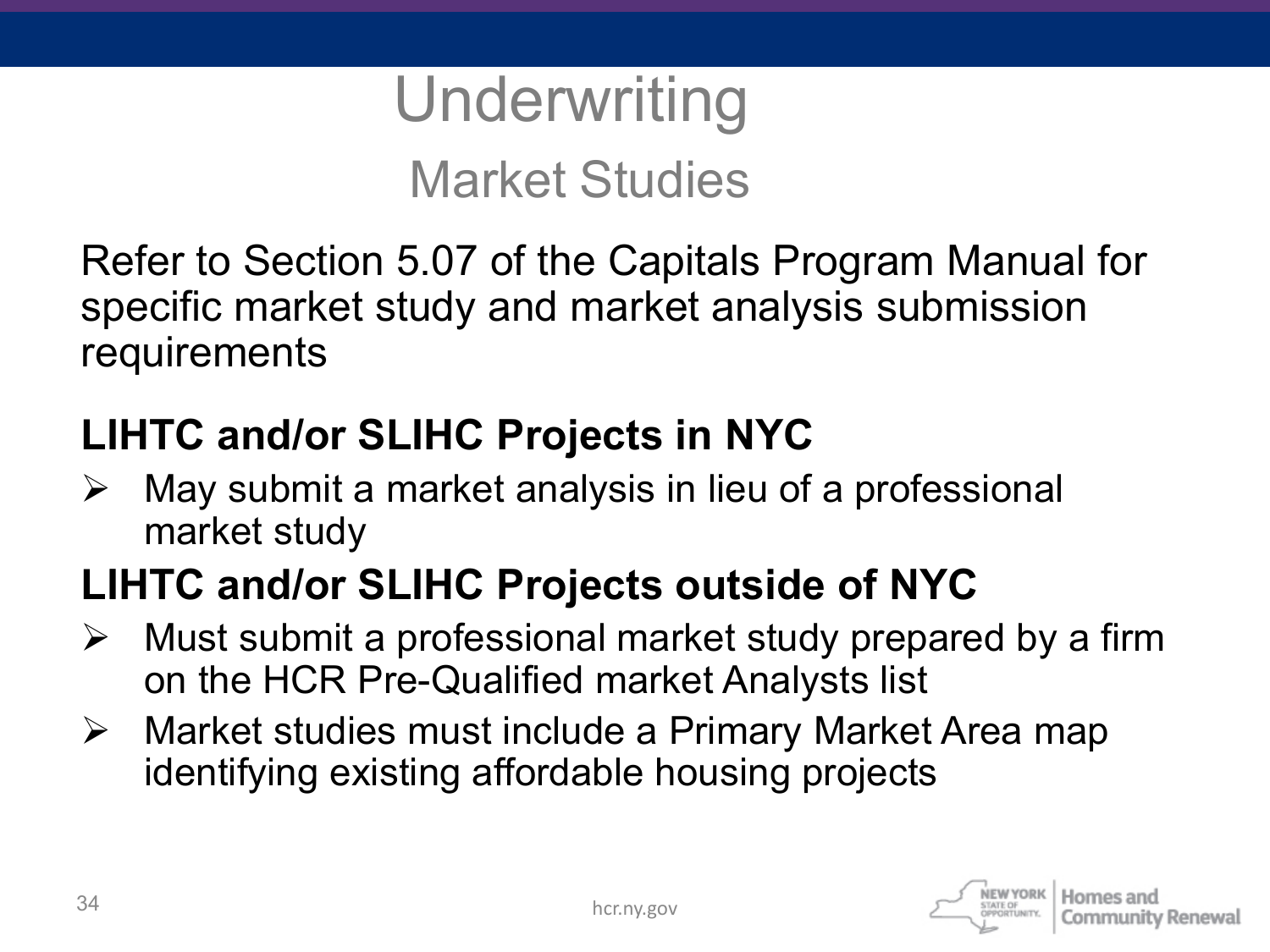#### Underwriting Market Studies

#### **Resubmissions of Fall 2020 Applications Only**

- $\triangleright$  If no changes have been made to the number of units, unit configuration, rent structure, and income targets, applicants may submit a letter from the market analyst certifying that the findings of the previous market study remain valid, in lieu of submitting a new study.
- $\triangleright$  If a resubmission of a Fall 2020 application has changes to rents, income targets, number of units, and/or unit sizes, the analyst must provide an updated capture rate analysis reflecting the changes, along with a certification that all other information provided in the prior study remains valid.

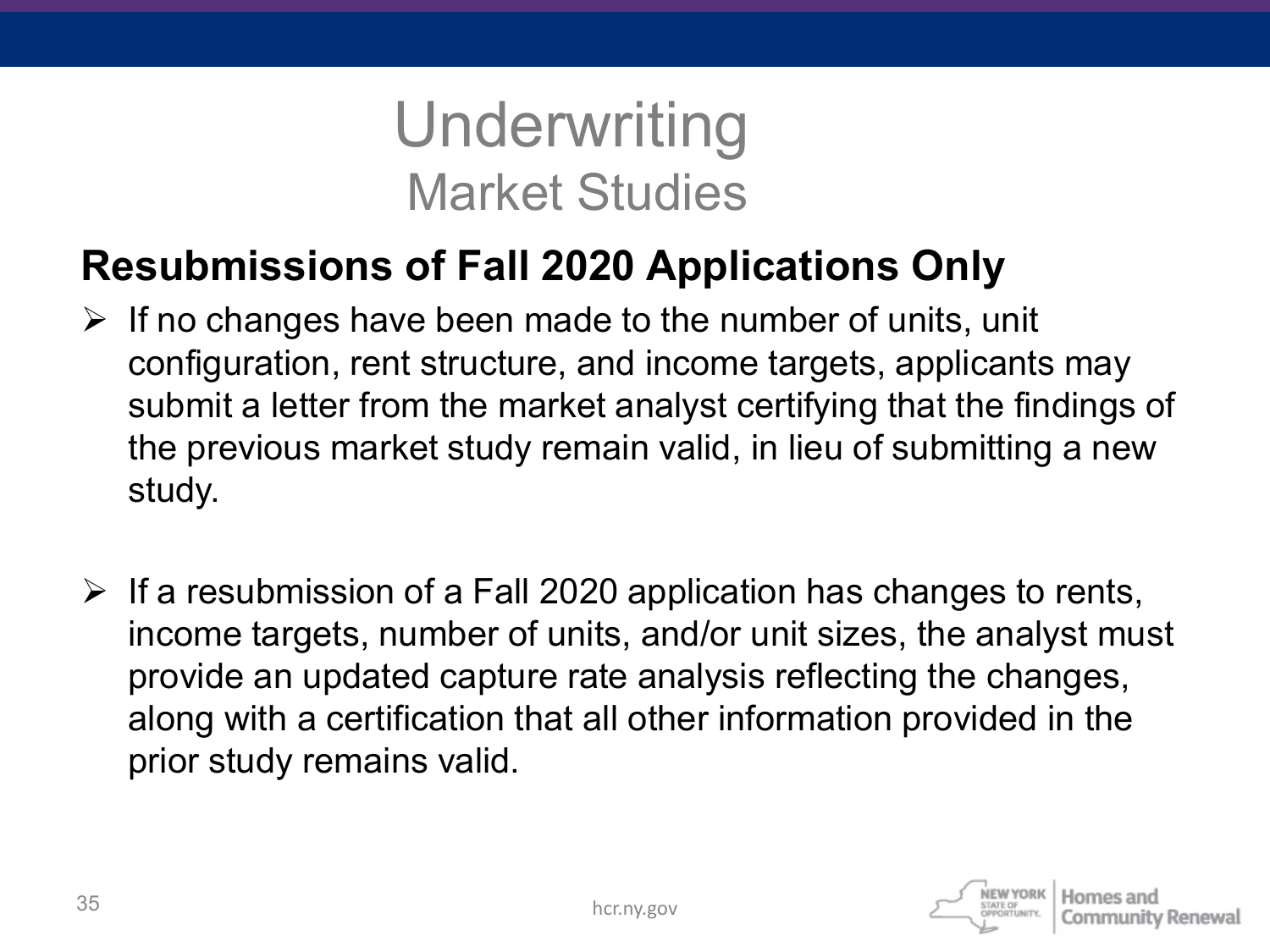

Capitalized Reserve Contributions- **Operating Reserve**

#### **Projects with 9% LIHTC and/or SLIHC**

- $\ge$  > 60 units: three months of operating expenses and debt service
- $\ge$  < 60 units: six months of operating expenses and debt service

#### **Projects with subsidy only**

 $\triangleright$  No requirement to capitalize an operating reserve; may be considered if there are eligible project sources to cover the cost

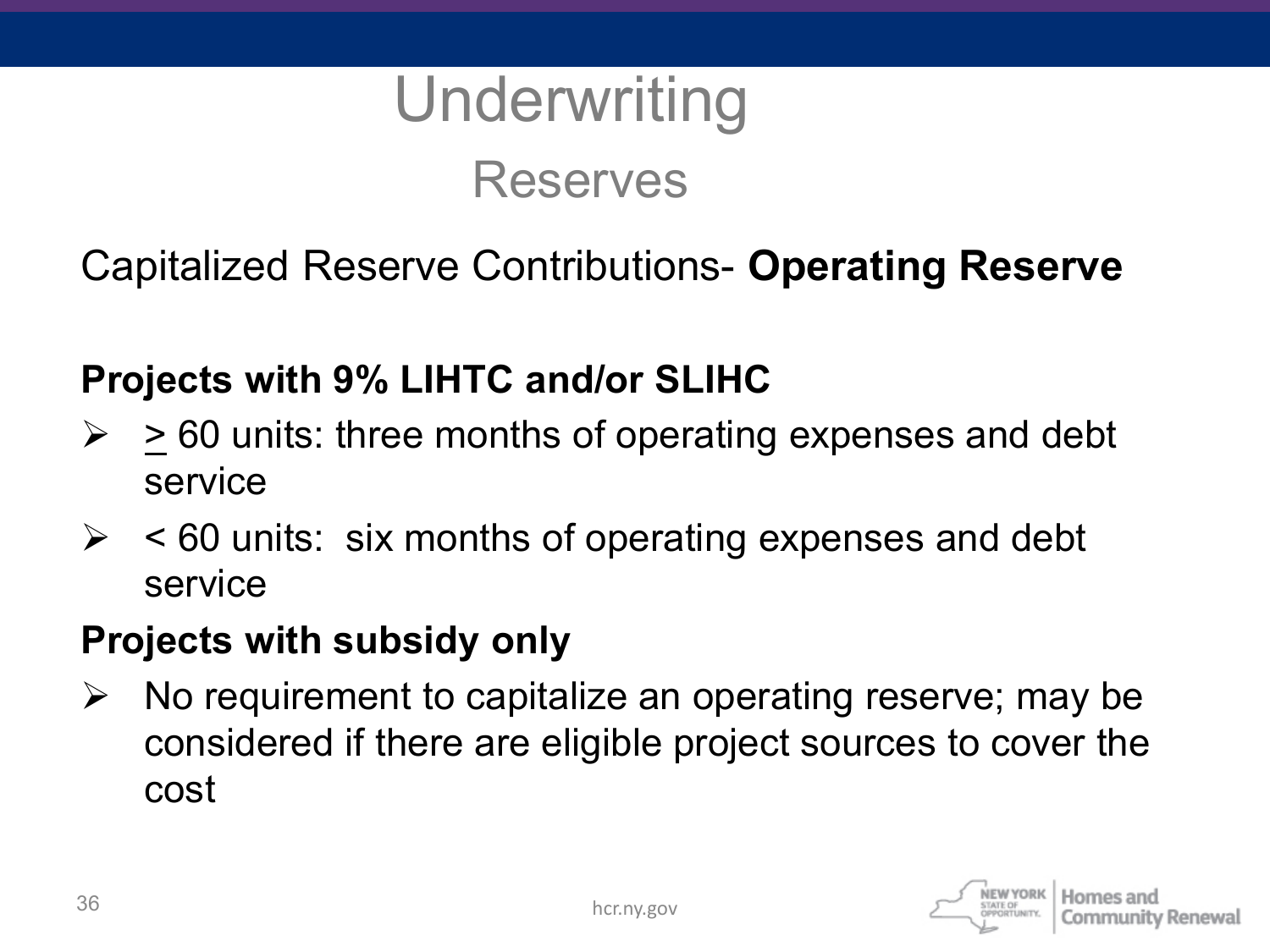

#### Capitalized Reserve Contributions - **Replacement Reserve**

- $\triangleright$  initial capitalization equal to \$1,000 per unit is required for all preservation rehabilitation projects including 9% LIHTC and/or SLIHC as a financing source.
- $\triangleright$  no initial capitalization required for all other projects financed with 9% LIHTC/SLIHC, or, for projects which do not include 9% LIHTC/SLIHC as sources.

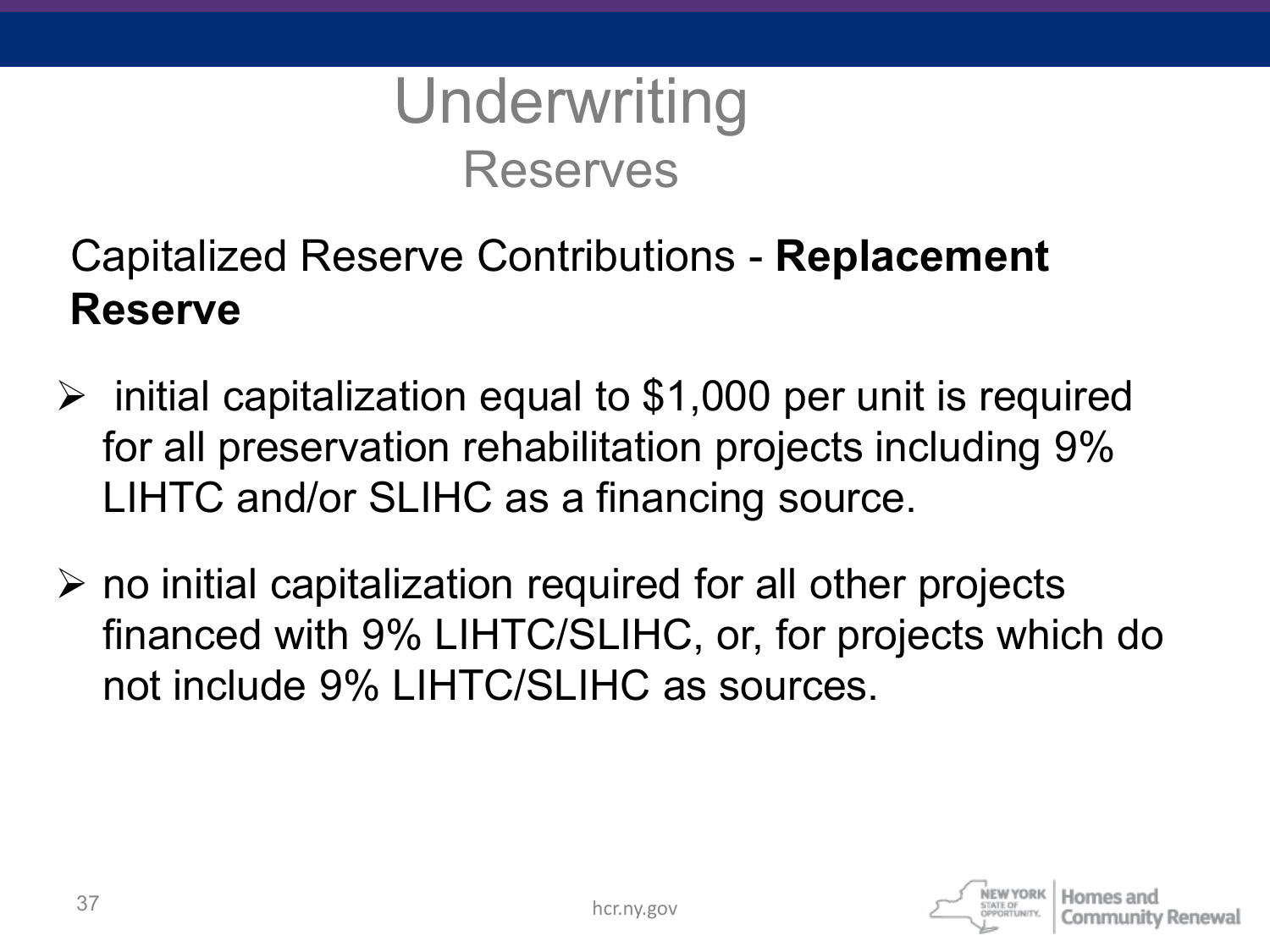## **Underwriting** Reserves

Annual Reserve Contributions - **Operating Reserve**

#### **Projects with 9% LIHTC and/or SLIHC**

 $\triangleright$  No annual operating reserve contribution is required

#### **Projects with subsidy only**

- $\geq$  3% of gross rents annually required in any year that the reserve balance is less than 50% of gross rent
- $\triangleright$  Contributions should be trended to increase by 2% annually in the operating pro forma

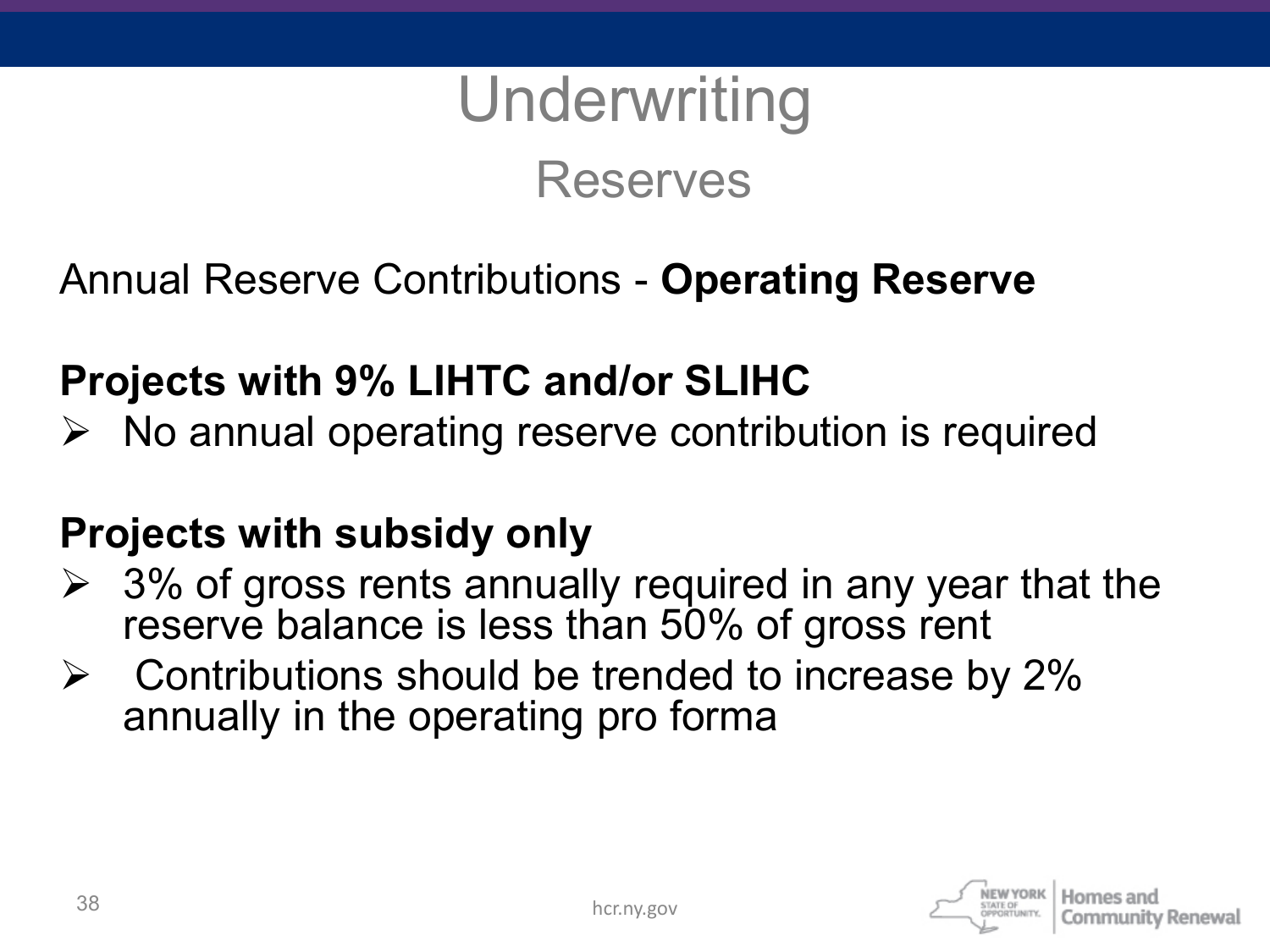#### **Underwriting** Reserves

Annual Reserve Contributions - **Replacement Reserve**

#### **Projects with 9% LIHTC and/or SLIHC**

- \$250 per unit for all new construction projects
- \$300 per unit for all rehab projects
- $\triangleright$  Contributions must be trended to increase 3% annually in operating pro forma

#### **Projects with subsidy only**

- .5% of construction costs capped at \$800 per unit for family projects, and \$400 per unit for senior projects.
- $\triangleright$  Trended to increase 3% annually

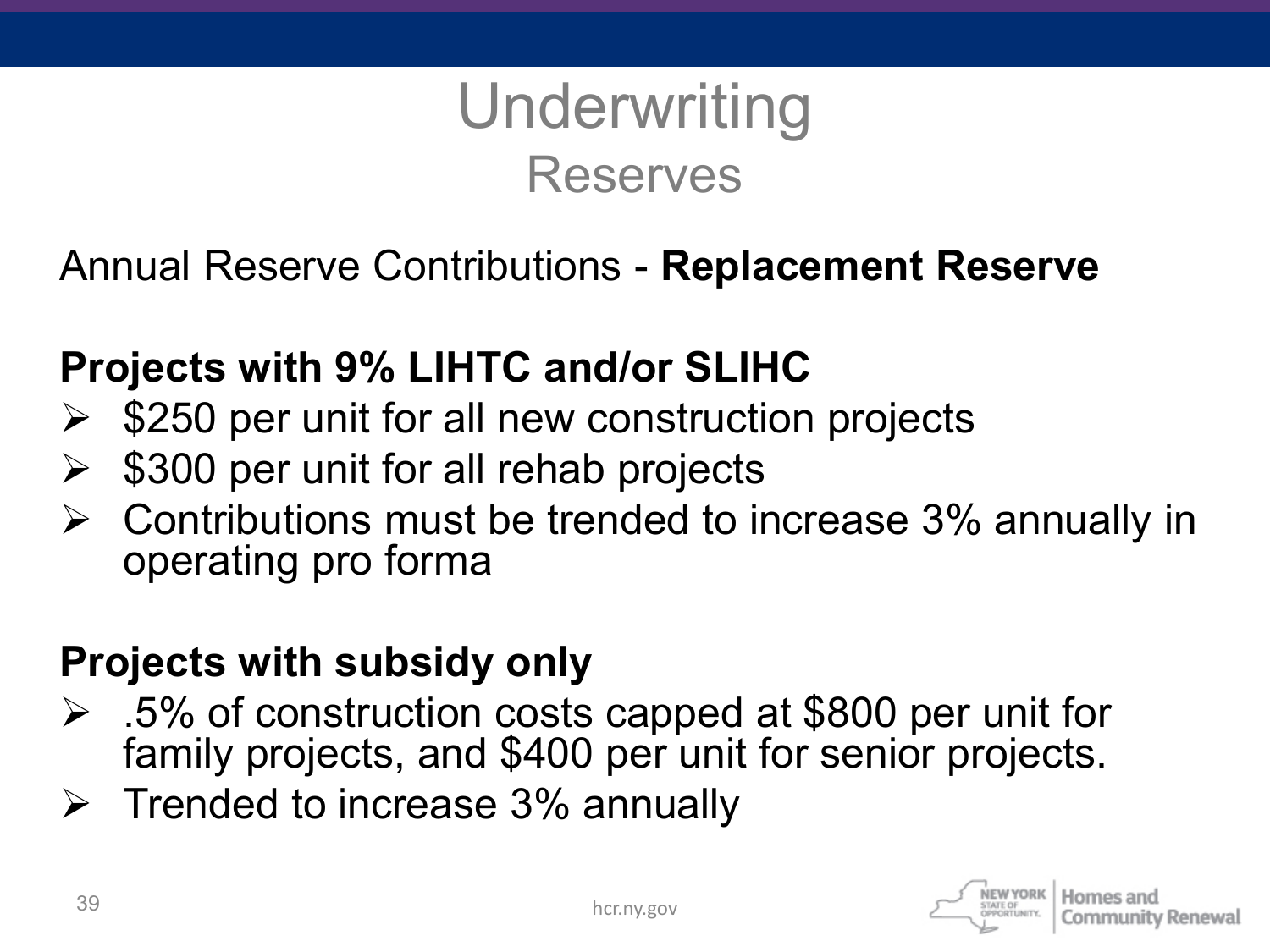#### **Underwriting** HCR Financing Terms

HCR Financing

- $\triangleright$  Available as permanent financing only in this RFP, with exception of HDF which is only available as construction period financing
- $\geq$  30-year term loan minimum, up to 50 year maximum; refer to term sheets for program specific requirements
- $\geq$  .5% interest only, hard-pay debt, with the exception of Federal Housing Trust Fund Program loans which will be 0% interest
- $\triangleright$  HCR debt must be budgeted "above-the-line" in the operating proforma
- $\triangleright$  Payable ahead of all subordinate debt, including deferred developer fee loans

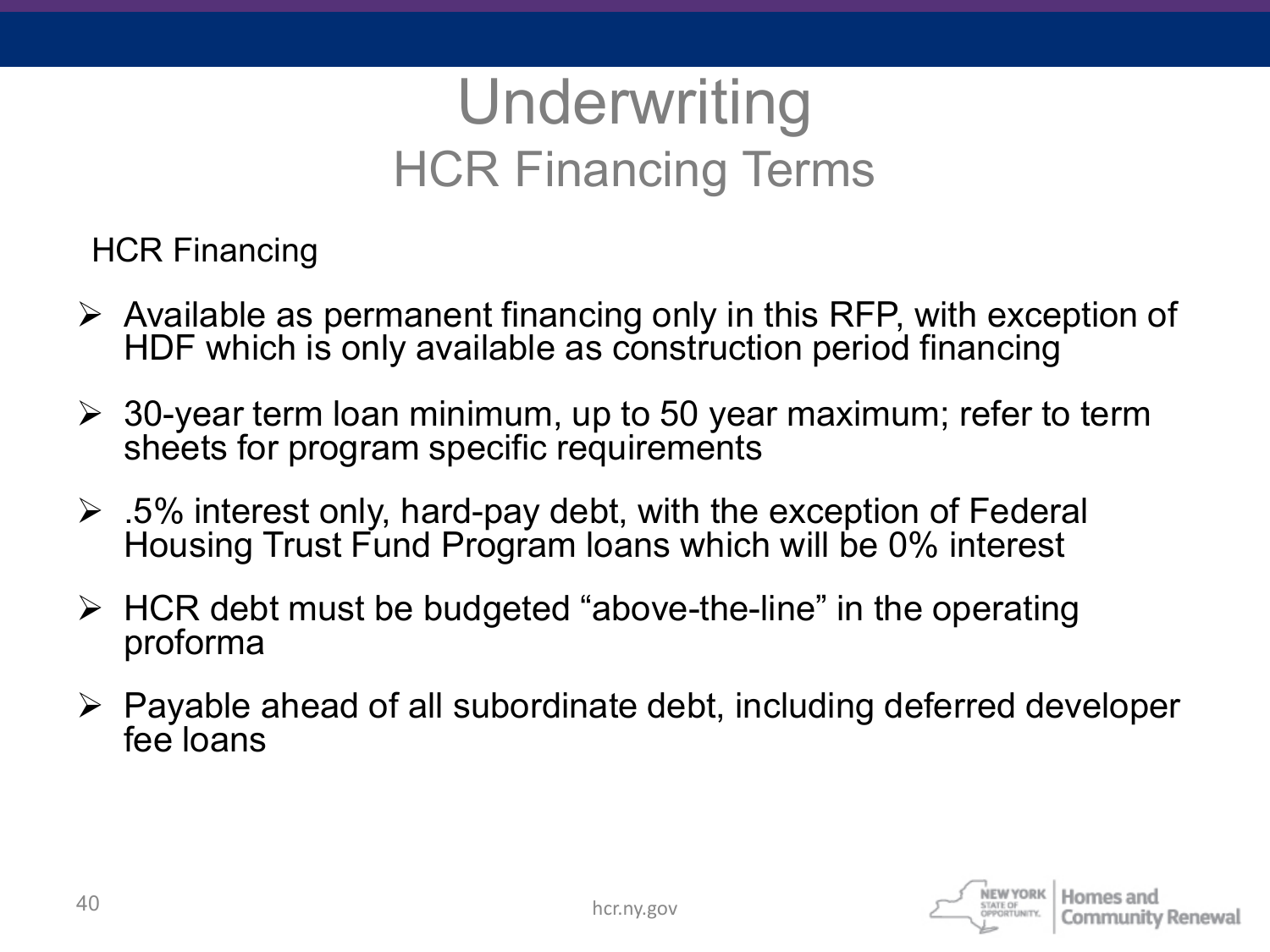#### Underwriting Technical Assistance

- $\triangleright$  Refer to the Underwriting Model Worksheets and Section 5 of the **Capital Programs Manual** for specific project underwriting criteria.
- $\triangleright$  Underwriting technical assistance prior to application submission is available on a limited basis where warranted, e.g., new applicants, complex financing proposals, etc.
- Use the Summer 2021 9% UW Application Excel workbook when submitting exhibits for Underwriting Technical Assistance
- $\triangleright$  Follow the Technical Assistance procedures outlined in the RFP

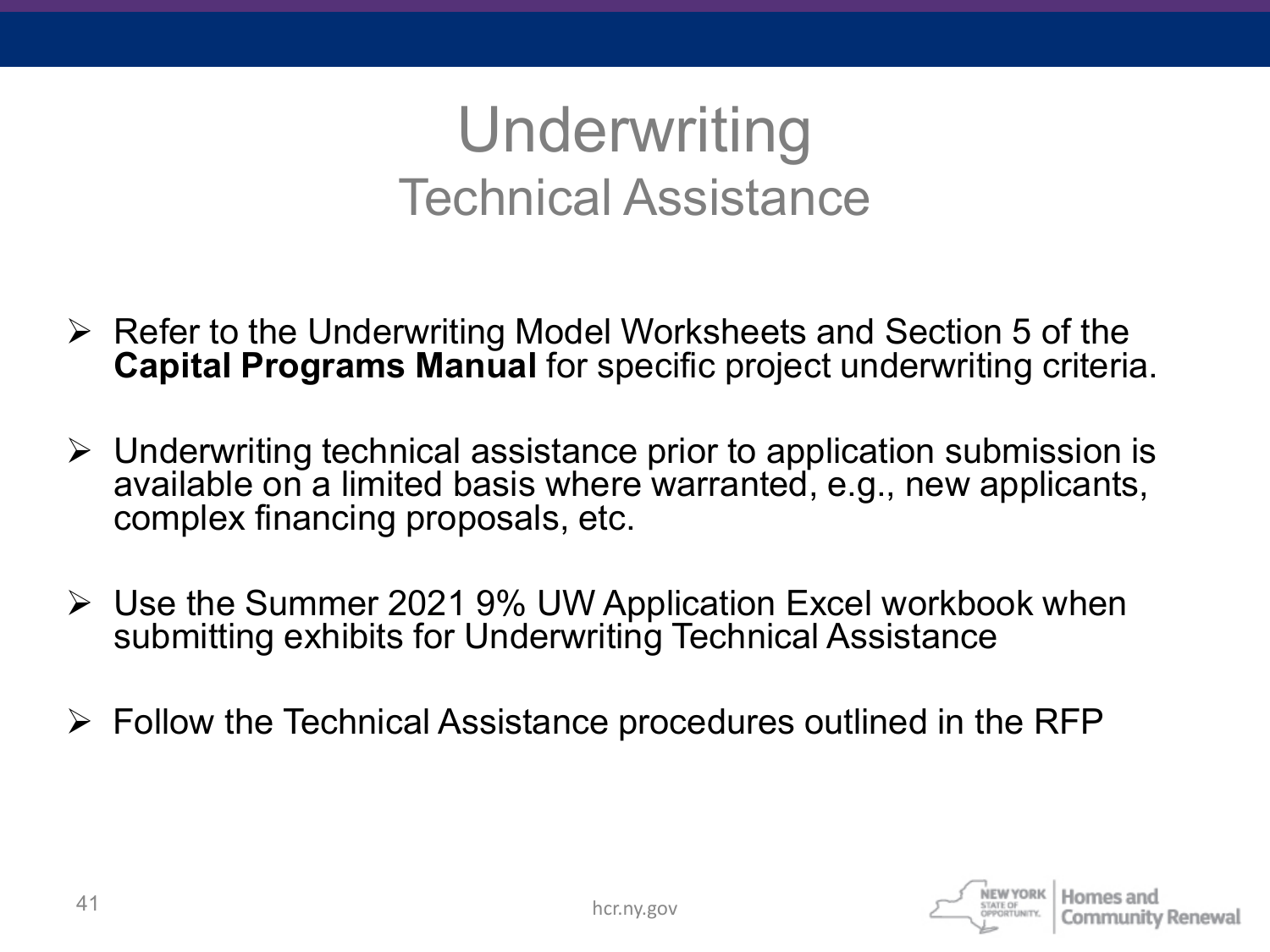

- $\triangleright$  Preapplication site visits for Moderate Rehabilitation Preservation Projects will be conducted via remote procedures
- $\triangleright$  See the "HCR Remote Site Visit Memo" at: [https://hcr.ny.gov/system/files/documents/2020/12/hcr-remote-site](https://hcr.ny.gov/system/files/documents/2020/12/hcr-remote-site-visit-memo.pdf)visit-memo.pdf

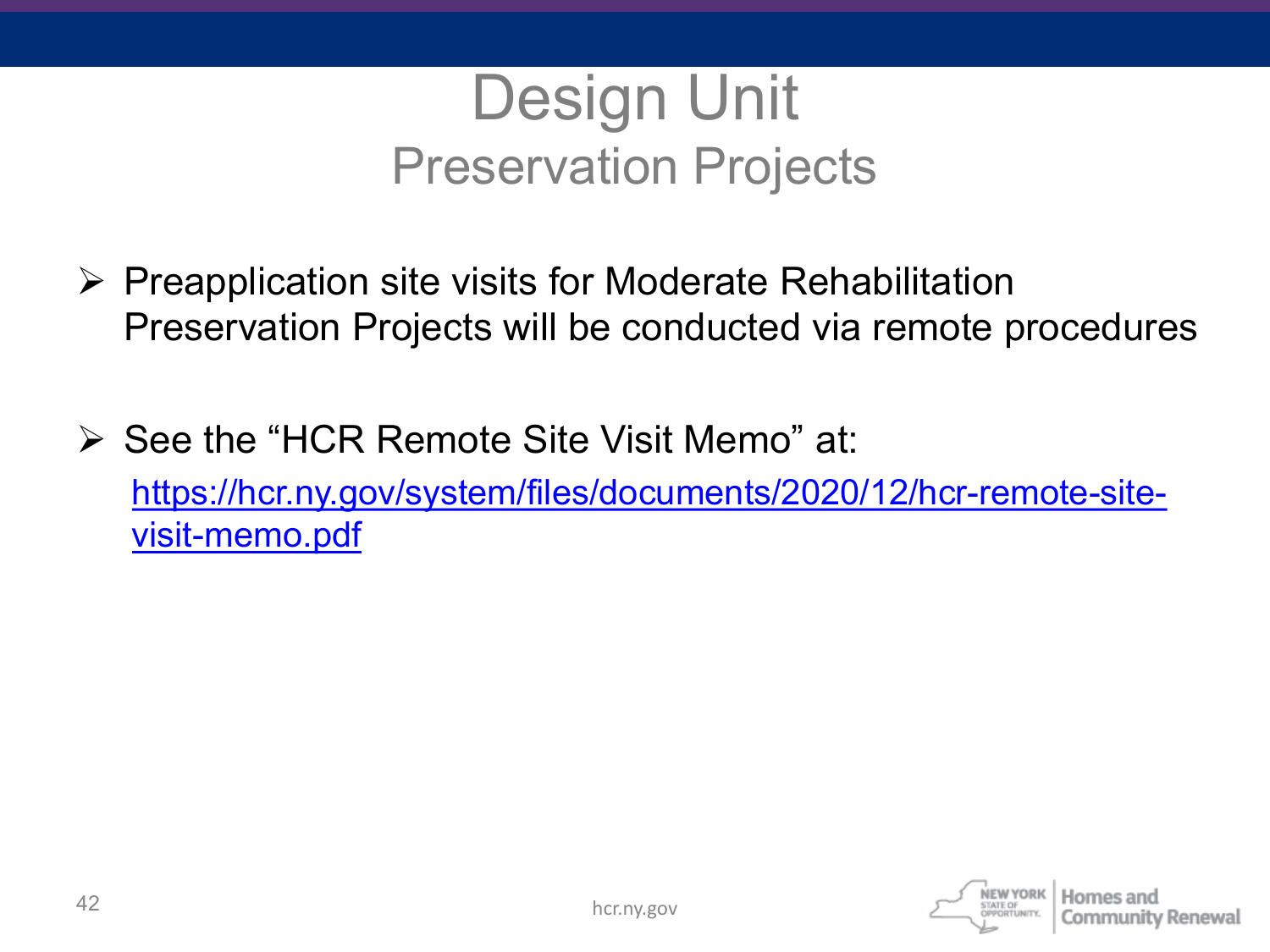#### Design Unit Design Requirements

- 2021 HCR Design Guidelines released
	- $\triangleright$  Applicable for all projects funded under this RFP
	- $\triangleright$  Notable changes include requirements for broadband internet and EV charging stations
	- $\triangleright$  Sustainability related recommendations added in the body of the Design Guidelines
	- $\triangleright$  Appendix F (Green & Energy Building Requirements) adjusted to react to sustainability goals of the Agency and NYS

#### **▶ Design Waiver Request Form**

- $\triangleright$  Waiver requests from the design criteria of the 2021 HCR Design Guidelines should be submitted on this form.
- $\triangleright$  This form is available online in the RFP Reference Materials and can be submitted to Kristy Whitcher; [kristy.whitcher@nyshcr.org](mailto:kristy.whitcher@nyshcr.org)

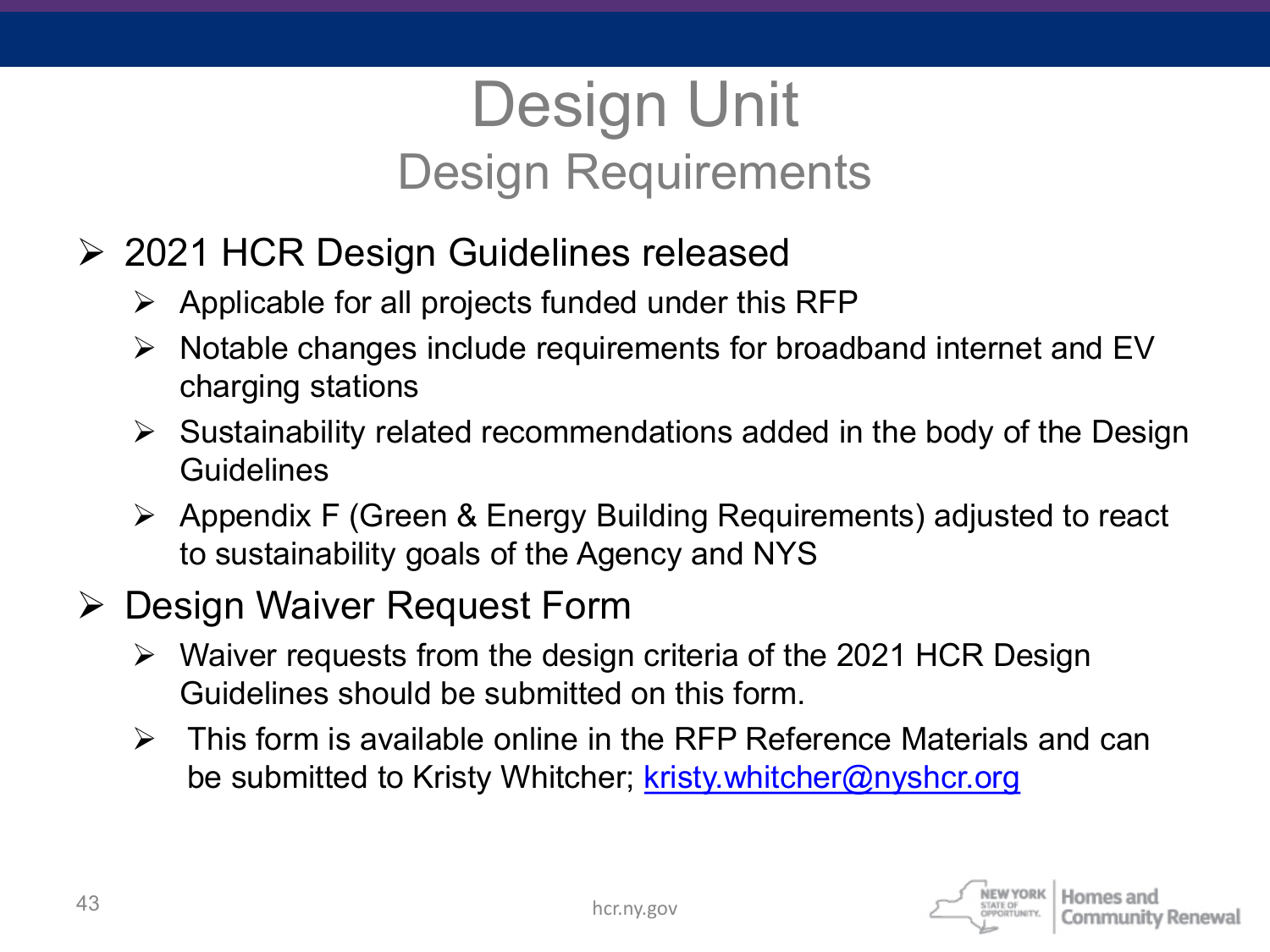#### Design Unit Design Requirements

- "Energy Efficiency, Green Building, Visitability & Accessibility Submission Requirements & Scoring"
	- $\triangleright$  All requirements now referenced in the Design Guidelines
		- Mandatory Green Building Practices
		- Mandatory Energy Efficiency Practices
		- Mandatory Energy Efficiency Strategies
		- Visitability Requirements
	- $\triangleright$  Optional strategies for points awarded in the RFP are outlined in the "Green Building & Accessibility Scoring Criteria" reference document

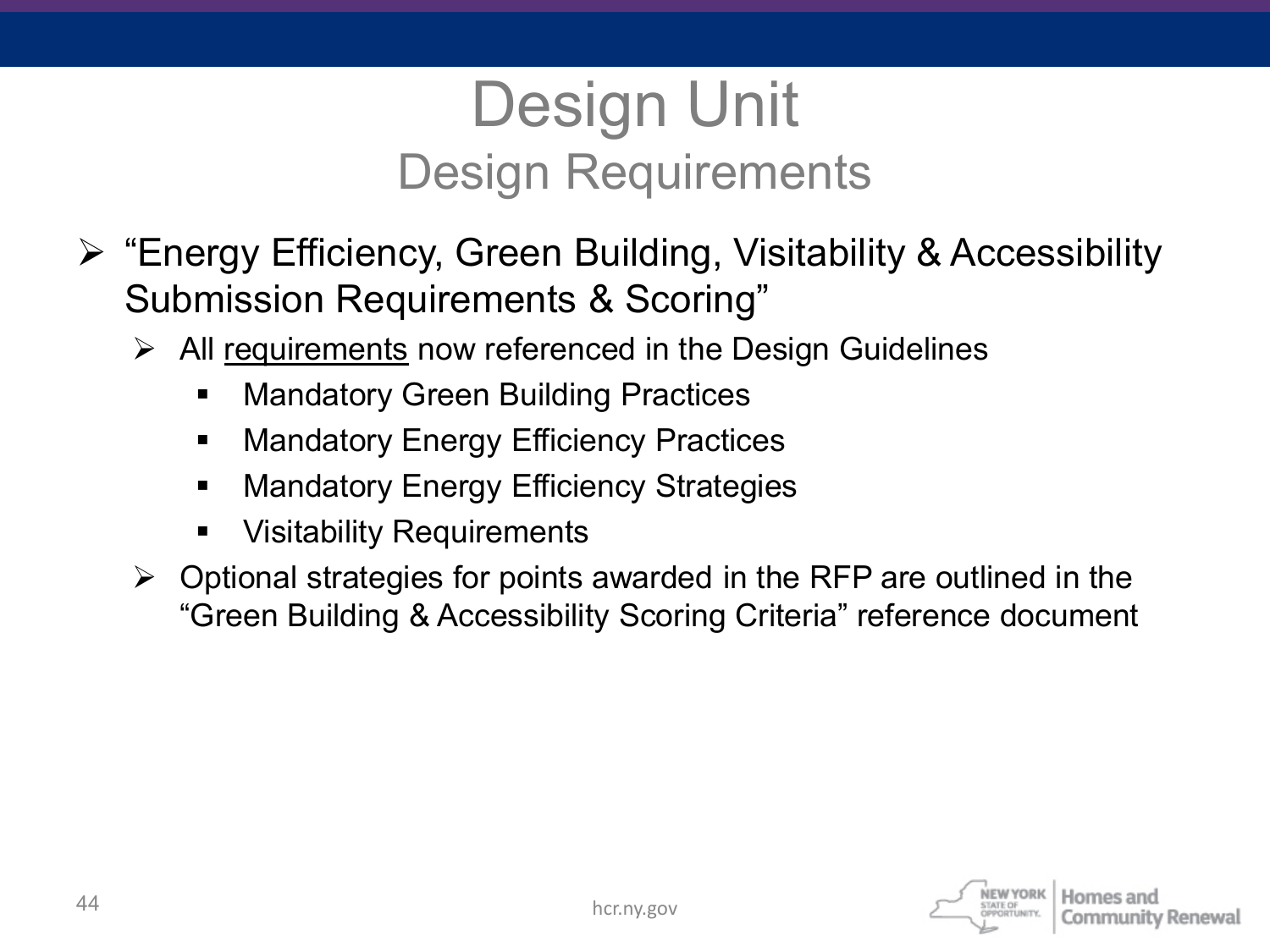#### Design Unit Design Requirements – Appendix F

- Mandatory Green Building and Energy Efficiency Practices split into two categories:
	- $\triangleright$  Mandatory Green Building Practices
	- $\triangleright$  Mandatory Energy Efficiency Practices
- Mandatory Green Building Practices
	- $\triangleright$  Clarification added for Limiting Lead Exposure regarding applicable drinking water regulations
- Mandatory Energy Efficiency Practices
	- $\triangleright$  Requirement added for all electric appliances
	- $\triangleright$  Requirement added for WaterSense Certified fixtures
	- $\triangleright$  Required flow rates for toilets and kitchen faucets update

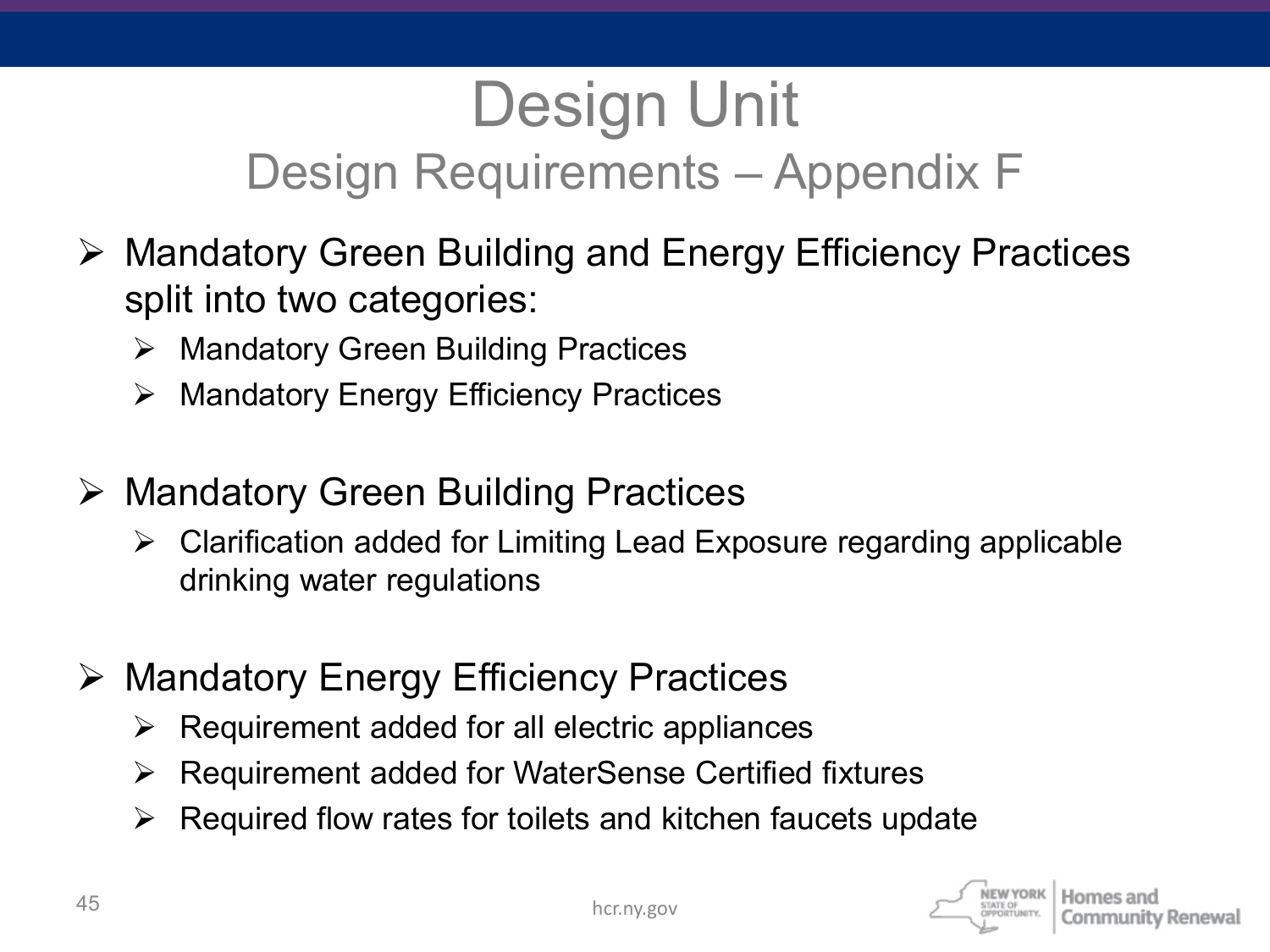#### Design Unit Design Requirements – Attachment D-6

- $\triangleright$  Programs available for the Mandatory Energy Efficiency Strategy and the Optional Green Building Program have been updated
	- Minimum threshold requirement for projects choosing the NYSERDA New Construction Housing Program as their Mandatory Energy Efficiency Strategy is now Tier 2.
- Clean Energy Incentives for High Performance Projects
	- $\triangleright$  Check box added for applicants to commit to this new incentive
	- $\triangleright$  Applicants interested in this incentive program will be required to complete Exhibit D-6a in the application.

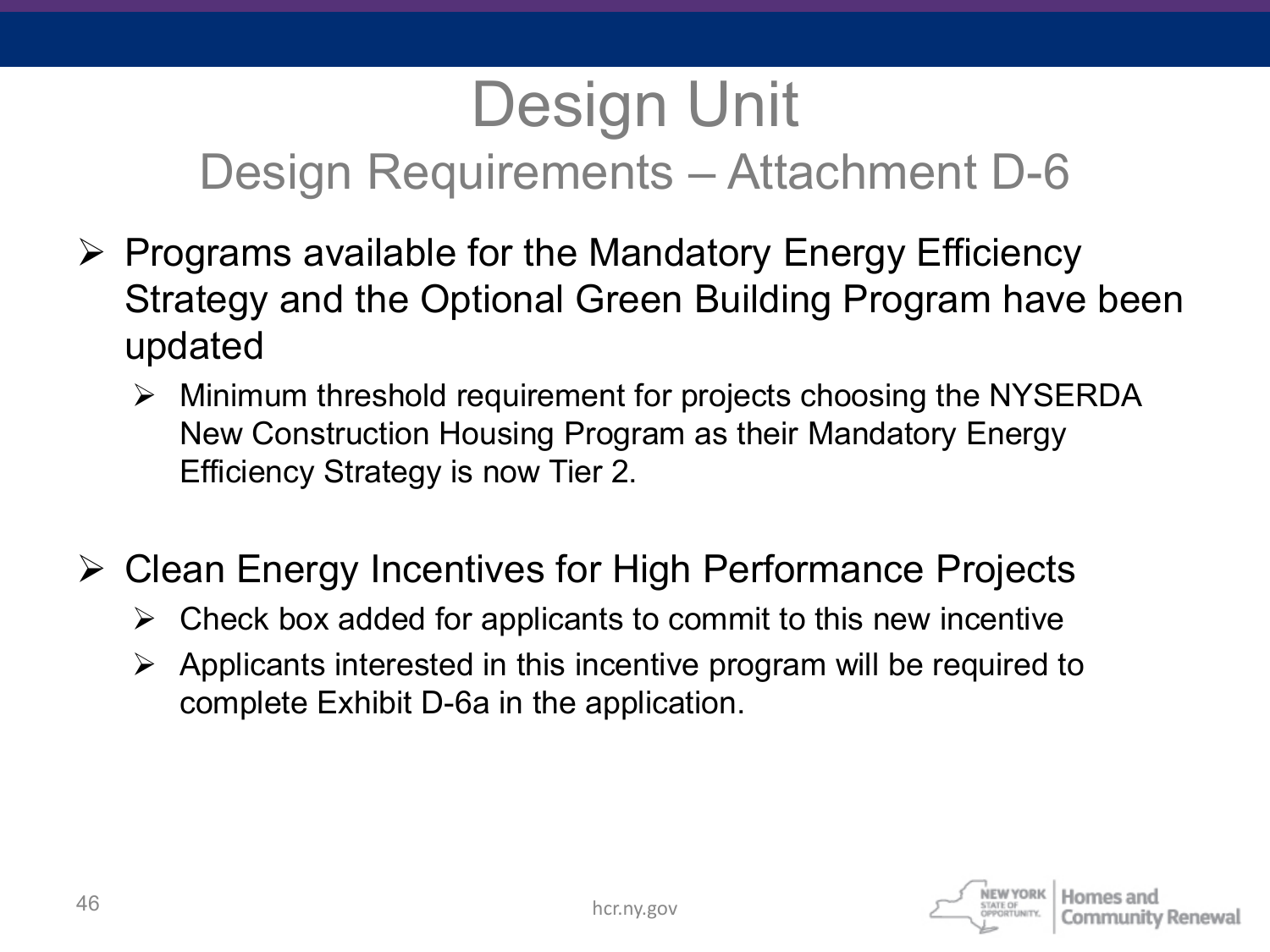#### Clean Energy Incentives for High Performance Projects – Demonstration Phase 1A

- $\triangleright$  Demonstration program/partnership between HCR and NYSERDA to incentivize highly-efficient, all-electric new construction or substantial rehabilitation projects.
- $\triangleright$  Up to \$12,500/unit will be made available for selected projects committing to meet HCR's Stretch Sustainability Standards: highly-efficient, all-electric buildings.
- $\triangleright$  Development team must commit to the enhanced design and partner with a designated Technical Assistance Provider to assist with design, construction, measurement and verification.
- $\triangleright$  Funds are designed to cover the cost difference between a "base" design that complies with HCR Design Guidelines and HCR's Stretch Sustainability Standards.
- $\triangleright$  Interested applicants should closely review the program description and further instructions posted in the reference materials.
- $\triangleright$  Budgets and scope of work submitted should not include the enhanced scope. If awarded through the 9% RFP, projects selected for this demonstration program will be informed and assigned a TA provider to assist in the design enhancements and budget adjustments.

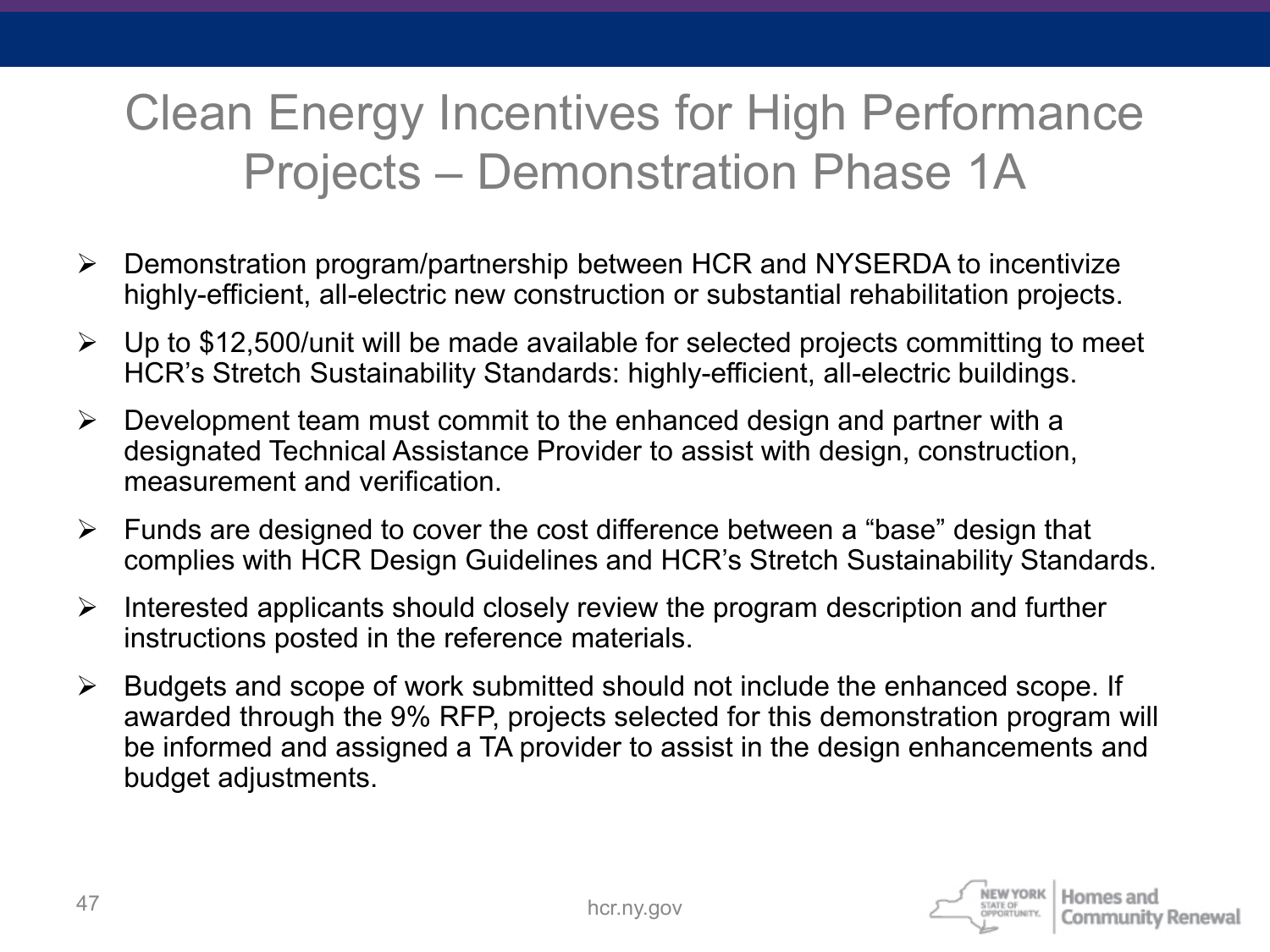### Environmental Site Suitability

Site Suitability Threshold Item (Under Programmatic section)

- $\triangleright$  Site Contamination: Application must identify, characterize, and resolve site contamination concerns. If the Phase I ESA identifies issues of concern and those concerns have not been fully characterized and/or a remedial plan has not been developed, the application must include at least a narrative explanation and budget lines to resolve. If a portion of contingency would be used to address potential contamination, state directly in explanation. Application Attachment E-3.
- $\triangleright$  Surrounding uses: Identify nearby facilities and infrastructure that may be incompatible with the development of affordable housing and/or have the potential to adversely affect the health and well-being of the current or future tenants and provide a mitigation plan. Application Attachment E-6.
	- $\triangleright$  Suggestion for applicants copy Attachment E-6 Instructions and respond to each information request (a.i.-v, b.i-ii, & c).

#### **FOLLOW THE APPLICATION AND TERM SHEET INSTRUCTIONS**

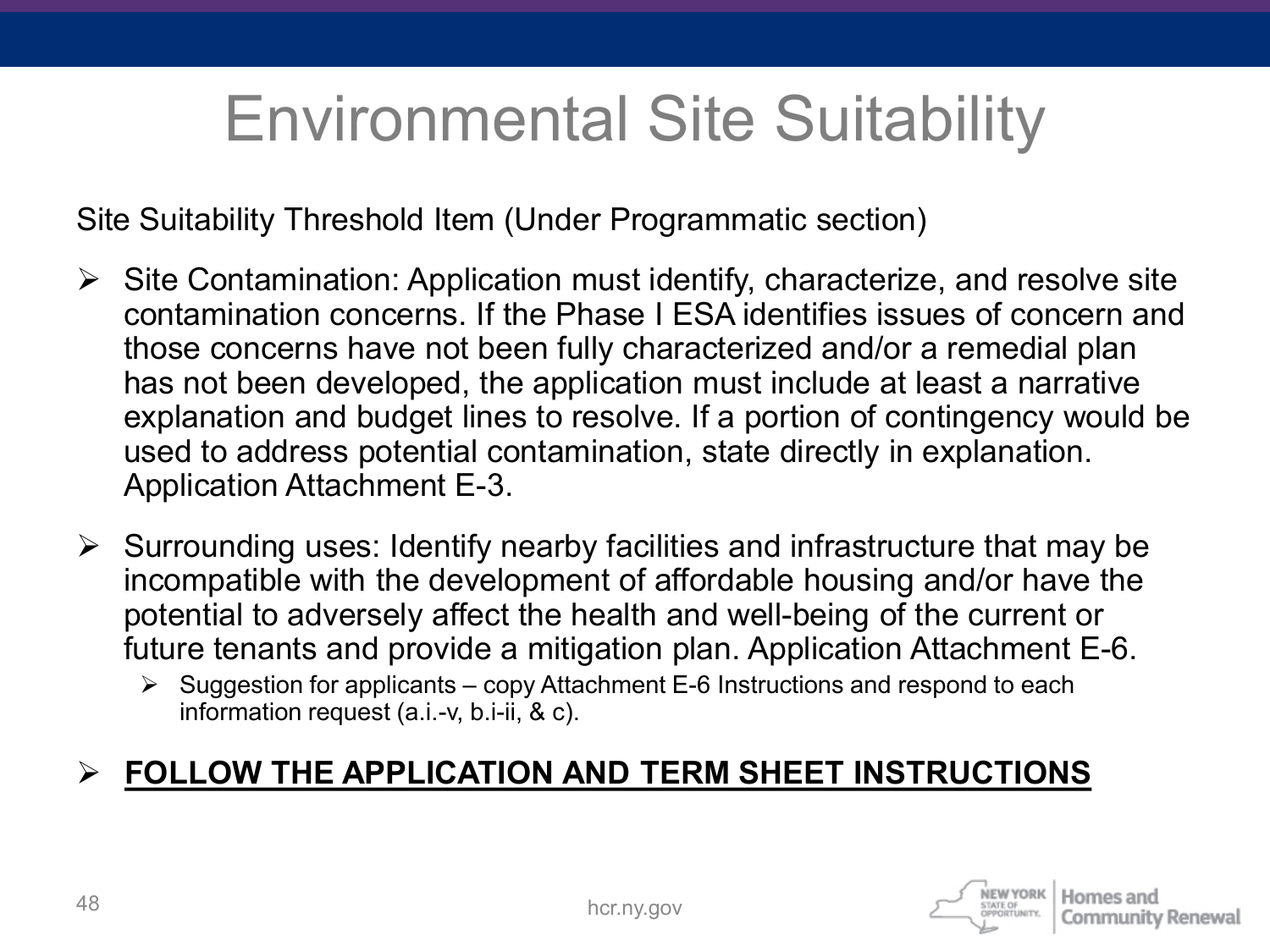## Affirmative Fair Housing Marketing & FEHO

- HCR's Fair and Equitable Housing Office (FEHO) ensures that the agency and our awardees comply with the Fair Housing Act ("FHA"), the New York State Human Rights Law ("NYSHRL"), and any applicable local fair housing laws, policies and procedures.
- $\triangleright$  No Rubber Stamp! FEHO attorneys review each Plan for compliance with HCR Guidelines and Fair Housing Laws.
- $\triangleright$  Questions re. Marketing Plans and Fair Housing?
	- <https://hcr.ny.gov/marketing-plans-policies>
	- $\triangleright$  [feho@nyshcr.org](mailto:feho@nyshcr.org)



NEW YORK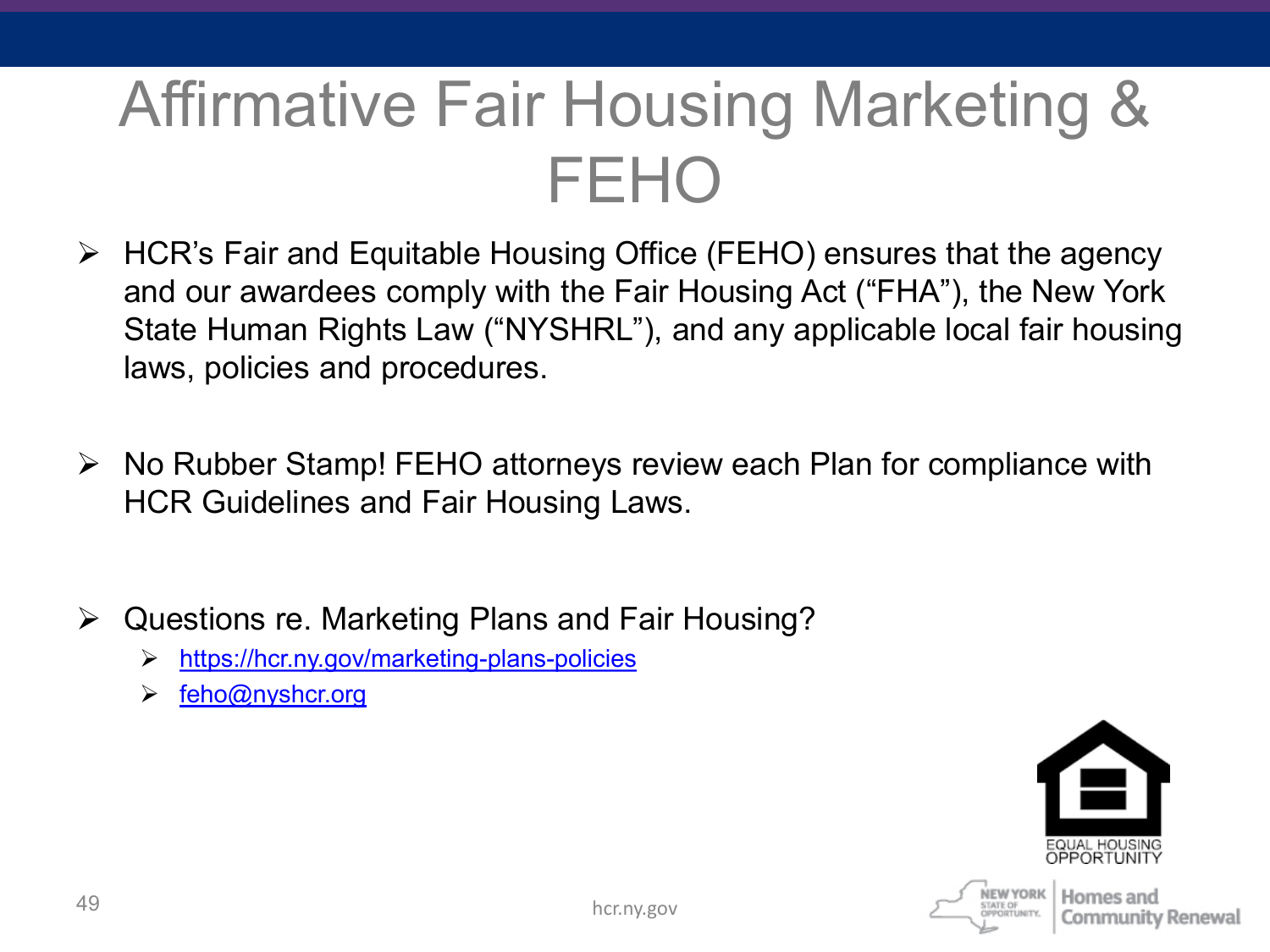## Affirmative Fair Housing Marketing & FEHO

- $\triangleright$  Each development must create and execute:
	- 1. FEHO Short Form submitted prior to closing includes any occupancy preferences and fair housing claims/litigation
		- ALL occupancy preferences must be approved by FEHO, including preferences for those involved in artistic or literacy activities, and those projects which received QAP scoring points for:
			- Persons on public housing waiting lists
			- Persons with Special Needs
		- FEHO review also includes any local and workforce preferences
	- 2. FEHO Long Form Affirmative Fair Housing Marketing Plan ("AFHMP") submitted prior to the commencement of marketing
		- Submit completed AFHMP form 240 days (8 months) before occupancy.
		- **Marketing & application period must be 60 days after FEHO approval.**



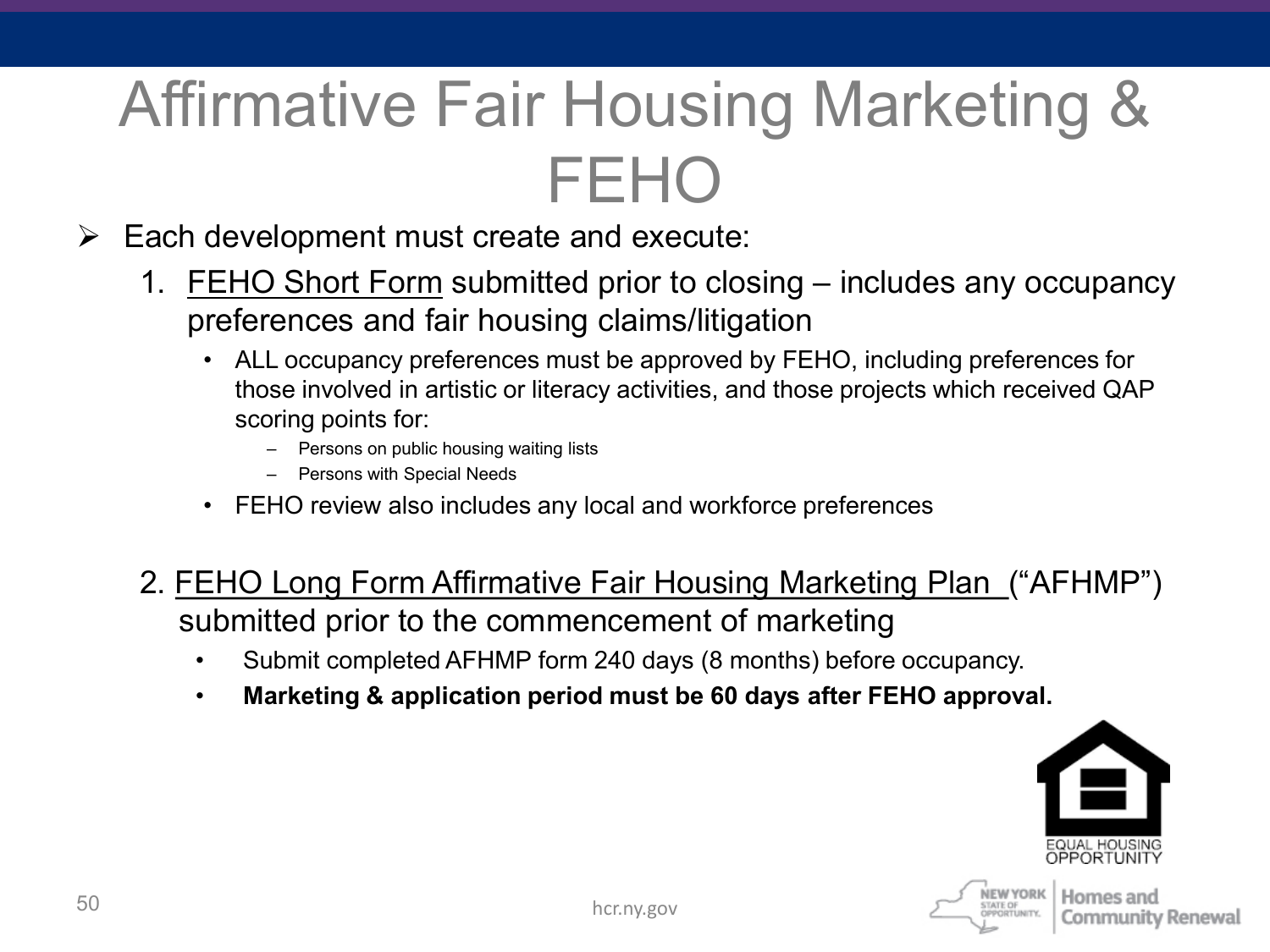## Affirmative Fair Housing Marketing & FEHO

- $\triangleright$  Special Areas of Interest in FEHO Review
	- $\triangleright$  Outreach and Marketing Plan must demonstrate meaningful plan to reach those Least Likely to Apply in the area.
	- Occupancy preferences FEHO conducts an individualized analysis of each preference requested. You must provide demographics and supporting documentation to ensure the preference is not disparately impacting protected groups.
	- $\triangleright$  VAWA Cannot deny or terminate a tenant based on adverse factors (like poor credit or rental history) directly related to the VAWA-covered crime
	- $\triangleright$  Justice Involvement Assessment Policy Very limited automatic bar based on criminal background. Housing provider must conduct individualized assessment in order to deny. Must use HCR worksheet.
	- $\triangleright$  Credit Policy No automatic bar based on credit. Housing provider must conduct individualized assessment and allow evidence of 12 months on-time rent payment instead of pulling credit report. Must use HCR worksheet.

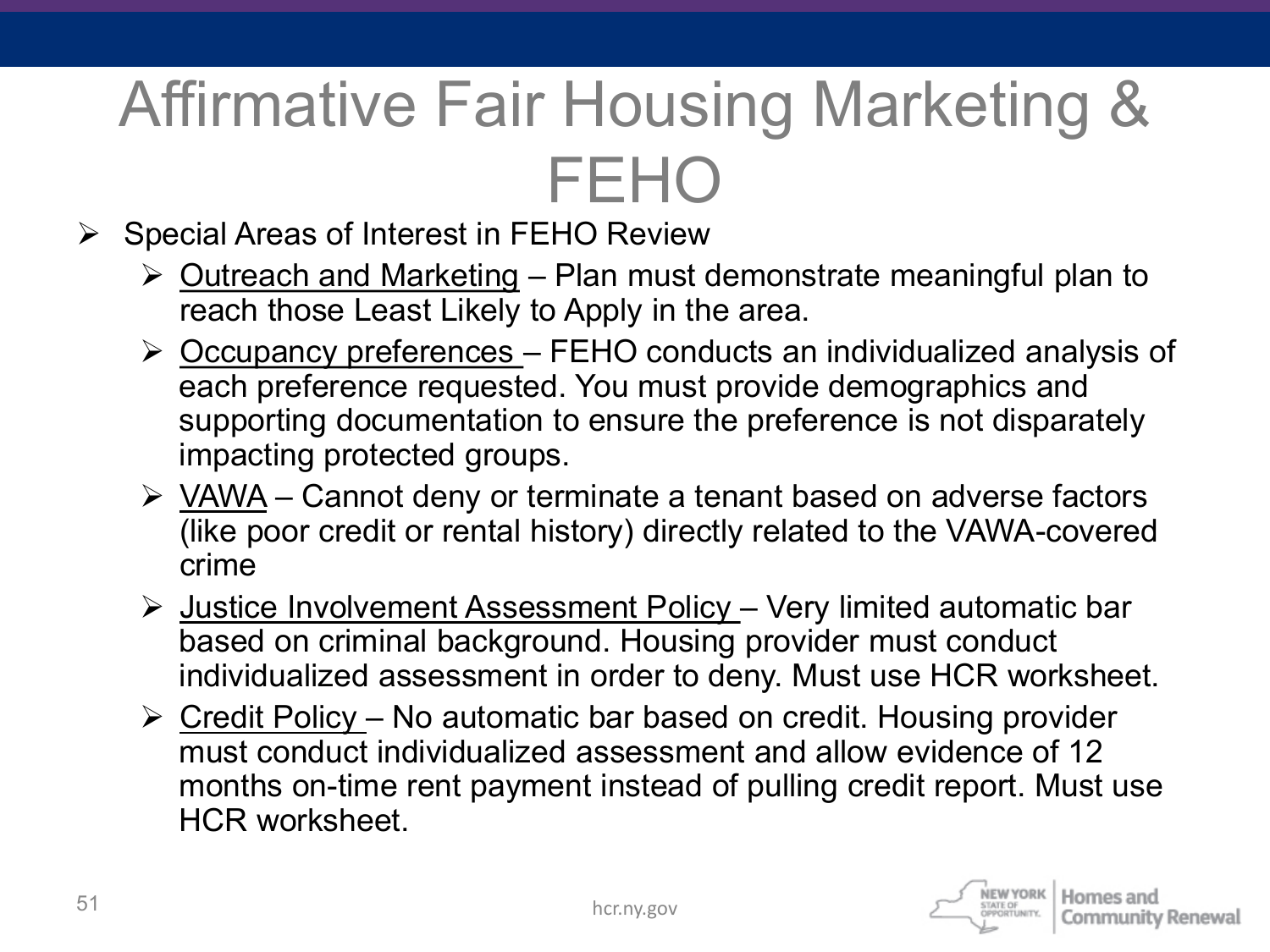## NYS Section 3 (FEHO)

- Projects for which **\$200K+ of HUD funding** (CDBG, HOME, Federal HTF) is utilized must comply with Section 3 of the Federal Housing and Community Development Act of 1968, which requires "to the greatest extent feasible" that employment, training and contracting opportunities be given to low-income people in the area of the project and those companies that are hired or owned by them.
- $\triangleright$  You, your contractors and their subcontractors are responsible for achieving the hiring and contracting benchmark goals. *You are responsible for reporting their Section 3 compliance metrics.*
- $\triangleright$  New regulations issued all project funded after November 2020 must comply with new regs. Move to benchmark goals based on percentage of labor hours involved in the project by you + subs.
- $\triangleright$  Bi-annual reporting cycle Report on whether you and your subs have met their Section 3 goals or provide justification and documentation for why not.
- ▶ Questions? Need technical assistance? Dinorah. Santiago@nyshcr.org
	- <https://hcr.ny.gov/section-3-compliance>

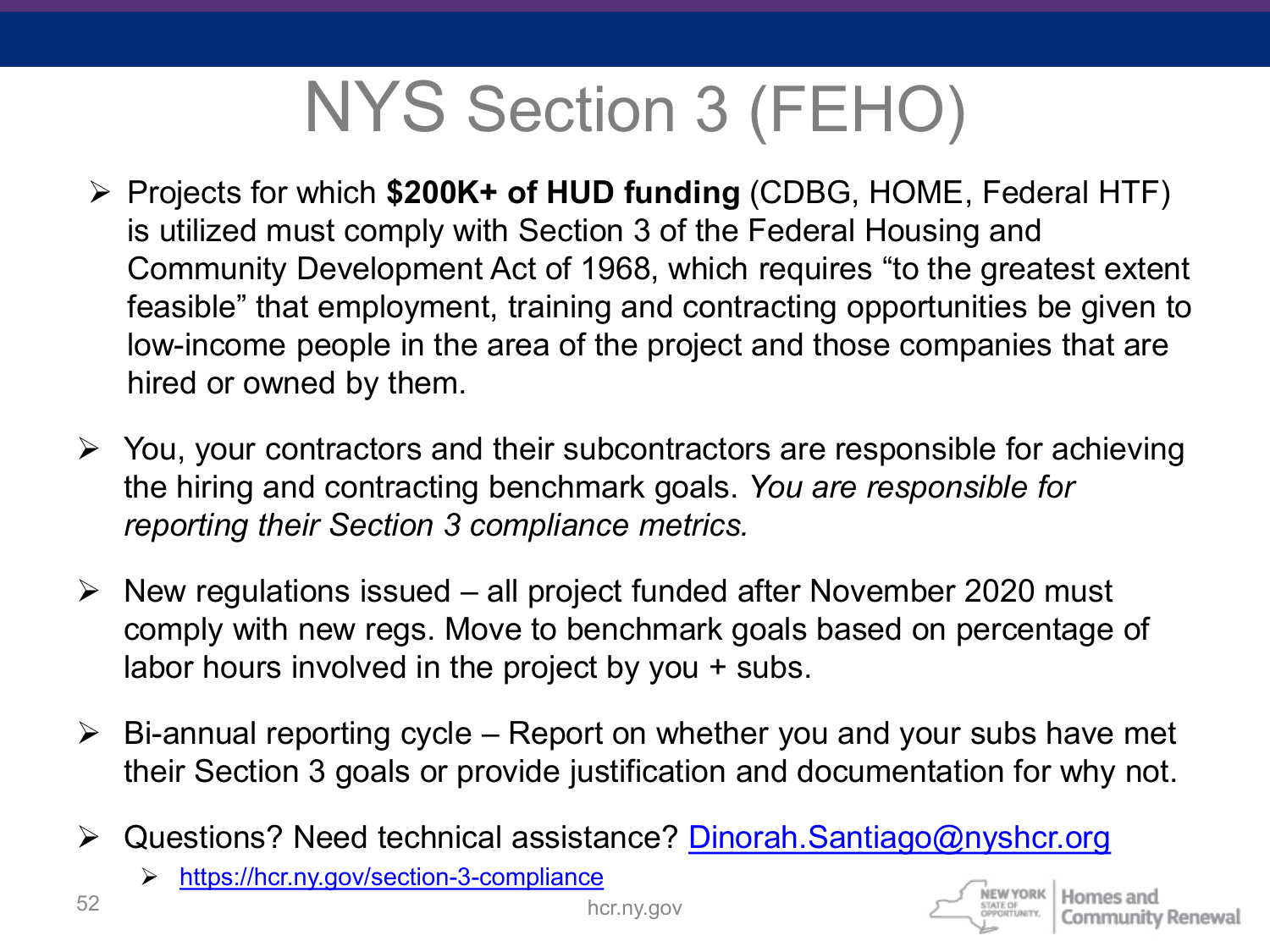## NYS Section 3 (FEHO)

#### What are Section 3 Benchmark Goals?

HUD established these benchmark hiring goals for Section 3 projects.

- $\geq$  25% of total labor hours worked by Section 3 Workers,
	- YouthBuild Participant
	- $\triangleright$  Low or Very-Low Income in the Last 5 years
	- Employed by a Section 3 Business (51% owned/controlled by low-income persons or Section 8/public housing residents, or 75% of labor hours performed by Section 3 workers)
- $\geq$  5% of total labor hours worked by Targeted Section 3 Workers.
	- **▶ YouthBuild Participant**
	- $\triangleright$  Section 3 worker in the service area/neighborhood of the Project
	- $\triangleright$  Employed by a Section 3 Business.

These percentages are against the total number of labor hours worked by all workers on a Section 3 Project.

NOTE: Section 3 requirements apply to the entire project regardless of whether the project is fully or partially assisted under HUD programs that provide housing and community development financial assistance.

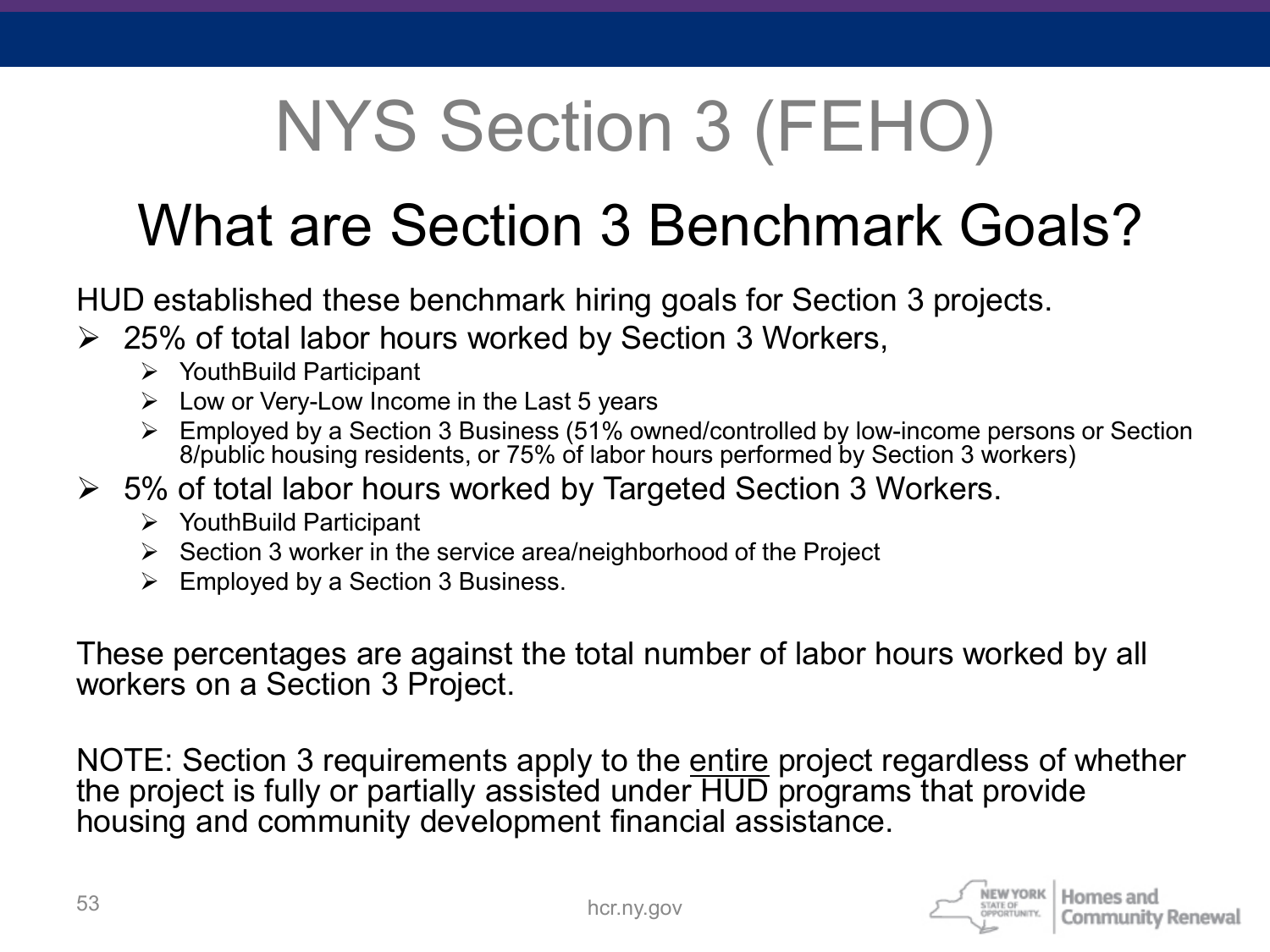### M/WBE Participation

- Article 15A of the Executive Law promotes economic opportunities and equality of employment for minority group members and women in State (M/WBE) contracting activities.
- $\triangleright$  All state funded programs are subject to this law and must comply with HCR's M/WBE participation requirements.
- $\triangleright$  HCR fully supports these efforts and its Office of Equal Opportunity and Partnership Development (OEOPD) is charged with analyzing agency expenditures, creating procurement strategies, tracking, monitoring and reporting progress as well as identify obstacles to help reach and/or exceed the 30 percent utilization rate.
- $\triangleright$  Preference in awards given to applications which include NYS-certified M/WBE as part of development team.
- $\triangleright$  Award decisions include consideration of applicant's past and current performance, including M/WBE performance

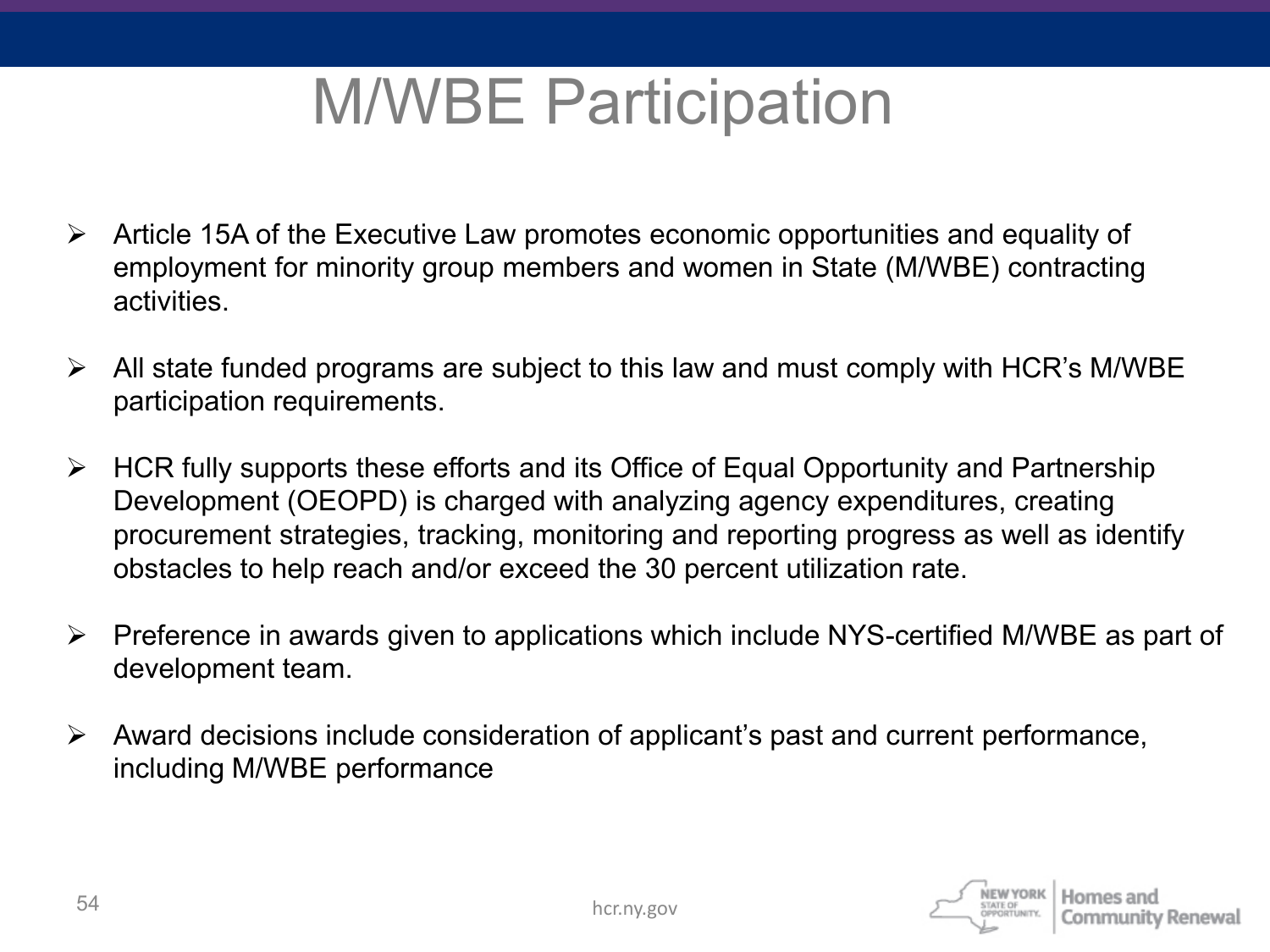## Service-Disabled Veteran Owned Business Act

- The Service-Disabled Veteran Owned Business (SDVOB) program was signed into law by Governor Cuomo on May 12, 2014. The law allows eligible Veteran business owners to get certified as a New York State Service-Disabled Veteran-Owned Business (SDVOB). OGS is the state agency responsible for administration of the program.
- $\triangleright$  All state funded programs are subject to this law and must comply with all HCR (SDVOB) participation requirements.
- $\triangleright$  HCR's OEOPD is charged with monitoring compliance for its SDVOB program.
- HCRs state wide requirement for the SDVOB program is 6%.
- Please direct all questions to: [econ.opportunity@nyshcr.org](mailto:econ.opportunity@nyshcr.org)

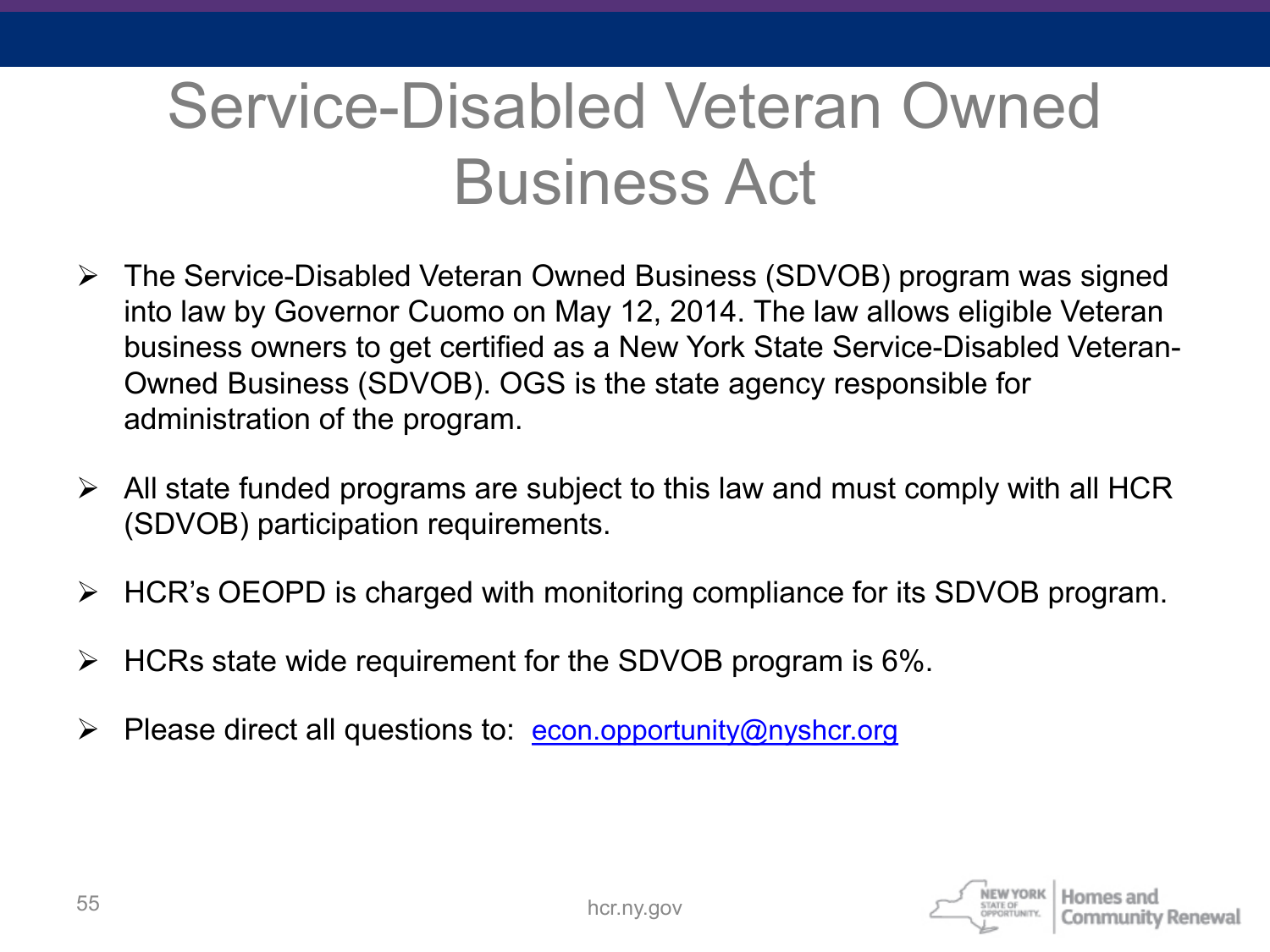### Labor Standards Davis-Bacon/Prevailing Wages

- $\triangleright$  OEOPD is also charged with monitoring and compliance of all labor standards issues.
- $\triangleright$  Please direct all questions to: [LaborStandardsCompliance@nyshcr.org](mailto:LaborStandardsCompliance@nyshcr.org)

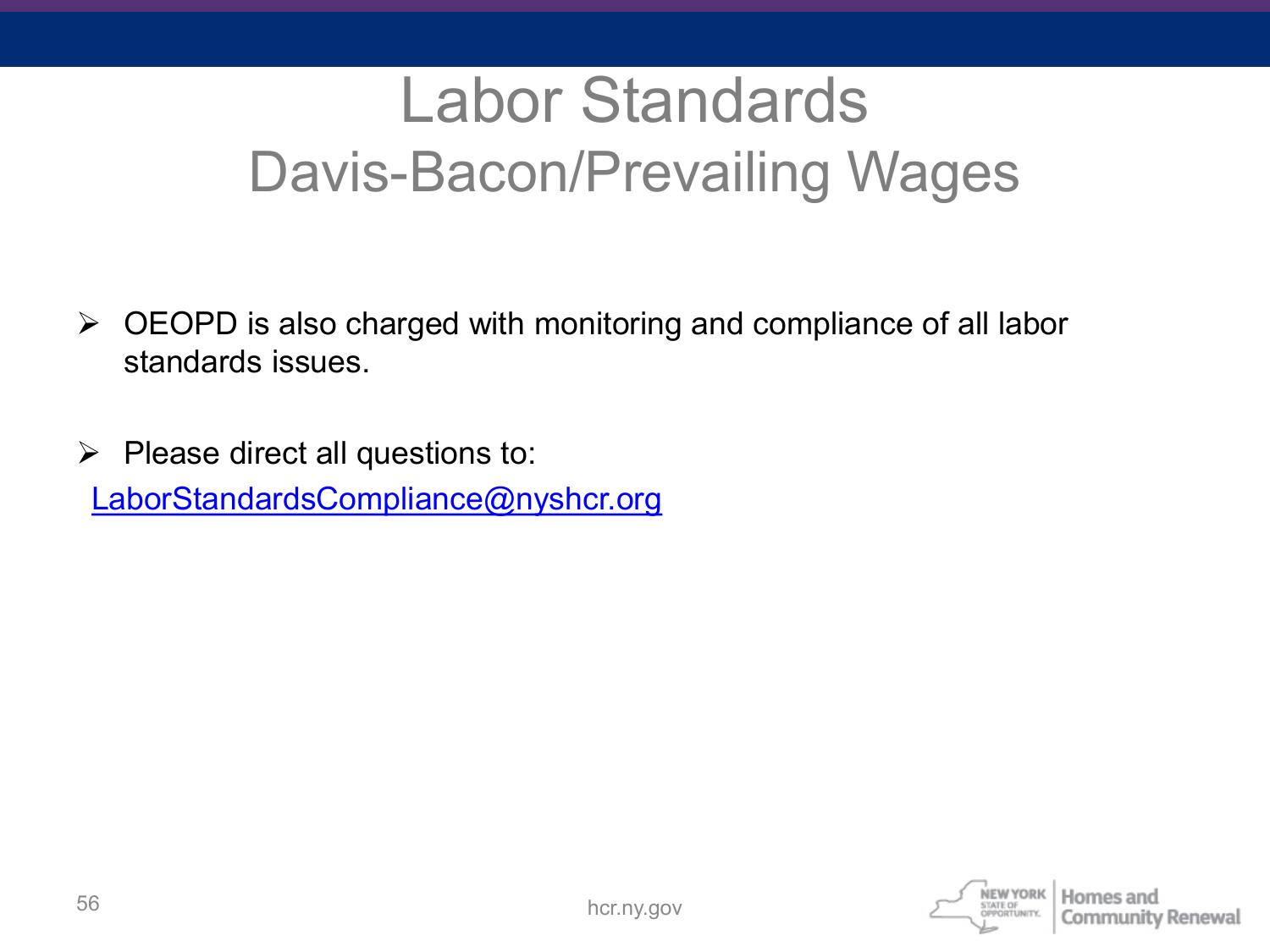## Section 8 Project-Based Voucher RFP

- $\triangleright$  PBV's must be applied for separately from 9% LIHTC RFP
- **EXTRACK 1 for new construction or substantial** rehabilitation projects
- $\triangleright$  Section 8 PBV RFP and Webinar available at: https://hcr.ny.gov/summer-2021-section-8 [project-based-vouchers-requests-proposals](https://hcr.ny.gov/summer-2021-section-8-project-based-vouchers-requests-proposals)

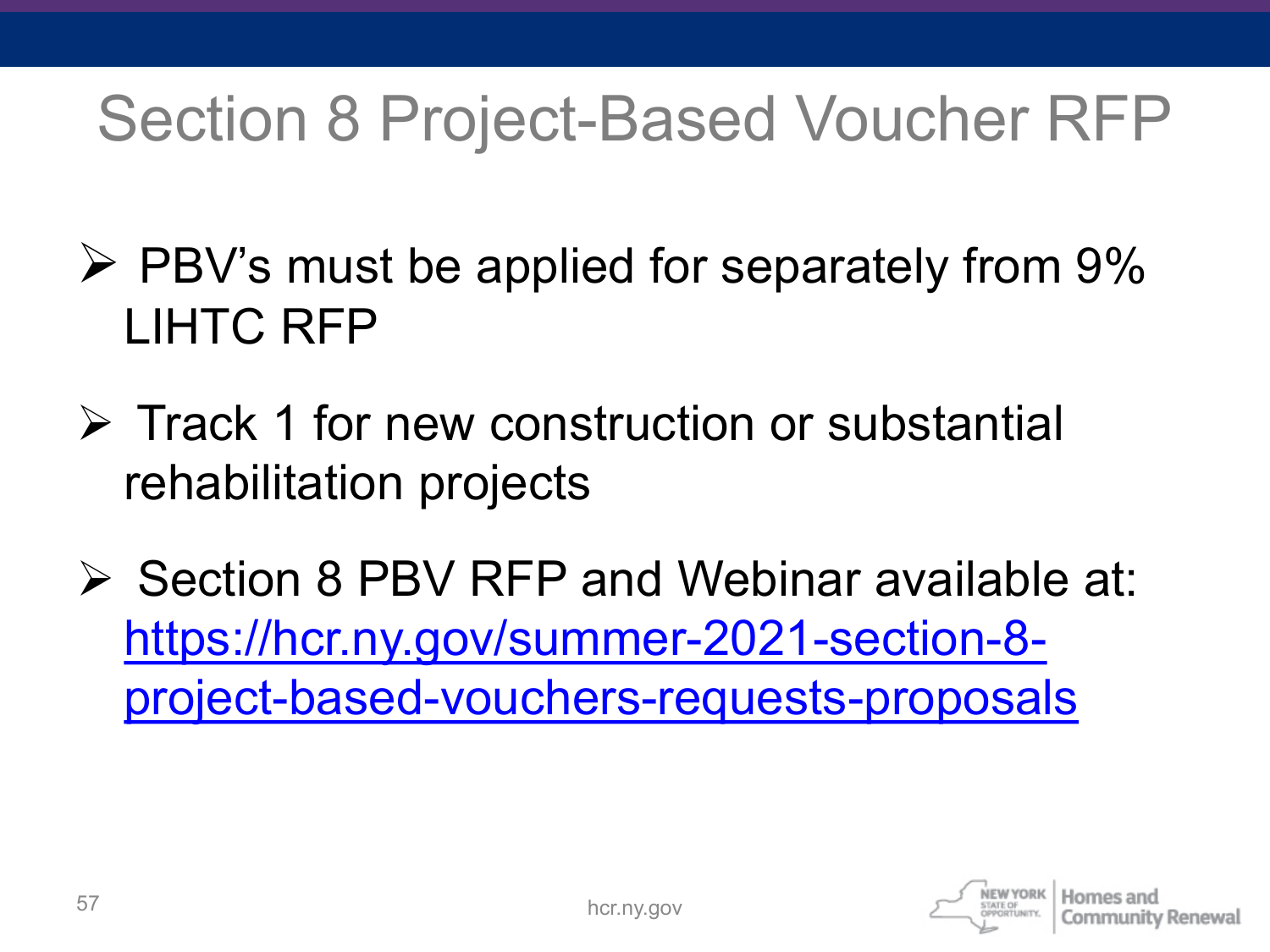#### Final Thoughts

- $\triangleright$  Questions may be asked ONLY through email submission to [9%RFP@nyshcr.org](mailto:9%25RFP@nyshcr.org). Questions and Answers will be posted and updated periodically. Please check the website daily.
- $\triangleright$  Don't wait until the last minute to begin the application
- $\triangleright$  Continue to check [www.hcr.ny.gov/multifamily](http://www.hcr.ny.gov/multifamily)
- $\triangleright$  Any updates to documents will be posted in the Record of Revisions.
- $\triangleright$  Good luck!

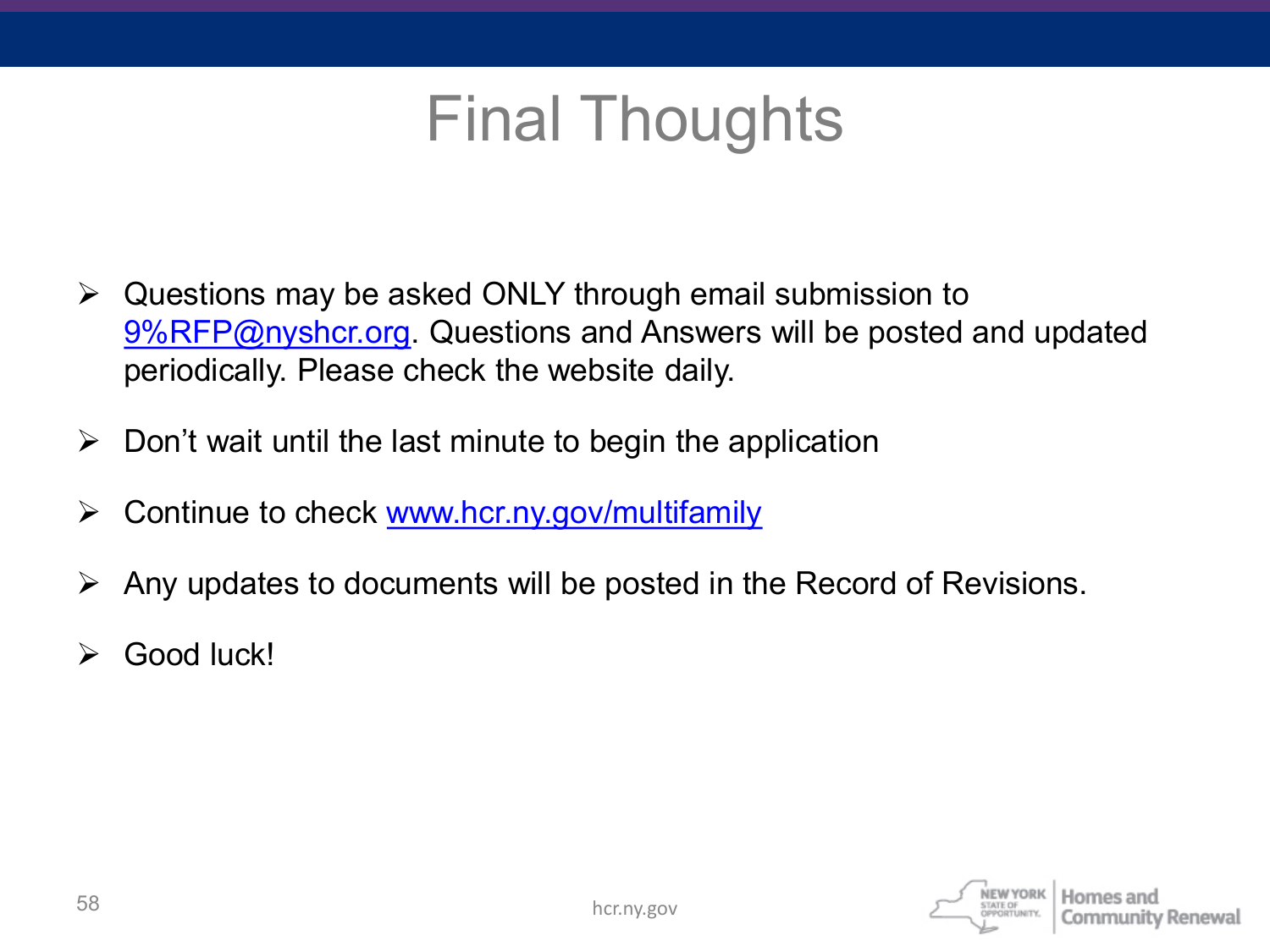## Questions & Answers [9%RFP@nyshcr.org](mailto:9%25RFP@nyshcr.org)